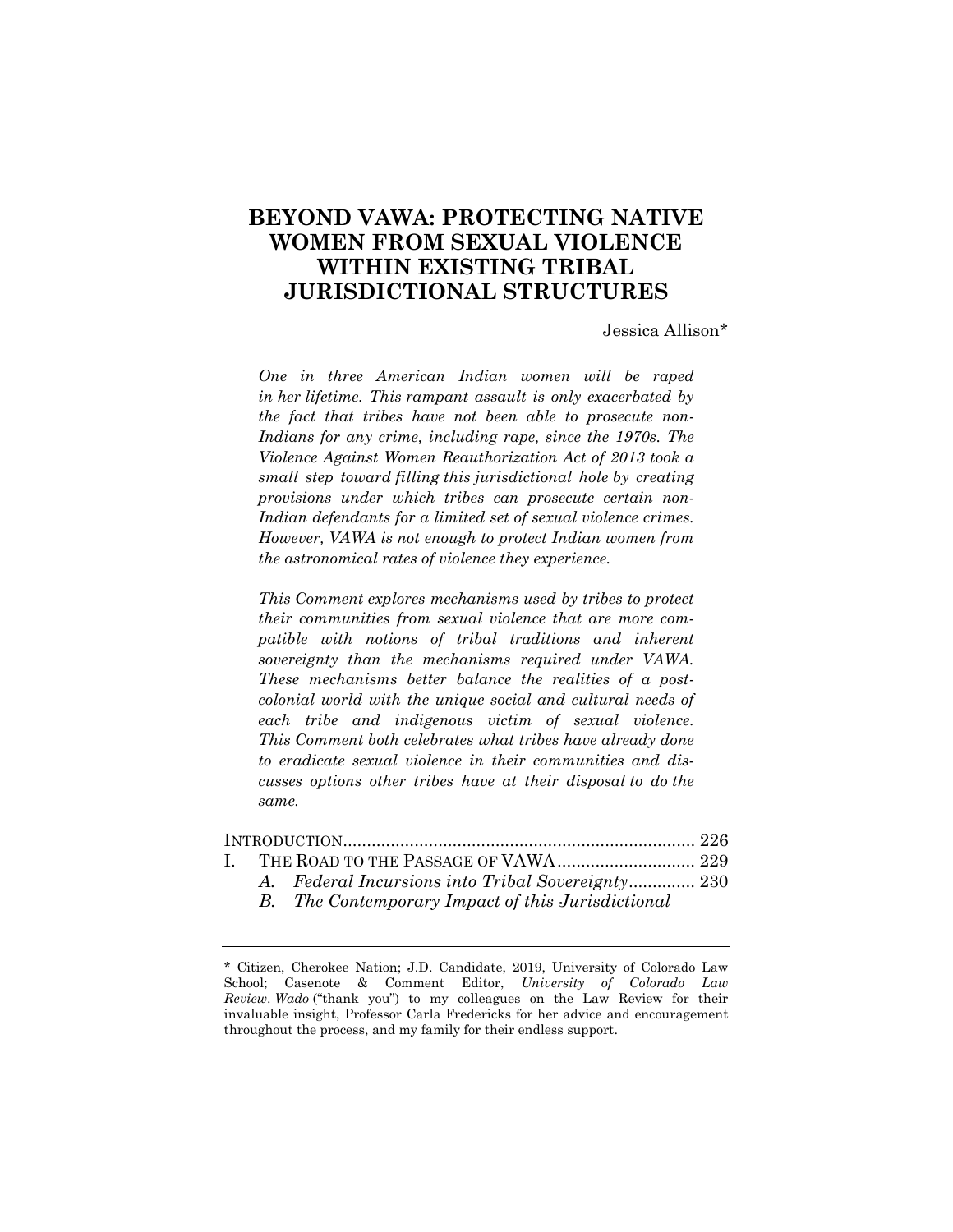| 226          | UNIVERSITY OF COLORADO LAW REVIEW                | [Vol. 90] |
|--------------|--------------------------------------------------|-----------|
|              |                                                  |           |
| $\mathbf{H}$ | THE VIOLENCE AGAINST WOMEN REAUTHORIZATION       |           |
|              |                                                  |           |
|              | III. PRACTICAL ALTERNATIVES TO PROTECTING NATIVE |           |
|              |                                                  |           |
|              |                                                  |           |
|              |                                                  |           |
|              |                                                  |           |
|              | D.                                               |           |
|              | E. Inter-Tribal Courts and Confederated          |           |
|              |                                                  |           |
|              |                                                  |           |

#### **INTRODUCTION**

Diane Millich, a member of the Southern Ute Tribe, was 26 when her new husband, a white man, moved in with her on her tribe's reservation in southwestern Colorado.1 He began to abuse her, and law enforcement could do nothing about it.2 Because her husband was non-Indian, the tribal police had no jurisdiction; and because she was an Indian3 woman on tribal lands, local law enforcement had no jurisdiction either.<sup>4</sup> In fact, on one occasion her husband called the tribal police and the local sheriff's department on himself to show her that no one could stop him.5 After Millich filed for divorce, he came to her workplace and opened fire; her coworker was injured when he took a bullet for her.6 It took hours for investigators to measure

4. Riley, *supra* note 1, at 1590. See *infra* Section I.A for a discussion of this complex jurisdictional framework.

<sup>1</sup>. Angela R. Riley, *Crime and Governance in Indian Country*, 63 UCLA L. REV. 1564, 1590 (2016).

<sup>2</sup>*. Id.*

<sup>3</sup>. This Comment will use "Indian," "American Indian," and "Native American" interchangeably to collectively refer to the indigenous peoples of the United States. Though this terminology does not elucidate the cultural and societal differences among tribes, consistent language will provide greater clarity throughout this Comment. Tribes are referred to individually when appropriate. Additionally, this Comment refers to "Indian Country" in the colloquial sense of lands owned or utilized by tribes across the nation, rather than the legal definition given to the term under 18 U.S.C. §1151.

<sup>5</sup>. Riley, *supra* note 1, at 1591.

<sup>6</sup>. Sari Horwitz, New Law Offers Protection to Abused Native American Women, WASH. POST (Feb. 8, 2014), https://www.washingtonpost.com/world/ national-security/new-law-offers-a-sliver-of-protection-to-abused-native-americanwomen/2014/02/08/0466d1ae-8f73-11e3-84e1-7626c5ef5fb\_story.html?utm\_term=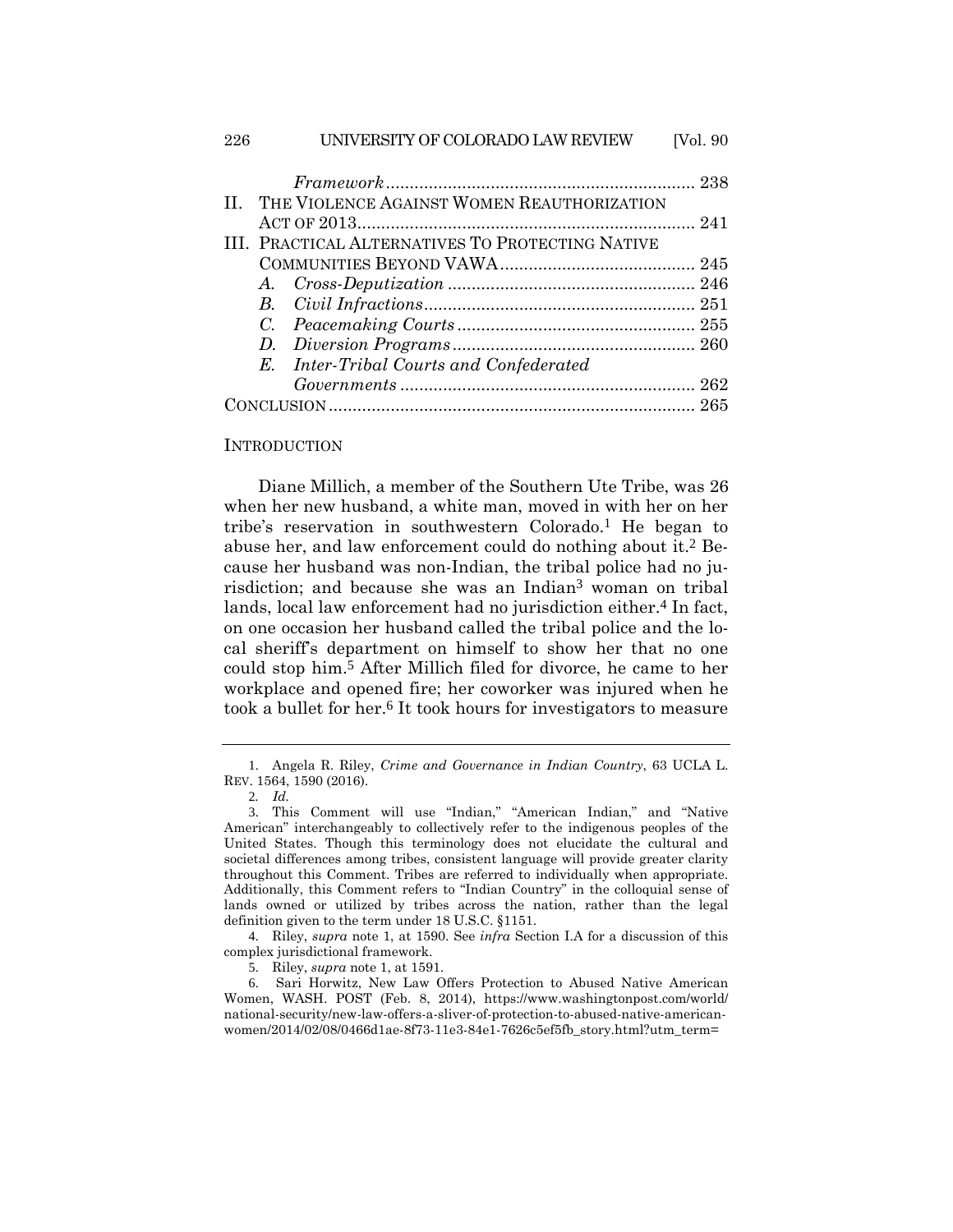where the gun was when Millich's husband fired it and where her coworker was standing to determine that local law enforcement had jurisdiction.7 Even then, Millich's husband wasn't arrested for several weeks because he fled to New Mexico—he ultimately took a deal and pled guilty to only aggravated driving under revocation.8

This is the reality for many American Indian women.<sup>9</sup> Thirty-nine percent of American Indian women experience domestic violence in their lifetime, and more than one-third are raped.10 Yet sexual violence was virtually nonexistent prior to colonization.11 Traditionally, women in many Indian societies were respected and influential members of the community.12 Tribes did not tolerate rape, and it was punished harshly in the rare instances it occurred.<sup>13</sup> In the Iroquois Nation, for example, a man could not hold a leadership position if he had ever sexually assaulted a woman.<sup>14</sup> And the Muscogee (Creek)

<sup>.792</sup>f647a708d [https://perma.cc/9YX8-E95R].

<sup>7</sup>. *Id.*

<sup>8</sup>. Id; Ryan Sullivan, Native American Women Seek Protections from Abuse, FOX 8 (May 14, 2012, 6:44 PM), https://myfox8.com/2012/05/14/native-americanwomen-seek-protections-from-abuse/ [https://perma.cc/M69A-RCGN].

<sup>9</sup>. Because the vast majority of sexual assaults are perpetrated against women, I have elected to use feminine pronouns throughout this Comment to refer to victims of sexual violence. However, any of the strategies described below can protect anyone who is a victim of sexual violence, including men, women, children, and elders.

<sup>10</sup>. Sarah Deer, *Toward an Indigenous Jurisprudence of Rape*, 14 KAN. J.L. & PUB. POL'Y 121, 123 (2004) ("The National Crime Victimization Survey indicates that American Indian and Alaska Native women suffer a rate of sexual assault of 7 per 1000 people annually, compared to 2 per 1000 for all women.").

<sup>11</sup>. SARAH DEER, THE BEGINNING AND END OF RAPE: CONFRONTING SEXUAL VIOLENCE IN NATIVE AMERICA 21–22 (2015).

<sup>12</sup>. Deer, *supra* note 10, at 129. For example, some tribes, such as the Cherokee, trace their lineage through women. Amanda M.K. Pacheco, *Broken Traditions: Overcoming the Jurisdictional Maze to Protect Native American Women From Sexual Violence*, 11 J.L. & SOC. CHALLENGES 1, 7–8 (2009).

<sup>13</sup>. Deer, *supra* note 10, at 129–30; SHARING OUR STORIES OF SURVIVAL: NATIVE WOMEN SURVIVING VIOLENCE 8 (Sarah Deer et al. eds., 2008) ("When individual incidents of violence against Native women occurred in precolonial times, they were addressed in the context of the worldview and spiritual beliefs of the tribe. Unlike non-Indian jurisdictions, the commission of an act of violence held harsh consequences for the abuser, and the right of a husband to beat his wife was not legally sanctioned.").

<sup>14</sup>. Pacheco, *supra* note 12, at 8. Many Iroquois continue to revere women through certain ceremonies that thank women for providing food and children. Mary K. Mullen, Comment, *The Violence Against Women Act: A Double-Edged Sword for Native Americans, Their Rights, and Their Hopes of Regaining Cultural Independence*, 61 ST. LOUIS U. L.J. 811, 813 (2017).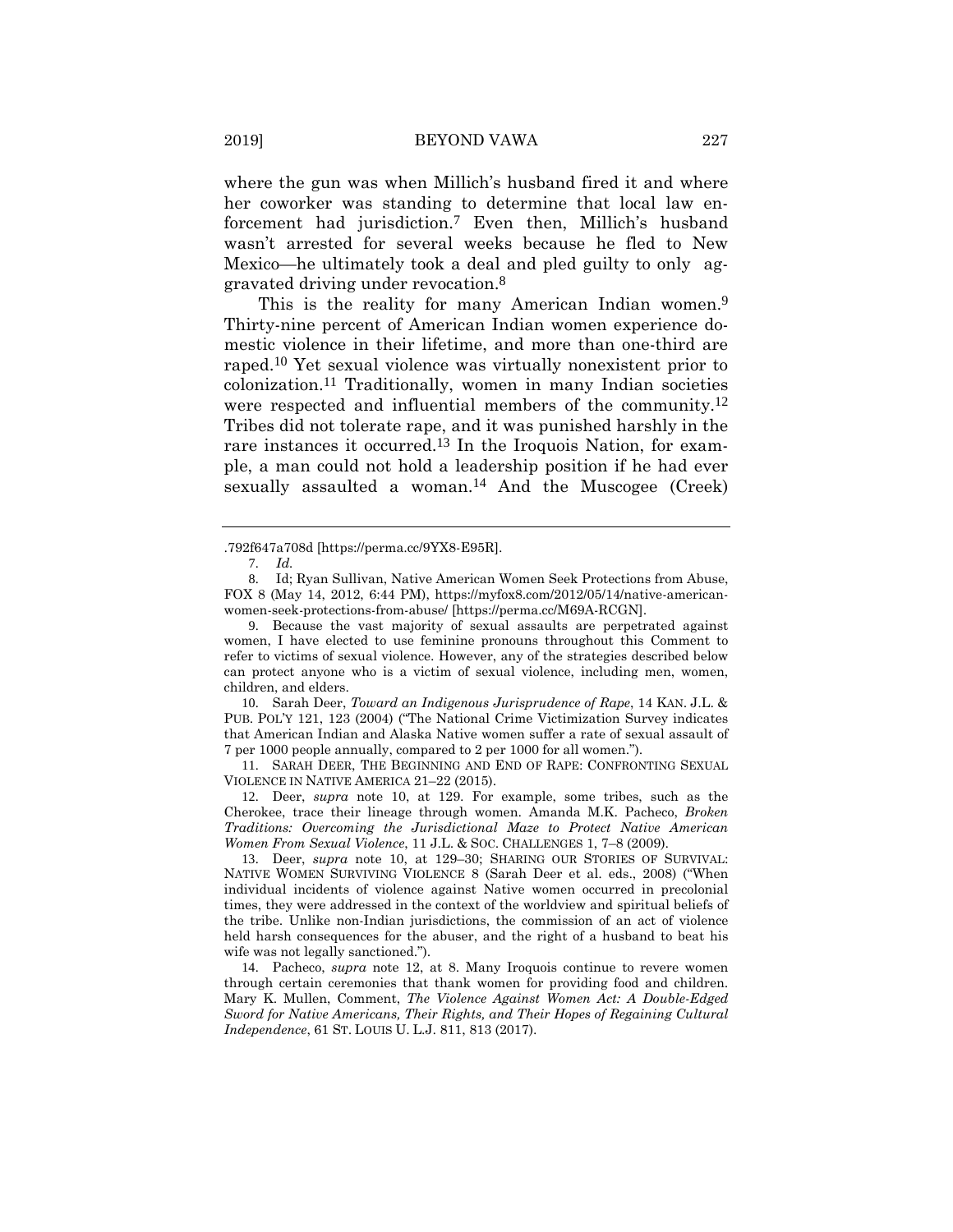Nation traditionally allowed the victim to determine the punishment for sexual violence as she saw fit, through either restitution or whipping.15

By contrast, European society widely used rape to threaten or punish women. This dynamic played out during the colonization of North America, as rape is an exercise of hostile, aggressive power—instead of an act of sexuality.16 As Indian women were assaulted by European men, the underlying social and legal sanction of rape as a means of control infiltrated tribal belief systems through the process of assimilation.17 However, Europeans' use of sexual violence as a means of control is not the only reason why rape against Indian women perpetrated by non-Indian men persists at such startling rates today. Another reason is the fact that the United States has systematically stripped tribes of the ability to effectively punish sexual offenders.18 Of particular importance, in 1978, the Supreme Court held in *Oliphant v. Suquamish Indian Tribe* that tribes lack the ability to prosecute non-Indians for any crimes arising within their jurisdiction.<sup>19</sup> This severely restricted the tribes' ability to keep their members safe from crimes committed by non-Indians in Indian Country.

For the first time since *Oliphant*, the Violence Against Women Reauthorization Act of 2013 (VAWA 2013)<sup>20</sup> recognizes tribes' inherent sovereignty to prosecute non-Indians for certain domestic and sexual violence crimes.21 VAWA 2013 acknowledges—both symbolically and practically—a vital power that should not be downplayed. A fundamental aspect of sovereignty is the ability to protect citizens from crime, and VAWA 2013 provided a broader interpretation of tribes' sovereignty than previously recognized. Yet the statistical prevalence of sexual assault in Indian Country today indicates

<sup>15</sup>. Pacheco, *supra* note 12, at 15.

<sup>16</sup>*. See* James W. Zion & Elsie B. Zion, *Hozho's Sokee'—Stay Together Nicely: Domestic Violence Under Navajo Common Law*, 25 ARIZ. ST. L.J. 407, 411 (1993); DEER, *supra* note 11, at 20–21.

<sup>17</sup>*. See* DEER, *supra* note 11, at 23–24.

<sup>18</sup>*. See infra* Section I.A.

<sup>19</sup>. 435 U.S. 191 (1978).

<sup>20</sup>. Pub. L. No. 113-4, 127 Stat. 54 (codified as amended in scattered sections of U.S.C.).

<sup>21</sup>. VAWA 2013 is the first time since *Oliphant* that non-Indians can be subject to tribal criminal jurisdiction. See *infra* Part II for a more thorough discussion of *Oliphant* and the impact of VAWA 2013.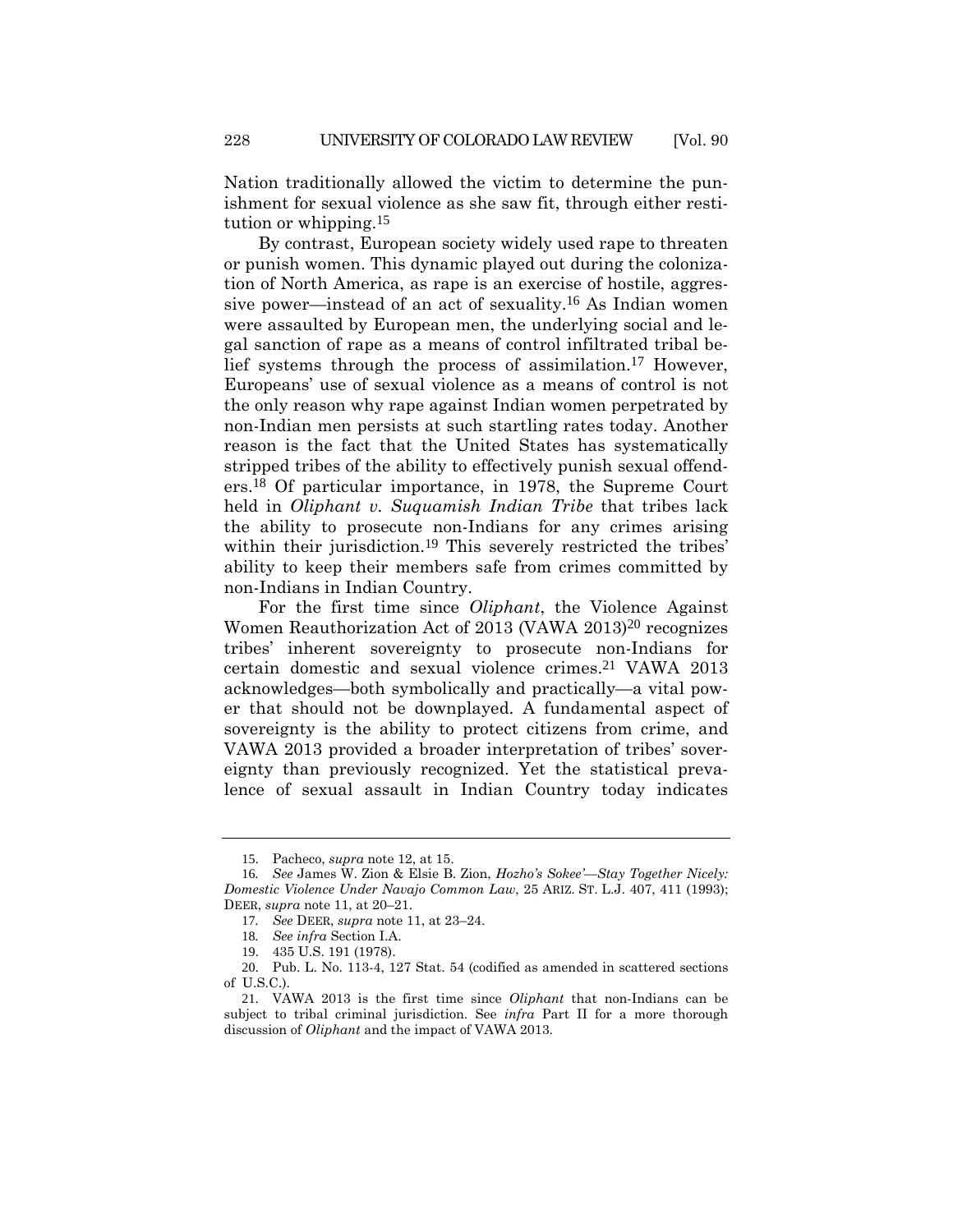VAWA 2013 does not go far enough on its own to protect the people of Indian Country from sexual violence.

This Comment will highlight alternative mechanisms various tribes have employed—and others can employ—to better protect tribal communities. These mechanisms are not dependent on VAWA 2013, though they can be used in conjunction with the prosecutorial abilities VAWA 2013 confers. Part I will discuss the road leading to the passage of VAWA 2013, including a summary of the relevant congressional acts and Supreme Court opinions that have systematically stripped away tribes' inherent rights to prosecute non-Indian offenders. Part II will discuss how VAWA 2013 came to be passed and explain its text, including the steps tribes must take in order to exercise its provisions. Part II will also examine the successes experienced by tribes that have implemented jurisdiction granted by VAWA 2013. Part III will then discuss practical strategies tribes have used—either in tandem with VAWA 2013 jurisdiction or alone—to further address the extreme rates of sexual violence in Indian Country. Part IV highlights the commendable steps tribes have already taken to protect their communities, which serve as a roadmap for tribes that might want to implement similar mechanisms.

#### I. THE ROAD TO THE PASSAGE OF VAWA

It is an essential characteristic of sovereignty that a government possess the ability to protect its citizenry.<sup>22</sup> Though the United States has always recognized the inherent sovereignty of Indian tribes, it has impeded tribes' ability to exercise the powers essential to their sovereignty. Federal encroachments on tribes' authority to protect their citizens through statutes, such as the Indian Civil Rights Act, and cases, such as *Oliphant*, have created jurisdictional gaps and, in turn, a lack of meaningful law and order in Indian Country.

Besides the ability to provide safety and security to its citizens, tribal sovereignty is about preserving "the culture and traditions of Indian people."23 But as Sarah Deer argues, as long as Indian communities are hurting from astronomically

<sup>22</sup>. Deer, *supra* note 10, at 143.

<sup>23</sup>. Matthew L.M. Fletcher, *Toward a Theory of Intertribal and Intratribal Common Law*, 43 HOUS. L. REV. 701, 719 (2006).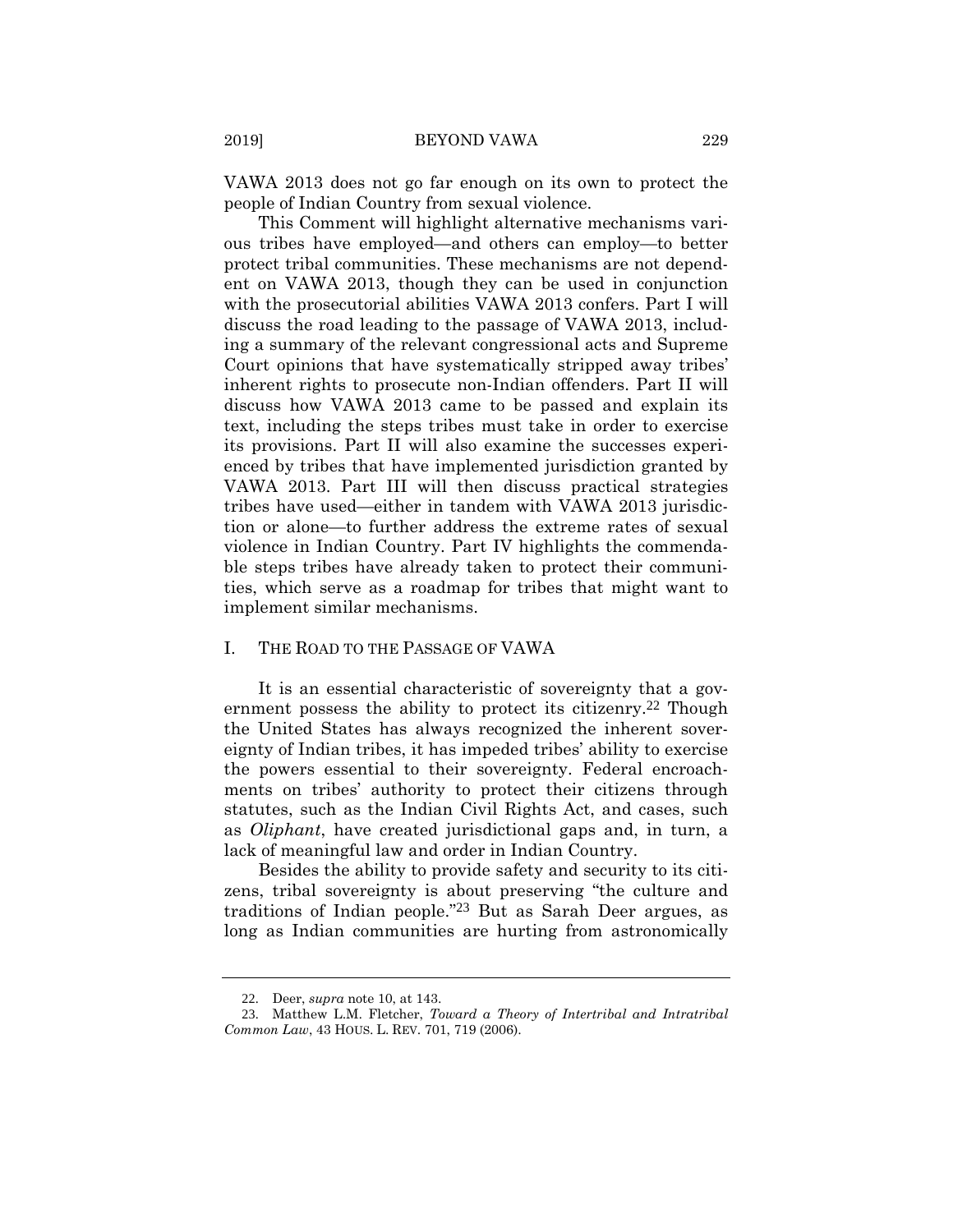high rates of sexual violence, efforts to maintain tribal traditions, and in turn tribal sovereignty, will fail.24 It is vital that tribes be able to protect their women and children because "[i]t is impossible to have a truly self-determining nation when its members have been denied self-determination over their own bodies."25

This Part provides a chronological survey of the major statutes and Supreme Court opinions that have expanded federal power within Indian Country and diminished tribal sovereignty. It will then provide an explanation as to how this legal history has impacted tribal communities in the modern era.

### *A. Federal Incursions into Tribal Sovereignty*

Colonization is a gradual process, and it has played out against Indian people in part through legislative and judicial actions.26 When Europeans first made contact with Indian tribes, they encountered sovereign peoples with complex, individualized systems of tribal governance.27 Early Supreme Court opinions made clear that this sovereignty survived European contact but was thereafter subject to limitation.28 This limitation, the Supreme Court held, made tribes "domestic dependent nations," each one a kind of quasi-sovereign.29 In *Worcester v. Georgia*, for example, Chief Justice Marshall wrote:

America, separated from Europe by a wide ocean, was inhabited by a distinct people, divided into separate nations, independent of each other and of the rest of the world, having institutions of their own, and governing themselves by their own laws. It is difficult to comprehend the proposition,

<sup>24</sup>. DEER, *supra* note 11, at 97.

<sup>25</sup>*. Id.* at xvi.

<sup>26</sup>*. See generally* Robert N. Clinton, *Redressing the Legacy of Conquest: A Vision Quest for a Decolonized Federal Indian Law*, 46 ARK. L. REV. 77 (1993).

<sup>27</sup>. ROXANNE DUNBAR-ORTIZ, AN INDIGENOUS PEOPLES' HISTORY OF THE UNITED STATES 25–26 (2014) (explaining how varied indigenous governance systems were, including tribes that left all internal affairs up to individual towns and tribes that had three branches of government).

<sup>28</sup>. Cherokee Nation v. Georgia, 30 U.S. (5 Pet.) 1, 13 (1831).

<sup>29</sup>*. Id.* However, the Court held that the Cherokee Nation was not a foreign nation such that the Supreme Court had original jurisdiction over matters pertaining to it. *Id.* at 14, 54.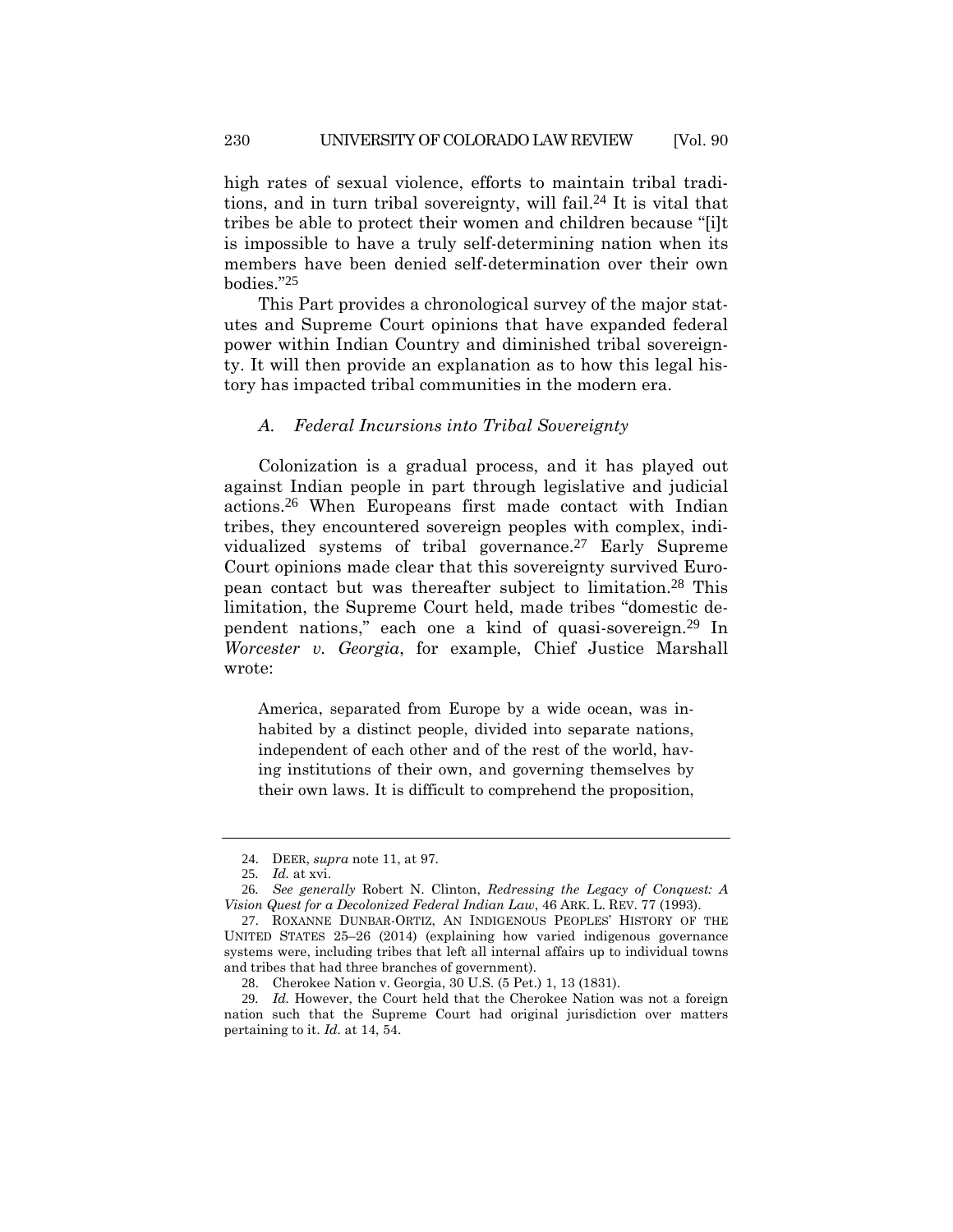that the inhabitants of either quarter of the globe could have rightful original claims of dominion over the inhabitants of the other, or over the lands they occupied; or that the discovery of either by the other should give the discoverer rights in the country discovered, which annulled the preexisting rights of its ancient predecessors.30

Marshall went on to explain that tribes only lost certain rights upon contact, such as the right to grant title to their lands to anyone other than the Europeans.<sup>31</sup> Additionally, *Worcester* established one of the most important canons of federal Indian law: Indian tribes retain any rights not expressly ceded in a treaty or statute, rather than the inverse interpretation that treaties and statutes are a grant of rights to tribes.32

Through the 1800s, the federal government systematically expanded its jurisdictional powers within Indian Country33 in an era of federal Indian law referred to as the Trade and Intercourse Era.34 This policy was double-sided—the federal government aimed to promote peace between the United States and tribes, but it also sought to acquire complete control over Indian affairs.35 Beginning with the Trade and Intercourse Act of 1790,36 Congress methodically gave itself full control over Indian affairs—referred to as "plenary power."37 The 1790 Act, for example, prohibited U.S. citizens from engaging in any land

<sup>30</sup>. Worcester v. Georgia, 31 U.S. (6 Pet.) 515, 542–43 (1832).

<sup>31</sup>*. Id.* at 544–45; *see also* Johnson v. M'Intosh, 21 U.S. (8 Wheat.) 543 (1823) (holding that Indian tribes cannot transfer title to land to anyone but the federal government).

<sup>32</sup>*. Worcester*, 31 U.S. at 559–60. Sadly, the Supreme Court did not comply with this canon in perpetuity, as the Court neglected to apply it in one of Indian law's landmark cases, *Oliphant v. Suquamish Indian Tribe*. *See* 435 U.S. 191 (1978); *infra* notes 84–86 and accompanying text.

<sup>33</sup>. "Indian Country" is defined in 18 U.S.C. § 1151 to include (a) "all land within the limits of any Indian reservation under the jurisdiction of the United States Government," including rights-of-way running through the reservation, (b) all "dependent Indian communities," and (c) "all Indian allotments, the Indian titles to which have not been extinguished, including rights-of-way running through the same."

<sup>34</sup>. CONFERENCE OF WESTERN ATTORNEYS GENERAL, AMERICAN INDIAN LAW DESKBOOK § 1:8 (2018).

<sup>35</sup>. Robert J. Miller, *The Doctrine of Discovery in American Indian Law*, 42 IDAHO L. REV. 1, 111–12 (2005) ("The main federalism policy of this era was the attempt to place the control over Indian affairs solely into the hands of the central federal government and to exclude the states.").

<sup>36</sup>. 1 Stat. 137 (1790).

<sup>37</sup>. CONFERENCE OF WESTERN ATTORNEYS GENERAL, *supra* note 34, at § 1:8.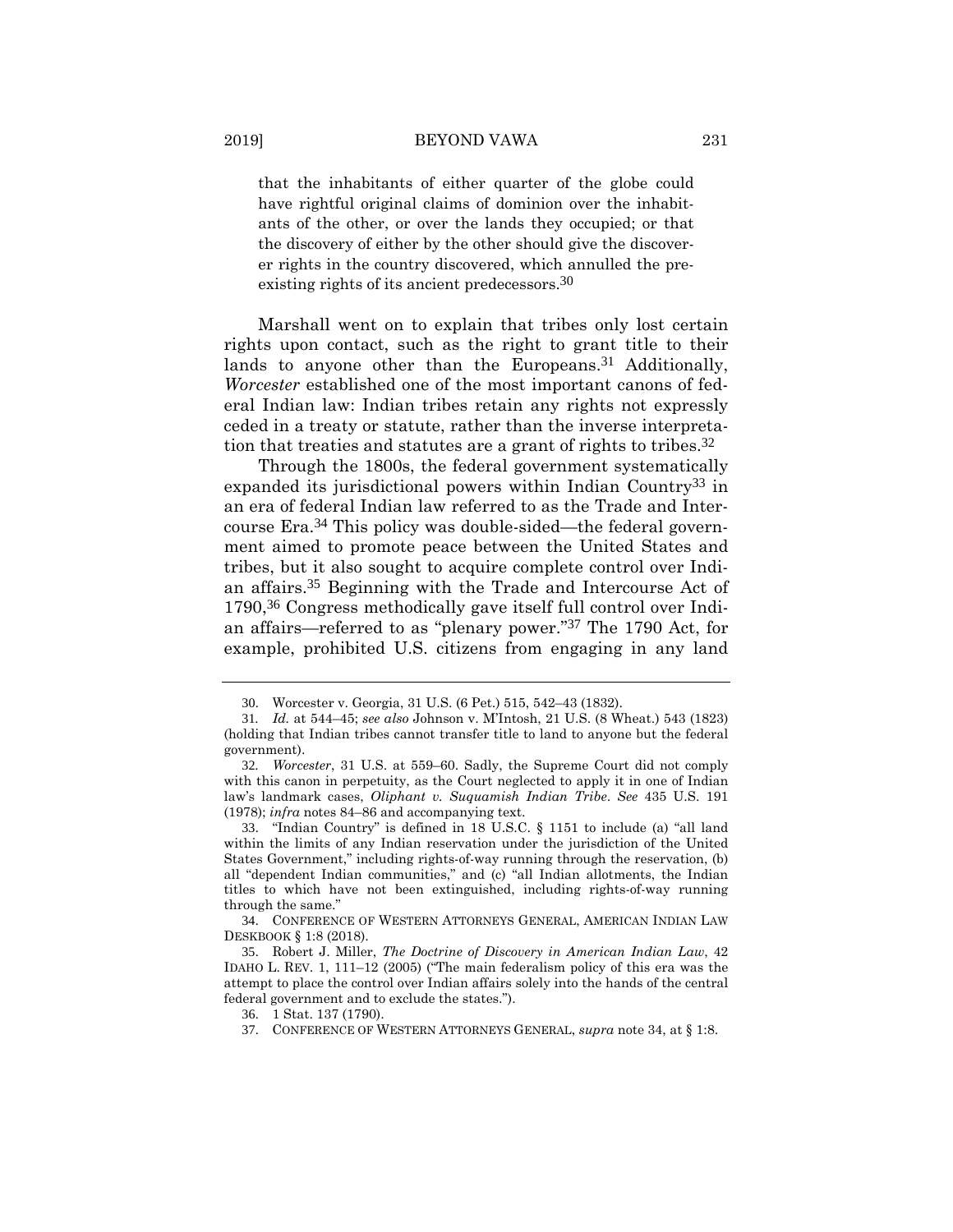transactions with Indian tribes unless they had federal authority to do so.38 And in 1817, Congress passed the General Crimes Act, which gave federal courts criminal jurisdiction over interracial crimes in Indian Country.39 However, the 1817 Act did not include Indian-on-Indian crimes, instances in which an Indian defendant had already been prosecuted by a tribal court, or instances where a treaty expressly stipulated that the tribe was to retain exclusive jurisdiction.40

Conflicts between the states and the tribes, such as those between Georgia and the Cherokee Nation that produced *Cherokee Nation* and *Worcester*,<sup>41</sup> led to the Removal Era, which dictated Indian law from the 1830s to the 1880s.<sup>42</sup> The states and white citizens demanded access to the lands held by the eastern tribes.43 And as the United States grew economically and militarily, it had less of an incentive to promote peace between the states, the federal government, and the tribes.44 Most tribes east of the Mississippi were forced off of their ancestral homelands and removed to western lands.45 There was similar pressure to eradicate Indian people farther out West, where the discovery of gold led to the start of the reservation system in the 1850s.46

When yet another wave of European settlers demanded Indian land, federal Indian policy shifted into the Allotment and Assimilation Era.47 Instead of attempting to separate the races, as with the reservation system, the federal government encouraged assimilation of Indian people into white society.48 The hallmark of the Allotment and Assimilation Era was the General Allotment Act,49 or the Dawes Act, which was an attempt to encourage Indians to adopt Western land ownership

<sup>38</sup>. 1 Stat. 137, 138 § 4 (1790).

<sup>39</sup>. 3 Stat. 383 (1817).

<sup>40</sup>*. Id.*

<sup>41</sup>*. See supra* notes 28–32 and accompanying text.

<sup>42</sup>. DAVID E. WILKINS & HEIDI KIIWETINEPINESIIK STARK, AMERICAN INDIAN POLITICS AND THE AMERICAN POLITICAL SYSTEM 125 (3d ed. 2011).

<sup>43</sup>. STEPHEN PEVAR, THE RIGHTS OF INDIANS AND TRIBES 7 (4th ed. 2012).

<sup>44</sup>*. Id.*

<sup>45</sup>*. Id.*

<sup>46</sup>. WILKINS & KIIWETINEPINESIIK STARK, *supra* note 42, at 126.

<sup>47</sup>. CONFERENCE OF WESTERN ATTORNEYS GENERAL, *supra* note 34, at § 1:8.

<sup>48</sup>. PEVAR, *supra* note 43, at 8.

<sup>49</sup>. 24 Stat. 388 (1887) (current version at scattered sections of 25 U.S.C. (2012)).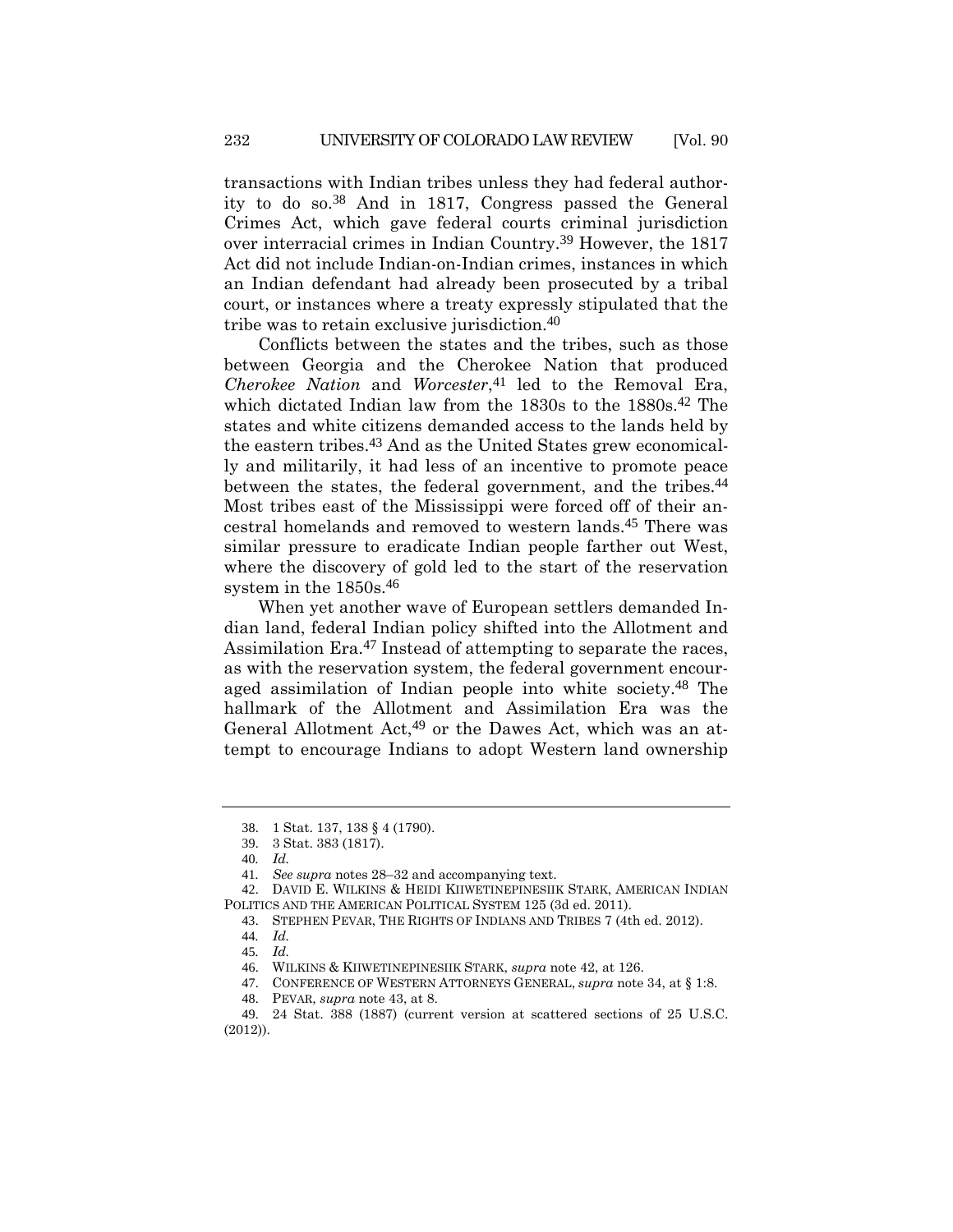systems and assimilate into white society.<sup>50</sup> In practice, however, allotment destroyed tribal land bases—by the time allotment ended in 1934, 118 of the 213 reservations had been allotted, and nearly a million acres of tribal lands had been lost to non-Indians.51

The Major Crimes Act  $(MCA)^{52}$  was passed in 1885, right at the end of the Allotment and Assimilation Era.53 The MCA was a response to the Supreme Court's decision in *Ex Parte Crow Dog*,54 which held that the federal government did not have jurisdiction to prosecute an Indian-on-Indian murder that occurred on a reservation.55 Based on a paternalistic fear that the tribes would fail to adequately punish Indian defendants,<sup>56</sup> the MCA granted the federal government concurrent jurisdiction over seven enumerated Indian-on-Indian crimes committed within Indian Country.57 Important to the discussion here, rape was one of those enumerated offenses.58 Despite the fact that the MCA did not explicitly divest tribes of jurisdiction over these crimes, the practical effect has been that many tribes have not prosecuted a single person for the enumerated offenses, including rape, for over one hundred years.<sup>59</sup> This means that a rape survivor who reports her crime will often have to interact with prosecutors from the U.S. Attorney's Office someone who "carr[ies] the official badge of colonization," as Deer calls it.60 And, unfortunately, granting this jurisdiction does not require that the federal government actually exercise

<sup>50</sup>. Sarah Krakoff, *Tribal Civil Jurisdiction Over Nonmembers: A Practical Guide for Judges*, 81 U. COLO. L. REV. 1187, 1197–98 (2010).

<sup>51</sup>. WILKINS & KIIWETINEPINESIIK STARK, *supra* note 43, at 128.

<sup>52</sup>. 23 Stat. 385 (1885) (current version at 18 U.S.C. § 1153 (2012)).

<sup>53</sup>. 1887 is often considered the end of the Allotment and Assimilation Era, but that date is largely arbitrary. Sarah Krakoff, *Inextricably Political: Race, Membership, and Tribal Sovereignty*, 87 WASH. L. REV. 1041, 1065–66 (2012).

<sup>54</sup>. 109 U.S. 556 (1883).

<sup>55</sup>. DEER, *supra* note 11, at 35.

<sup>56</sup>*. See* Bethany R. Berger, *Justice and t2012he Outsider: Jurisdiction over Nonmembers in Tribal Legal Systems*, 37 ARIZ. ST. L.J. 1047, 1094–97 (2005) (arguing that because nonmembers in tribal courts are not losing cases at disproportionate rates, tribal courts are not unfair to non-Indian litigants); Fletcher, *supra* note 23, at 739.

<sup>57</sup>. 23 Stat. 385 (1885) (current version at 18 U.S.C. § 1153(a) (2012)). The enumerated offenses are murder, manslaughter, rape, assault with intent to kill, arson, burglary, and larceny. *Id.* 

<sup>58</sup>*. Id.*

<sup>59</sup>. DEER, *supra* note 11, at 37.

<sup>60</sup>*. Id.*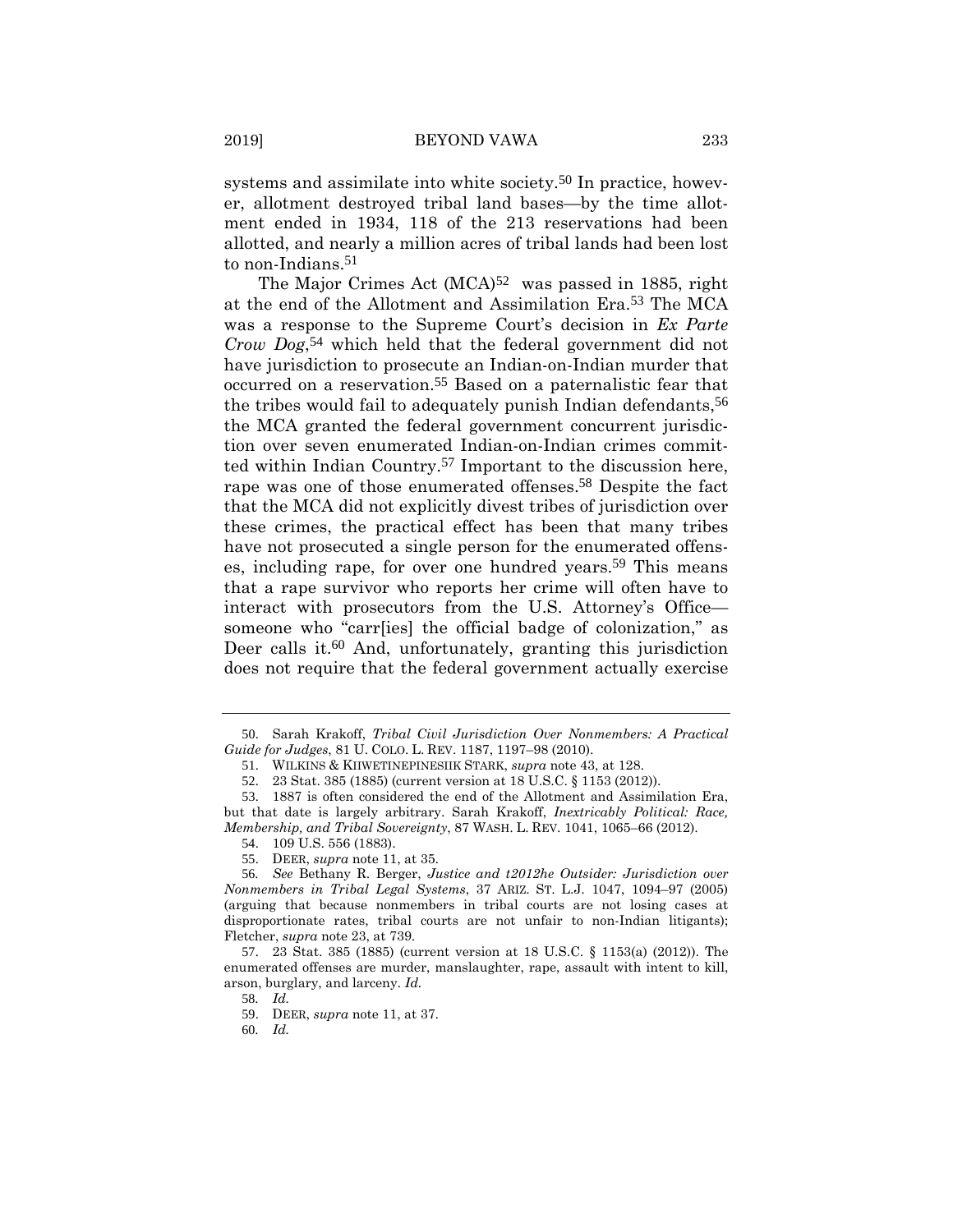The federal government recognized that allotment was a complete failure and adopted new priorities during the subsequent Era of Reorganization and Self-Government.62 The Reorganization and Self-Government Era was defined by the passage of the Indian Reorganization Act,63 which "encouraged tribes to adopt constitutions and enact other laws intended to support separate tribal political existence."64

Though this policy allowed tribes to reclaim their individual cultures to an extent, congressional policy dramatically shifted in the 1940s.<sup>65</sup> During the Termination Era, the federal government ended its relationship with some tribes and, as a part of that policy, Congress passed Public Law 83-280 (PL-280).66 PL-280 transferred Indian Country jurisdiction from the federal government to certain state governments, and in some instances allowed states to opt in to exercising jurisdiction.67 Tribes retained concurrent jurisdiction.68 States' new PL-280 jurisdiction was actually more expansive than the criminal jurisdiction previously enjoyed by the federal government because a state could enforce all of its criminal laws, including misdemeanors, in Indian Country.69 Unfortunately, neither the states where PL-280 was implemented mandatorily nor the tribes within them consented to this regime, and states received no additional funding in exchange for taking on this jurisdiction.70 In the case of sexual violence crimes occurring in

65*. Id.*

66*. Id.* (describing the goals of the Termination Era); Pub. L. No. 83-280, 67 Stat. 588 (1953) (current version at 18 U.S.C. § 1162 (2012)).

68. Kathleen Finn et al., *Responsible Resource Development and Prevention of Sex Trafficking: Safeguarding Native Women and Children on the Fort Berthold Reservation*, 40 HARV. J.L. & GENDER 1, 16 (2017).

69*. Id.*

 $it.61$ 

<sup>61</sup>*. See* Berger, *supra* note 56, at 1108 ("The U.S. Attorney's Office, by some estimates, declines to prosecute 50 to 85% of the cases [of sexual violence] that are reported, and many of those it does accept are child sexual abuse cases."); *see also infra* notes 108–113 and accompanying text.

<sup>62</sup>. Krakoff, *supra* note 50, at 1198.

<sup>63</sup>. 48 Stat. 984 (1934) (current version at scattered sections of 25 U.S.C. (2012)).

<sup>64</sup>. Krakoff, *supra* note 50, at 1198.

<sup>67</sup>. The Act granted California, Minnesota, Nebraska, Oregon, Wisconsin and Alaska (upon statehood) with jurisdiction over offenses committed "by or against Indians in the areas of Indian country." 67 Stat. 588.

<sup>70</sup>. DEER, *supra* note 11, at 38 ("For all practical purposes, tribal governments in PL 280 states have historically been at a distinct disadvantage when it comes to crime control.").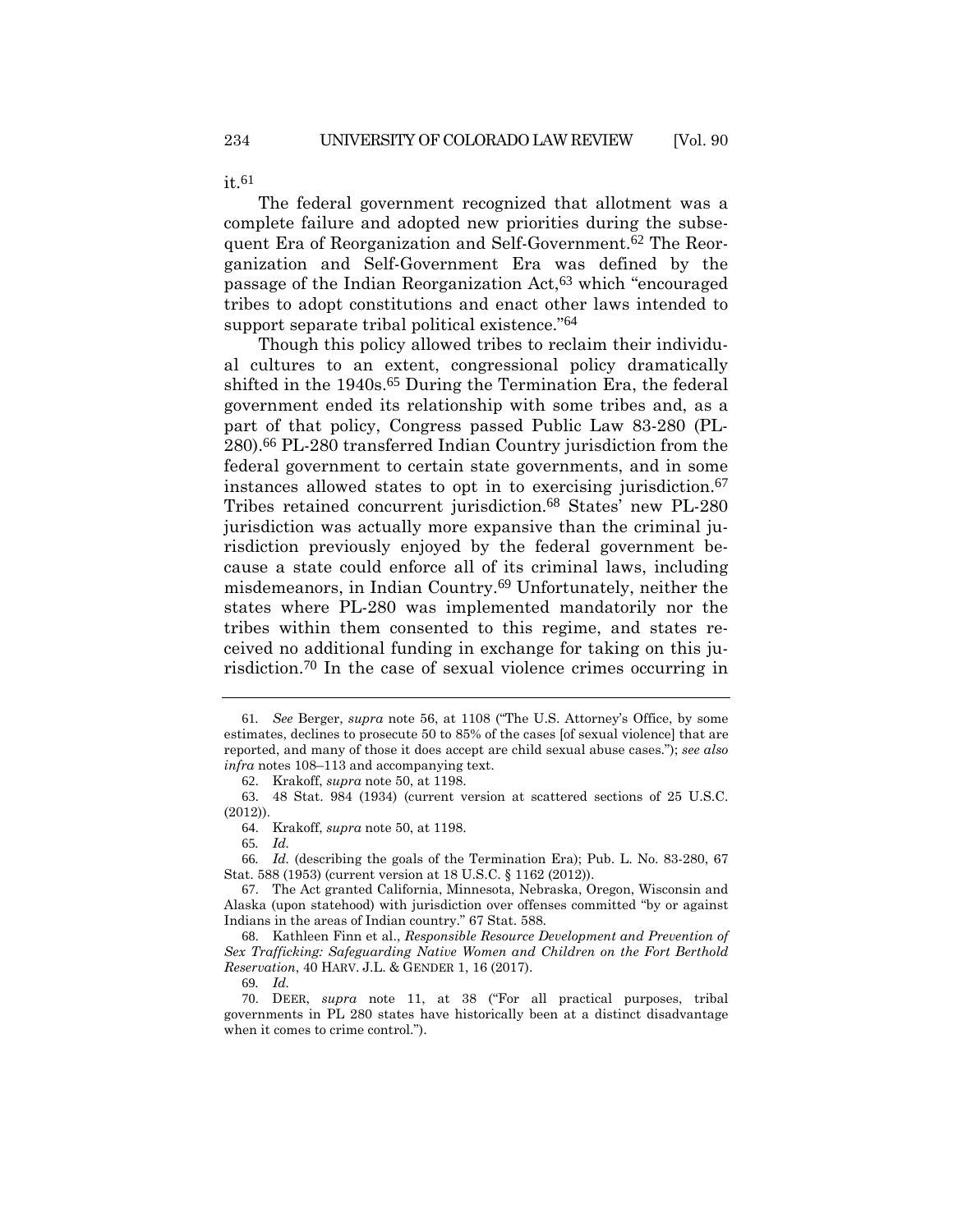Indian Country within PL-280 states, these resource limitations make it harder for state courts to investigate and prosecute these crimes.71

In the late 1960s, the federal government again drastically switched from the Termination Era to the Self-Determination Era.72 Congress passed the Indian Civil Rights Act (ICRA) in 1968.73 ICRA required that tribal courts implement procedural safeguards in both criminal and civil proceedings that mirror those found in the Bill of Rights. These safeguards include the guarantees of due process and equal protection, and the prohibition of cruel and unusual punishment.<sup>74</sup> Additionally, ICRA restricted the criminal sentences tribes could impose to no more than six months and a \$500 fine.75 Some interpreted these sentencing provisions to mean that tribal courts no longer had jurisdiction over felony offenses.76 This is incorrect tribes retained the ability to sentence defendants for felony crimes but were simply limited in the severity of these sentences.77 However, the practical effect of ICRA was that some tribal

<sup>71</sup>. Kevin K. Washburn, *Federal Criminal Law and Tribal Self-Determination*, 84 N.C. L. REV. 779, 815 (2006) ("Providing education and other services to impoverished American Indians suddenly became the responsibility of state governments. Cash-strapped states that initially favored increased state authority in Indian country began to see Public Law 280 and the termination acts as unfunded mandates. As a result, Indian people were poorly served, and civil rights issues flared.").

<sup>72</sup>. The start of the Self-Determination Era is thought to be 1970, when Richard Nixon gave a famous speech in which he called for "tribal selfdetermination" and an "increased [tribal] role in implementing federal Indian programs." *Id.* at 817. However, the shift began at the end of the 1960s, in part because of President Lyndon Johnson's statement that "[w]e must affirm the rights of the first Americans to remain Indians while exercising their rights as Americans. We must affirm their rights to freedom of choice and selfdetermination." PEVAR, *supra* note 43, at 12.

<sup>73</sup>. Pub. L. No. 90-284, 82 Stat. 77 (1968) (current version at 25 U.S.C. §§ 1301–04 (2012)); DEER, *supra* note 11, at 39. Federal lawmakers passed this Act after learning that tribes are not bound by the U.S. Constitution, though the idea that tribal courts are hostile to defendants' civil rights is a common assimilationist argument. *Id.*

<sup>74</sup>. 25 U.S.C. § 1302(a) (2012); Samuel E. Ennis & Caroline P. Mayhew, *Federal Indian Law and Tribal Criminal Justice in the Self-Determination Era*, 38 AM. INDIAN L. REV. 421, 435 (2014). However, despite requiring tribal courts provide these protections, defendants' only available remedy for deprivation of these rights is a habeas corpus petition. *See* Santa Clara Pueblo v. Martinez, 436 U.S. 49 (1978).

<sup>75</sup>. In 1986, these limits were raised to one year of imprisonment and a fine of up to \$5,000. Finn et al., *supra* note 68, at 17.

<sup>76</sup>. Deer, *supra* note 10, at 128.

<sup>77</sup>*. Id.* ("[T]he ICRA sentencing limitation does not actually prohibit tribal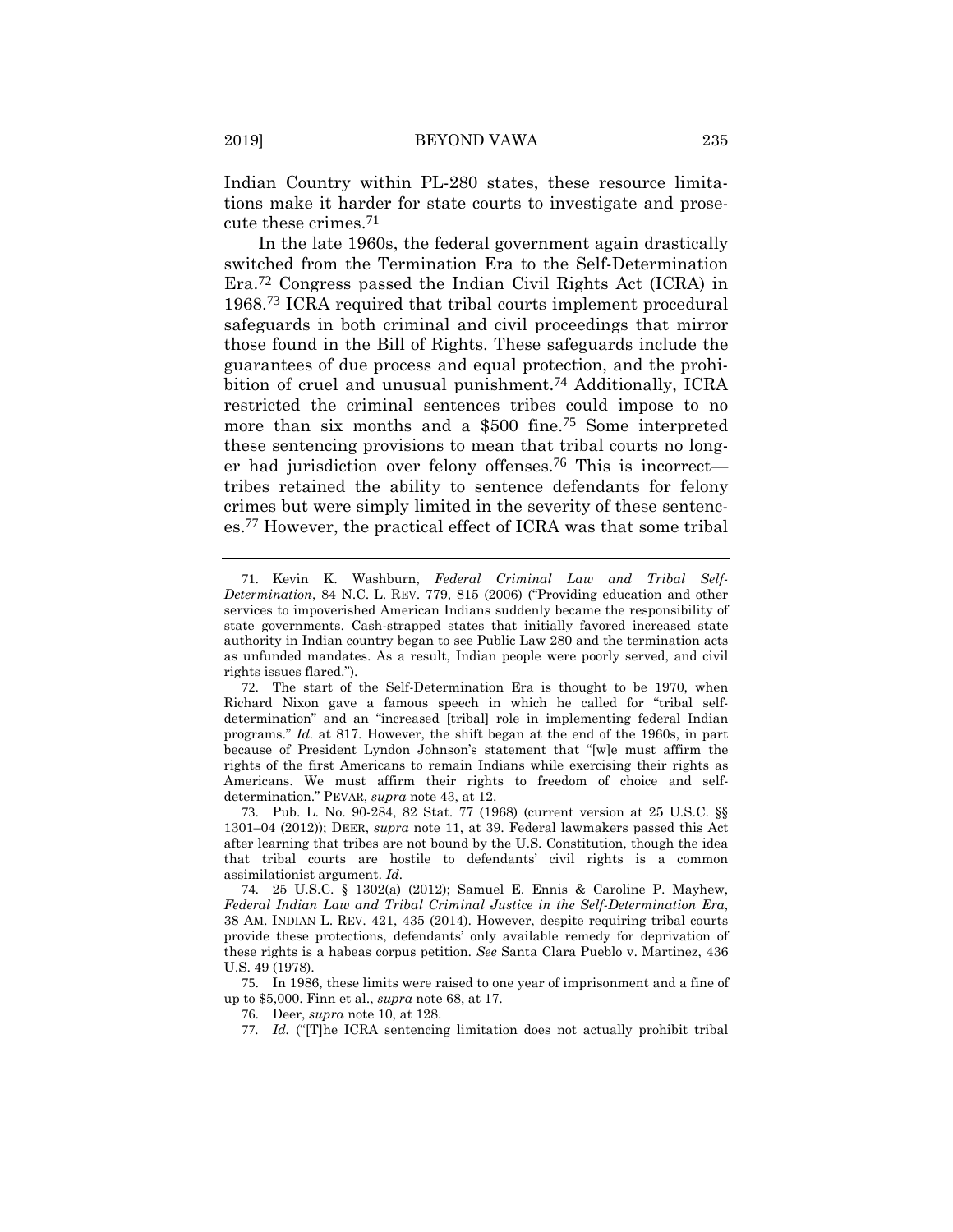courts grew more reluctant to prosecute serious crimes, including sexual violence.78

Despite the fact that ICRA was passed in an era of "selfdetermination," the statute severely infringed upon tribal sovereignty.79 ICRA was passed at the height of the civil rights movement, when Indian people were fighting to address the disparate treatment they received within the American legal system.<sup>80</sup> Instead of addressing these concerns, Congress focused on the perceived unfairness litigants in tribal court were experiencing.<sup>81</sup> The bill's main sponsor thought that "tribal" judges' inexperience, lack of training, and unfamiliarity with the traditions and the forms of the American legal system" deprived litigants of their civil liberties.82 To the contrary, tribal feedback during hearings on the bill suggested that it was state and federal authorities who were responsible for civil liberties violations in Indian Country.83

Tribal criminal jurisdiction was most drastically reduced by the Supreme Court decision in *Oliphant v. Suquamish Indian Tribe*.<sup>84</sup> There, the Rehnquist Court held that Indian tribes did not possess any criminal jurisdiction over non-Indian defendants.85 One troubling aspect of this decision was the Court's abandonment of long-standing principles of Indian law. Previous Court opinions interpreting the bounds of tribal sovereignty looked for clear congressional statements abrogating tribes' jurisdiction over non-Indians. Instead, in *Oliphant*, the Court looked to lower court decisions, congressional reports, and other questionable evidence to hold that, via the implicit

nations from prosecuting any particular type of crime; it only controls the sanctions that can be imposed.").

<sup>78</sup>. AMNESTY INT'L, MAZE OF INJUSTICE 29 (2007), http://www.amnestyusa.org /pdfs/MazeOfInjustice.pdf, [https://perma.cc/KAN8-65ZE].

<sup>79</sup>. DEER, *supra* note 11, at 39.

<sup>80</sup>*. Id.*

<sup>81</sup>*. Id.* (acknowledging that this was "a legitimate problem, to be sure, but abusive tribal governments were no more or less common than abusive state governments").

<sup>82</sup>. Ennis & Mayhew, *supra* note 74, at 434.

<sup>83</sup>*. Id.*

<sup>84</sup>. 435 U.S. 191 (1978).

<sup>85</sup>*. Id.* at 195–99. The Court later held in *Duro v. Reina* that tribes do not have jurisdiction over non-member Indians. 495 U.S. 676 (1990). This was quickly reversed in what came to be known as the "Duro Fix"—which reaffirms Congress's ability to expand tribal criminal jurisdiction beyond that established by the Court. Ennis and Mayhew, *supra* note 74, at 432.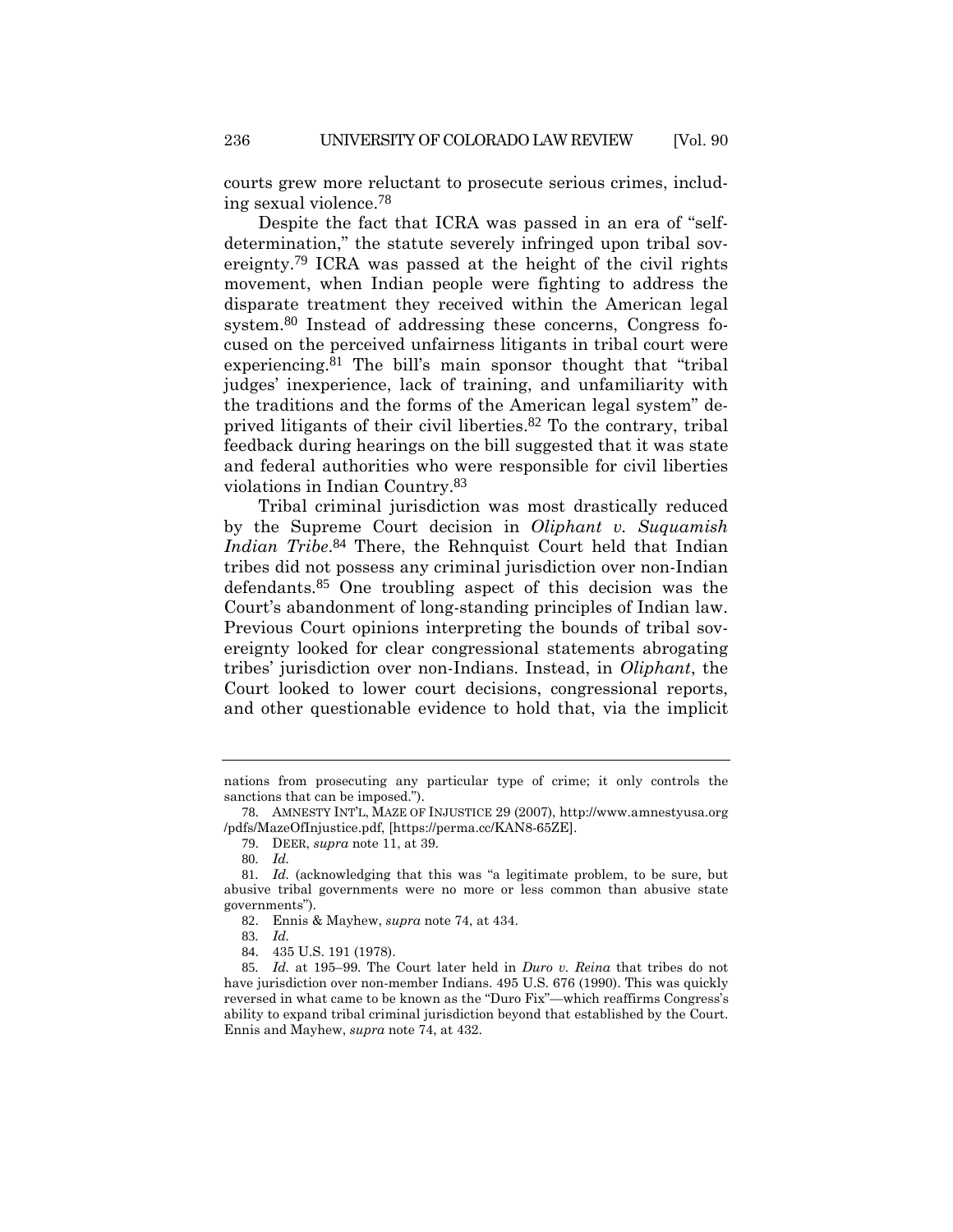divestiture doctrine,  $86$  tribes never possessed criminal jurisdiction over non-Indians.87 The Court did state, however, that Congress has the power to explicitly authorize the exercise of such jurisdiction.88 The result of *Oliphant* was that non-Indian defendants could not be prosecuted in tribal courts for crimes of sexual violence arising in Indian Country.

Congress held seventeen hearings between 2007 and 2010 to investigate the rising levels of crime in Indian Country, including sexual violence.89 The result was the Tribal Law and Order Act of 2010 (TLOA),<sup>90</sup> which expanded tribal courts' power to an extent. TLOA amended ICRA by allowing tribal courts to impose harsher sentences if they implemented additional protections for defendants. Under TLOA: (1) defendants must have the right to effective assistance of counsel at least equal to that guaranteed by the U.S. Constitution; (2) the tribe must provide licensed indigent defense counsel at the expense of the tribal government; and (3) the presiding judge must have sufficient legal training and be licensed to practice law.91 The tribe's criminal laws, rules of evidence, and rules of criminal procedure must be publicly available, and the court must make a public record of criminal proceedings.92

Under TLOA, heightened sentencing is restricted in that a defendant is only eligible for enhanced punishment if the defendant has been previously convicted of the same or a comparable offense by any U.S. jurisdiction, or if the offense, or a comparable offense, would be punishable by more than one year in prison if prosecuted by the United States or any state.93

<sup>86</sup>. This doctrine stands for the proposition that simply because of European contact and the subsequent incorporation of tribes into the United States, tribes inherently lost certain rights. *See* Krakoff, *supra* note 50, at 1208.

<sup>87</sup>. Henry S. Noyes, *A "Civil" Method of Law Enforcement on the Reservation: In Rem Forfeiture and Indian Law*, 20 AM. INDIAN L. REV. 307, 317 (1995-1996). *See also* Berger, *supra* note 56, at 1056 ("By patching together bits and pieces of history and isolated quotes from nineteenth century cases, and relegating contrary evidence to footnotes or ignoring it altogether, the majority created a legal basis for denying jurisdiction out of whole cloth.").

<sup>88</sup>*. See Oliphant*, 435 U.S. at 208.

<sup>89</sup>. Matthew L.M. Fletcher, *Tribal Law and Order Act Details*, TURTLE TALK (July 19, 2010), https://turtletalk.wordpress.com/2010/07/19/tribal-law-and-orderact-details/ [https://perma.cc/NY8A-FPK9].

<sup>90</sup>. Pub. L. No. 111-211, 124 Stat. 2261 (2010) (codified in scattered sections of 25 U.S.C. (2012)).

<sup>91</sup>. 25 U.S.C. § 1302(c) (2012).

<sup>92</sup>*. Id.*

<sup>93</sup>*. Id.* § 1302(b).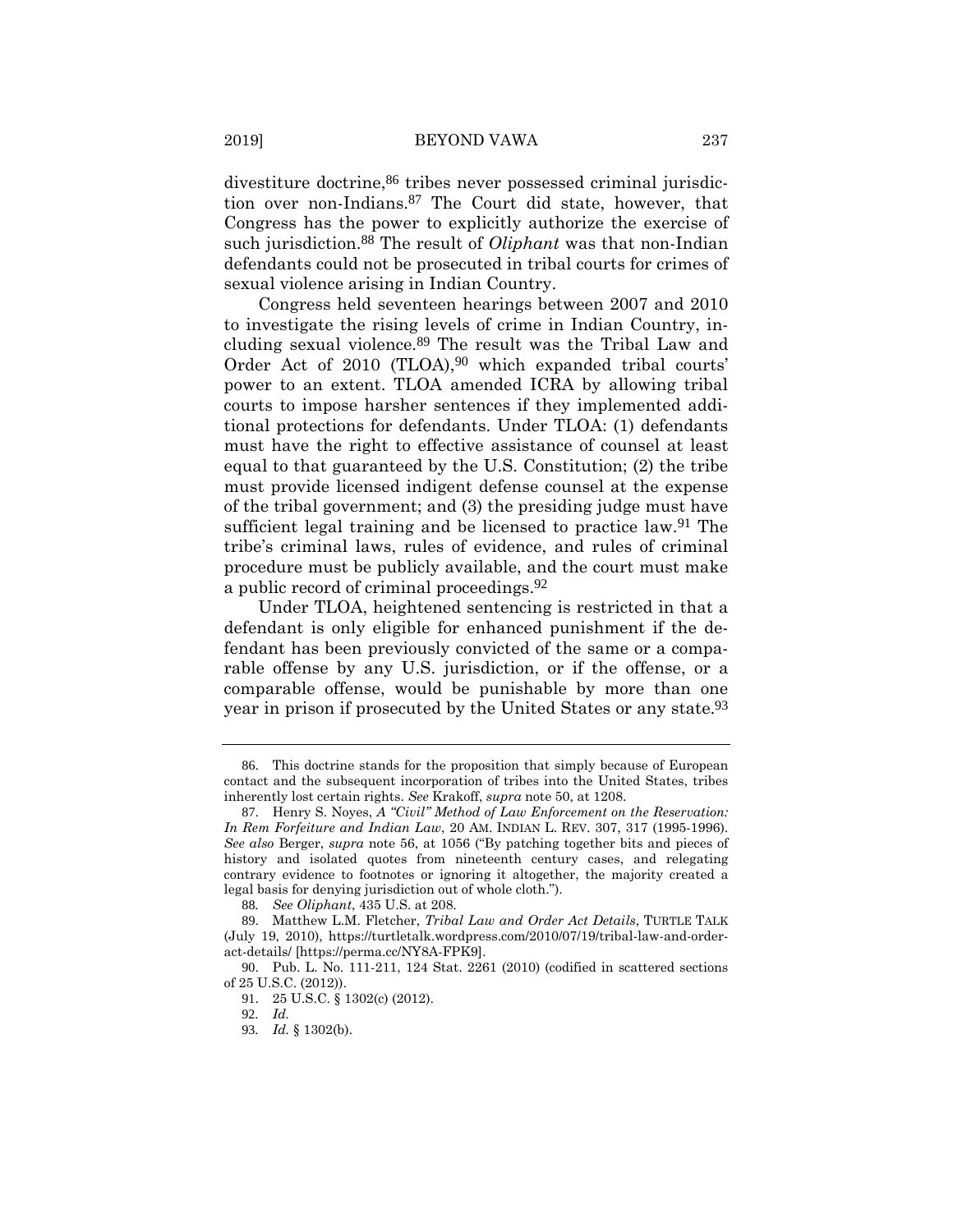If these conditions are met, a tribe can sentence a defendant for up to three years in prison and a fine of up to \$15,000 for a single offense.94 Additionally, the tribal court may stack consecutive sentences for a total penalty no greater than nine years' imprisonment.95 Though this increase might seem marginal, it can provide a survivor of sexual violence a greater sense of safety if her assailant is incarcerated for up to nine years, as opposed to a year or less under ICRA.96 But even though TLOA was a move in the right direction for tribal sovereignty, the legacy of federal Indian law has left women in Indian Country without legal recourse for sexual violence crimes perpetrated against them.

# *B. The Contemporary Impact of this Jurisdictional Framework*

The jurisdictional holes resulting from these successive policies have left violence and virtual lawlessness in their wake. As stated above, an estimated 34.1 percent of American Indian women will be raped in their lifetime.<sup>97</sup> This is a rate of seven sexual assaults per 1,000 people annually, as compared to two per 1,000 people annually for all women within the United States.98

The impacts of sexual violence on a woman's health and her community's well-being should not be ignored. Rape affects a survivor physically, mentally, and spiritually.99 For example, Indian women who have been sexually assaulted report higher levels of depression, substance abuse, and suicidal ideation than those who have not been sexually assaulted.100 Moreover, in Indian communities a survivor must deal with the trauma of knowing that not only was she sexually assaulted, but generations before her have faced the same violence with little to no justice.101 As Sarah Deer writes, sexual assault is an attack "on

<sup>94</sup>*. Id.*

<sup>95</sup>*. Id.* § 1302(a)(D).

<sup>96</sup>. Sarah Deer, *Bystander No More: Improving the Federal Response to Sexual Violence in Indian Country*, 2017 UTAH L. REV. 771, 777–78 (2017).

<sup>97</sup>. Deer, *supra* note 10, at 123.

<sup>98</sup>*. Id.*

<sup>99</sup>. DEER, *supra* note 11, at 11.

<sup>100</sup>. Deer, *supra* note 10, at 124; Deer, *supra* note 96, at 775.

<sup>101</sup>. DEER, *supra* note 11, at 12 ("Imagine living in a world in which almost every woman you know has been raped. Now imagine living in a world in which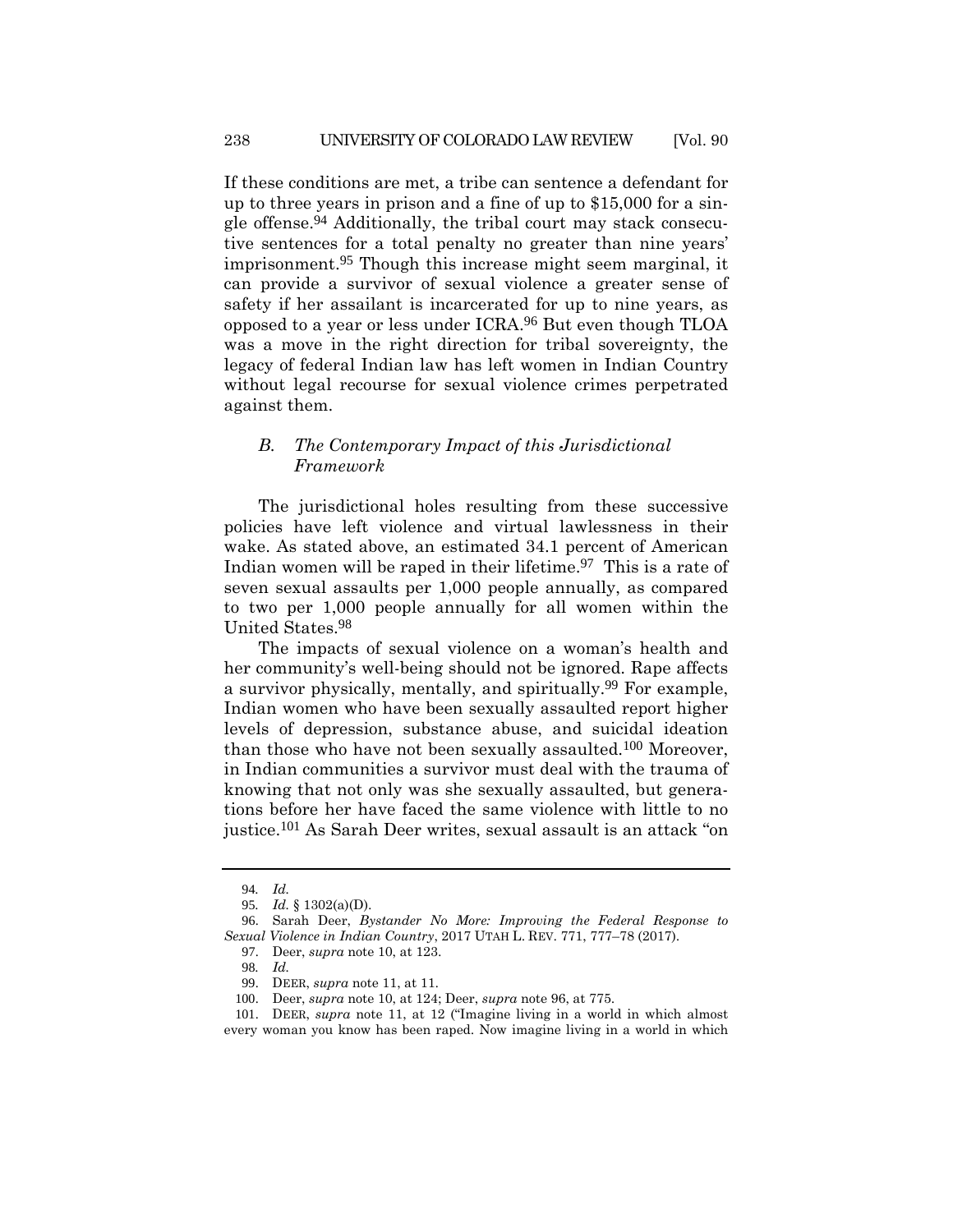the human soul; the destruction of indigenous culture and the rape of a woman connote a kind of spiritual death that is difficult to describe to those who have not experienced it. It is not only Native women who have been raped but Native nations as a whole."102

Prosecution of sexual violence crimes is further complicated by two factors. First, the vast majority of Indian victims of sexual assault report their assailants to be of a different race.103 And because tribal courts do not have jurisdiction over non-Indians, the tribe cannot punish many of those who commit crimes within their boundaries and instead must rely on federal or state courts—and, as previously discussed, such reliance has proven to be futile. Additionally, a Bureau of Justice Statistics report found that in rapes reported between 1992– 1996, 75 percent were either committed by a stranger or mere acquaintance of the victim.104 Given that the vast majority of sexual assaults are committed by non-Indians, and VAWA 2013 does not allow tribes to prosecute offenders who are strangers or merely acquaintances of the victim,<sup>105</sup> the federal framework is insufficient to protect Indian women. Second, many tribal jails house more inmates than they are equipped to hold—nearly one-third in 2001 were operating at about 150 percent capacity.106 Between this overcrowding and the

four generations of women and their ancestors have been raped. Now imagine that not a single rapist has ever been prosecuted for these crimes. That dynamic is a reality for many Native women—and thus for some survivors, it can be difficult to separate the more immediate experience of their assault from the larger experience that their people have endured through a history of forced removal, displacement, and destruction.").

<sup>102</sup>*. Id.*

<sup>103</sup>. LAWRENCE A. GREENFELD & STEVEN K. SMITH, AMERICAN INDIANS AND CRIME 7 (1999), https://www.bjs.gov/content/pub/pdf/aic.pdf [https://perma.cc /2AAN-H5VW] (finding that nine in ten Indian victims of rape or sexual assault reported assailants who were white or black); FARLEY ET AL., GARDEN OF TRUTH: THE PROSTITUTION AND TRAFFICKING OF NATIVE WOMEN IN MINNESOTA 27 (2011), http://prostitutionresearch.com/pdfs/Garden\_of\_Truth\_Final\_Project\_WEB.pdf [https://perma.cc/3JLR-DUHS].

<sup>104</sup>. GREENFELD & SMITH, *supra* note 103, at 6; STEVEN W. PERRY, AMERICAN INDIANS AND CRIME: A BJS STATISTICAL PROFILE, 1992–2002 (2004), https://www. bjs.gov/content/pub/pdf/aic02.pdf [https://perma.cc/E2M5-J5ST] ("American Indians were more likely to be victims of assault and rape/sexual assault committed by a stranger or acquaintance rather than an intimate partner or family member."). The relationship of the assailant to the victim is a key question for jurisdiction exercised under VAWA 2013. *See infra* Part II.

<sup>105</sup>*.* See *infra* Part II for a summary of VAWA 2013's limitations.

<sup>106</sup>. U.S. COMMISSION ON CIVIL RIGHTS, A QUIET CRISIS: FEDERAL FUNDING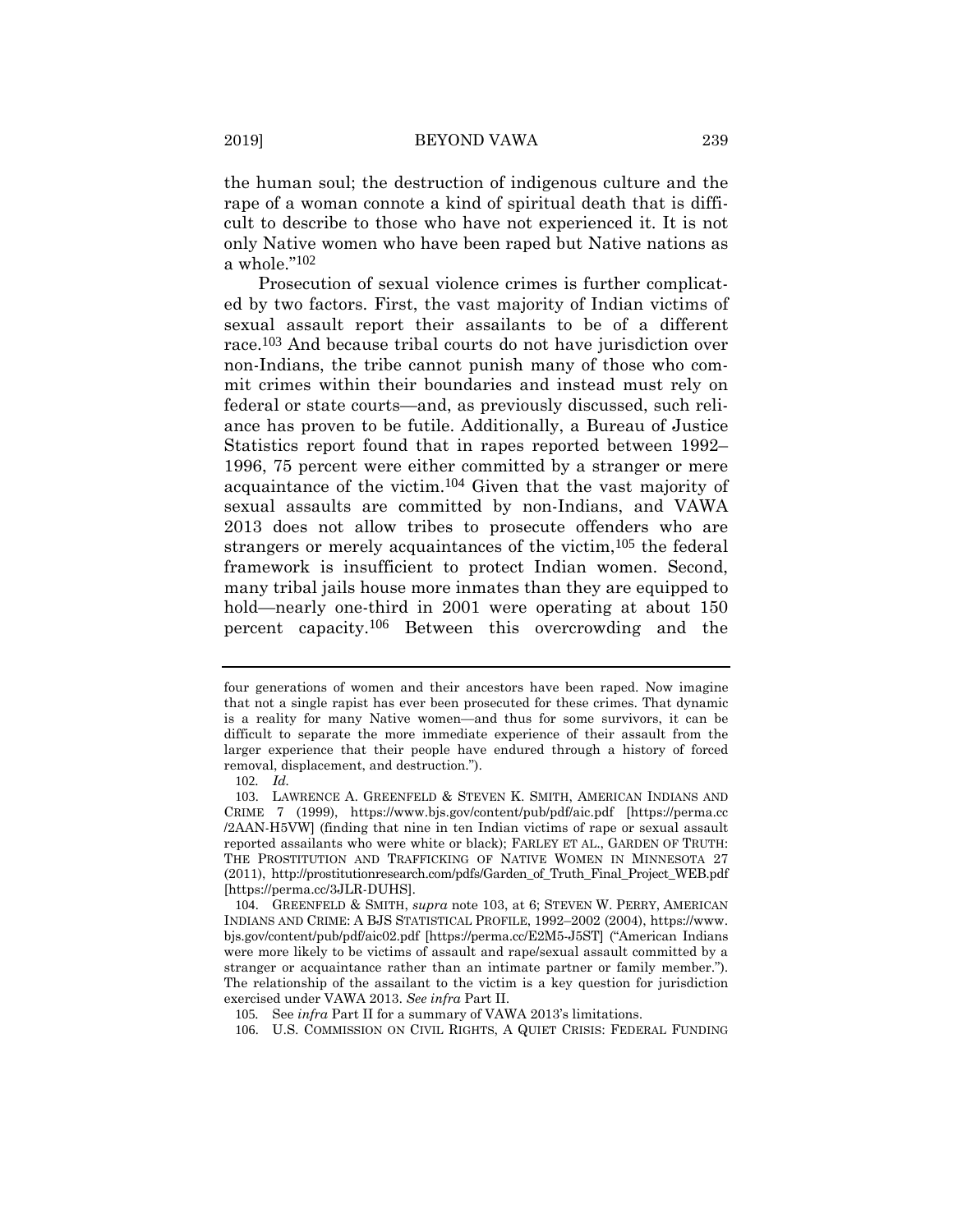sentencing limitations, many violent offenders may see only a fraction of the time behind bars that comparable offenders might face in the state or federal systems.107

However, simply handing jurisdiction over to the federal government is not the best way to adequately punish offenders in Indian Country. In fact, roughly two-thirds of felony crimes forwarded to U.S. Attorneys for prosecution are rejected.108 These prosecutions are rejected for a variety of reasons, including the difficulty of prosecuting sexual violence crimes, federal prosecutors' inexperience in trying cases involving typically state law crimes, and the confusing jurisdictional web surrounding crimes in Indian Country.109 Additionally, the FBI's capacity to investigate sexual violence crimes arising in Indian Country is limited.110 In fiscal year 2014 the FBI had 14,050 Special Agents,111 but only 124 worked exclusively on Indian Country investigations.112 The *Denver Post*, in its series on the implications of this jurisdictional web, presented the powerful anecdote of a six-year-old girl who was sexually assaulted by a family member—after three years of investigation by the FBI with no new developments, the tribal prosecutor decided to file charges, only to discover that the tribe's statute of limitations had run.113

Little deterrence for offenders, a lack of resources to investigate and prosecute crimes, and a complicated jurisdictional web have led to a lack of meaningful law and order in Indian

108*. Id.*

AND UNMET NEEDS IN INDIAN COUNTRY 67, 68 (2003), www.usccr.gov/pubs /na0703/na0204.pdf [https://perma.cc/T8W5-7AA6]. According to a Department of Justice study, some tribal jails are so underfunded and overcrowded that inmates do not have basic necessities such as blankets, mattresses, and toothpaste. *Id.*

<sup>107</sup>. Michael Riley, *1885 Law at Root of Jurisdictional Jumble*, DENVER POST (Nov. 9, 2007, 3:51 PM), http://www.denverpost.com/2007/11/09/1885-law-at-rootof-jurisdictional-jumble/ [https://perma.cc/AZ8L-TWSG].

<sup>109</sup>*. See* Cynthia Castillo, T*ribal Courts, Non-Indians, and the Right to an Impartial Jury after the 2013 Reauthorization of VAWA*, 39 AM. INDIAN L. REV. 311, 314–15 (2014).

<sup>110</sup>*. See* Michael Riley, *Promises, Justice Broken*, DENVER POST (Nov. 10, 2007, 12:48 PM), http://www.denverpost.com/2007/11/10/promises-justice-broken/ [https:// perma.cc/B4GE-PSZJ].

<sup>111</sup>. FEDERAL BUREAU OF INVESTIGATION, FY 2017 BUDGET REQUEST, https:// www.justice.gov/jmd/file/822286/download (last visited Mar. 19, 2018) [https:// perma.cc/2EQU-D22T].

<sup>112</sup>. U.S. DEP'T OF JUSTICE, INDIAN COUNTRY INVESTIGATIONS AND PROSECUTIONS 7 (2014), https://www.justice.gov/tribal/file/796976/download [https://perma.cc/M2K3-YB5N].

<sup>113</sup>. Riley, *supra* note 110.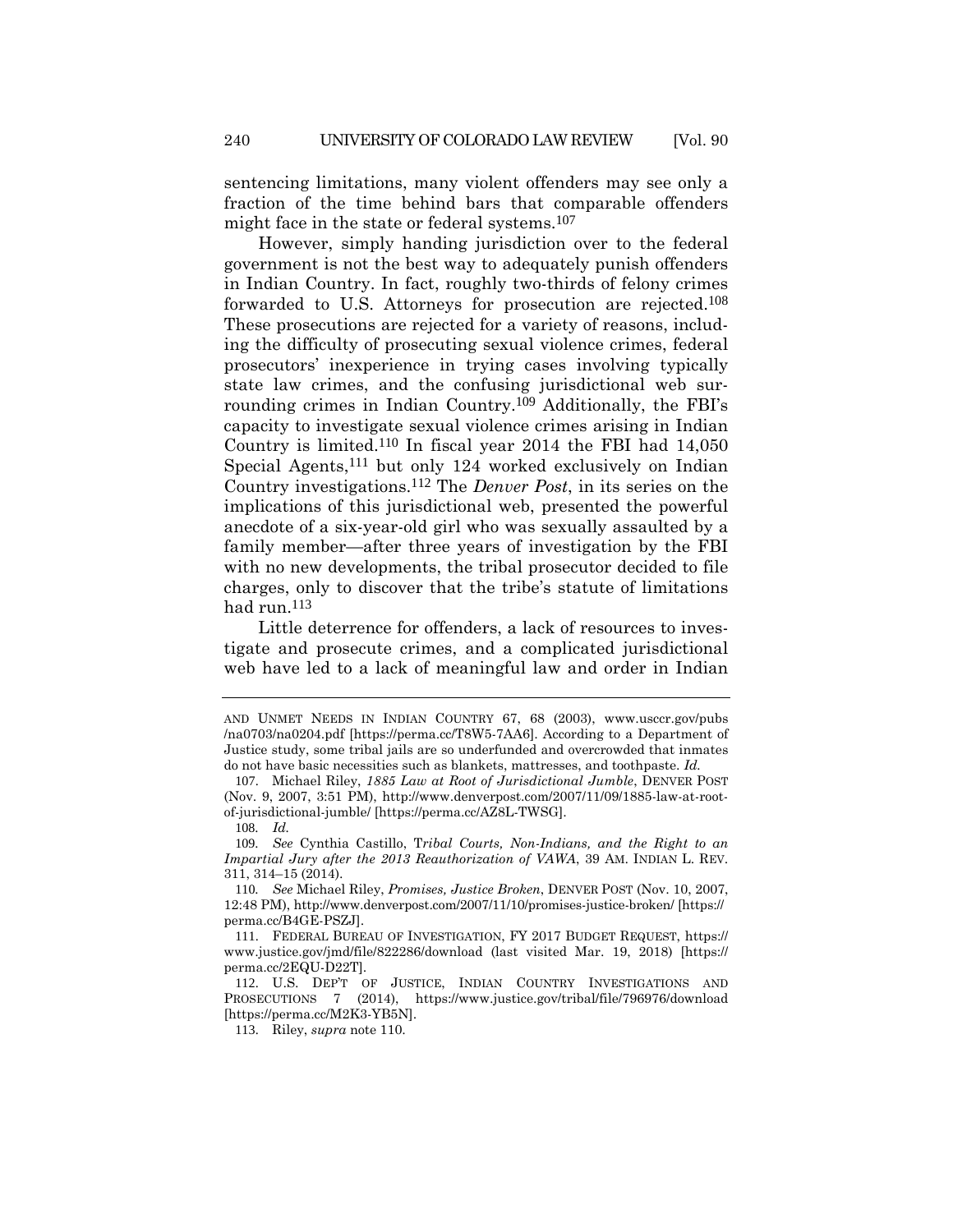Country. Amending VAWA to reaffirm tribal power to prosecute non-Indians for certain crimes was a partial solution, but it failed to recognize the unique cultural needs of both the tribes involved and the Indian victims of sexual violence.

# II. THE VIOLENCE AGAINST WOMEN REAUTHORIZATION ACT OF 2013

The Violence Against Women Act was most recently reauthorized in 2013. VAWA 2013 reaffirmed tribes' inherent right to investigate, prosecute, convict, and sentence non-Indians for a limited set of crimes committed in Indian Country.114 This is without a doubt an important victory for tribal sovereignty for the first time since *Oliphant*, tribes can use their court systems to protect their citizens from non-Indian offenders. But by the same token, VAWA 2013 requires tribes to sacrifice some of their inherent sovereignty by imposing American legal structures on their procedures. No discussion of sexual violence against Indian women can proceed without an acknowledgment of VAWA 2013 and the way it expands tribes' jurisdiction. Though Part III will discuss the ways tribes can protect their communities without dealing with VAWA 2013's shortcomings, this Part acknowledges that VAWA 2013 was, overall, a good step forward for protecting Indian communities.

The Violence Against Women Act was originally passed in 1994 to address gender-motivated crimes via criminal and civil remedies, as well as to encourage social reform.115 It has since been reauthorized three times.116 The 2005 Reauthorization included a limited acknowledgment of the problems plaguing Indian Country. It increased funding to allow tribes to access national crime databases, initiate consultation sessions with the Department of Justice, and create a national tribal sex offender registry, among other things.117 It wasn't until an Amnesty International report was released, however, that Congress began discussing expanding tribal jurisdiction over

<sup>114</sup>*. See* VAWA 2013, Pub. L. No. 113-4, 127 Stat. 54 (2013).

<sup>115</sup>. Parker Douglas, Note, *The Violence Against Women Act and Contemporary Commerce Power: Principled Regulation and the Concerns of Federalism*, 1999 UTAH L. REV. 703, 708–10 (1999).

<sup>116</sup>. DEER, *supra* note 11, at 101. VAWA 2013 is intended to be "a comprehensive federal law that approaches violence in a multifaceted way, including funding, programming, and criminal justice reform." *Id.*

<sup>117</sup>. AMNESTY INT'L, *supra* note 78, at 82.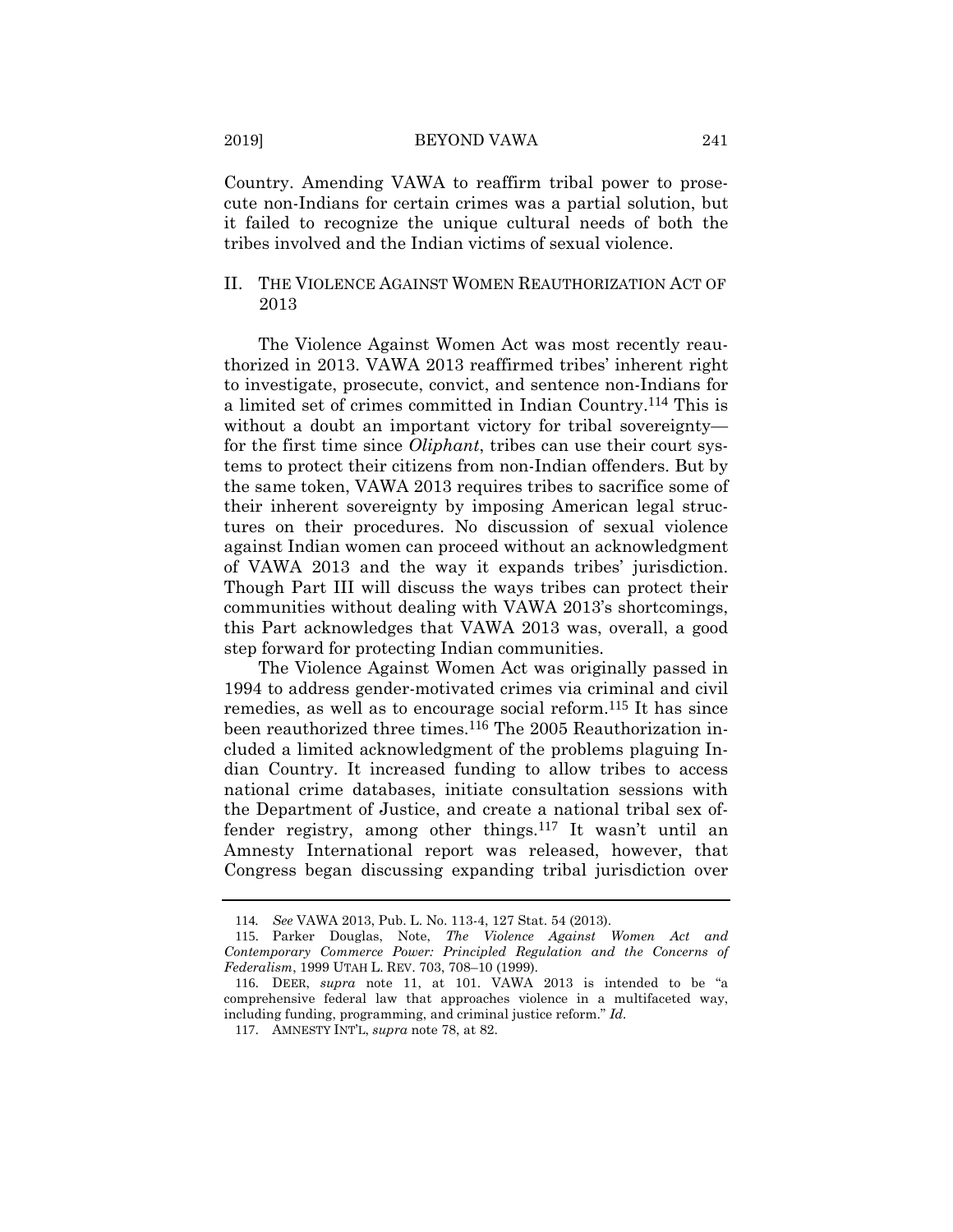non-Indians.118 This report, entitled *Maze of Injustice*, used powerful, personal stories to highlight the virtual lawlessness of Indian Country and the utter failure of the U.S. government to protect Indian women.119 In 2008, Democratic Senator Byron Dorgan led the Senate Committee on Indian Affairs in circulating various proposals for legislation.120 Though VAWA 2013 received some resistance from Republican lawmakers, it was Republican Representative Tom Cole, a citizen of the Chickasaw Nation, who helped arrange enough votes in favor.121 Ultimately, the House bill (which mirrored the Senate version) was passed on February 28, 2013, by a vote of 286 to 138.122 On March 7, 2013, President Obama signed VAWA 2013 into law.123

A tribe that chooses to implement VAWA 2013 may prosecute a non-Indian who commits a dating violence124 or domestic violence125 crime, or violates a protection order enforceable by the tribe. The power to prosecute these crimes is referred to as "special domestic violence criminal jurisdiction" (SDVCJ). For the tribe to execute this jurisdiction, the defendant must have sufficient ties to the tribe, which means he: (1) resides in the Indian Country of the participating tribe; (2) is employed in the Indian Country of the participating tribe; or (3) is the spouse, intimate partner, or dating partner of a member of the partici-

<sup>118</sup>*. See id.*; DEER, *supra* note 11, at 99–100.

<sup>119</sup>. DEER, *supra* note 11, at 99–100; RJ Sangosti & Michael Riley, *Path to Justice Unclear*, DENVER POST (Nov. 13, 2007, 2:01 PM), http://www.denverpost .com/2007/11/13/path-to-justice-unclear/ [https://perma.cc/BT5N-SNAC].

<sup>120</sup>. DEER, *supra* note 11, at 100.

<sup>121</sup>*. Id.* at 103–04. Cole, of Oklahoma, explained to his fellow lawmakers that, as a member of the Chickasaw Nation, he was the only one in Congress who could be held accountable for beating an Indian woman on an Indian reservation. *Id.* at 104.

<sup>122</sup>. Rob Capriccioso, *A Proud Day for Tribal Advocates of the Violence Against Women Act*, INDIAN COUNTRY TODAY (Feb. 28, 2013), https://indiancountrymedia network.com/news/politics/a-proud-day-for-tribal-advocates-of-the-violence-againstwomen-act/ [https://perma.cc/TP9S-YBEA]. All "no" votes were Republicans. *Id.*

<sup>123</sup>. Ennis & Mayhew, *supra* note 74, at 421.

<sup>124</sup>. Dating violence means "violence committed by a person who is or has been in a social relationship of a romantic or intimate nature with the victim." 25 U.S.C. § 1304(a)(1) (2012).

<sup>125</sup>. Domestic violence is "violence committed by a current or former spouse or intimate partner of the victim, by a person with whom the victim shares a child in common, by a person who is cohabitating with or has cohabitated with the victim as a spouse or intimate partner, or by a person similarly situated to a spouse of the victim under the domestic- or family-violence laws of an Indian tribe who has jurisdiction over the Indian Country where the violence occurs." *Id*. § 1304(a)(2).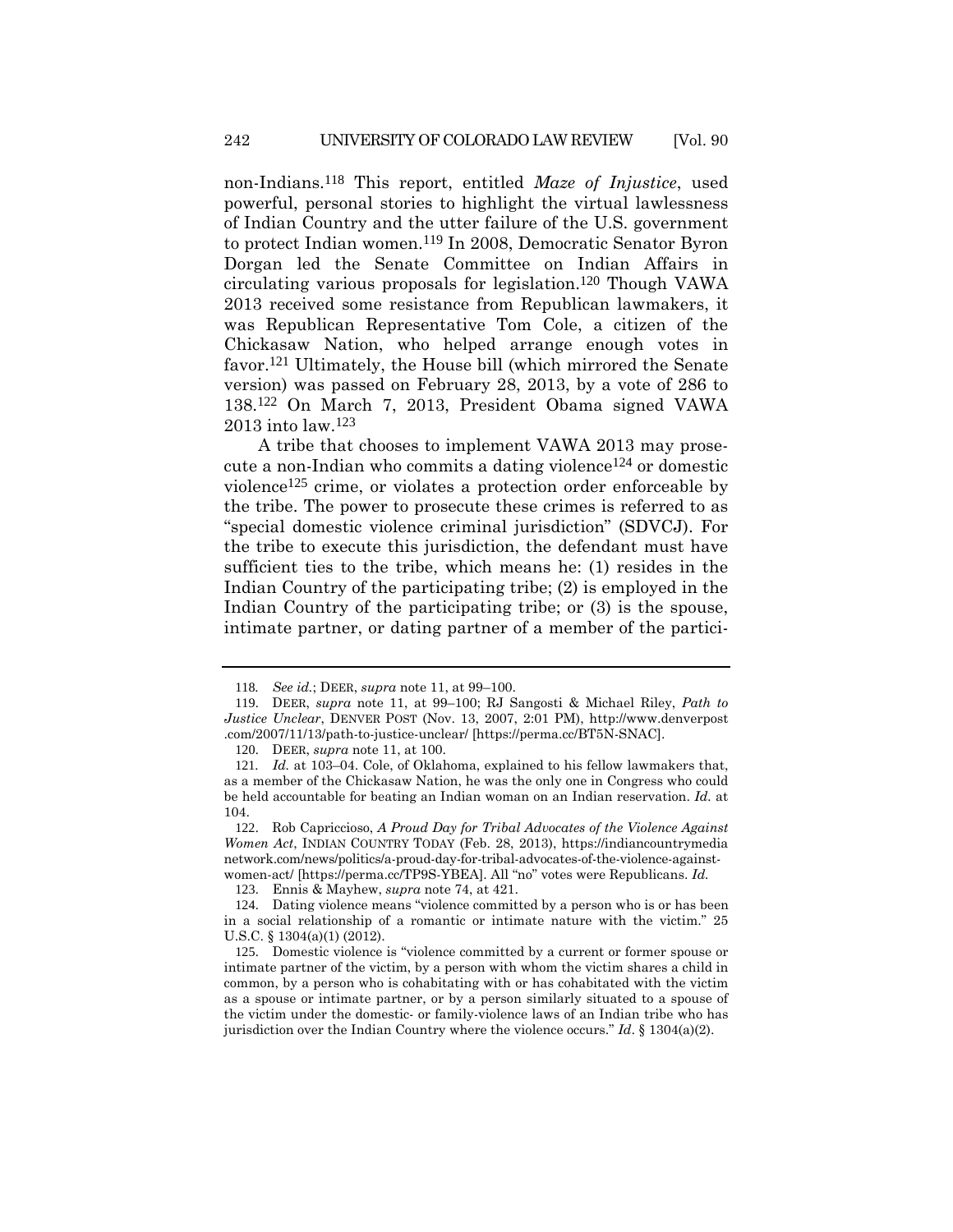pating tribe or an Indian residing in the Indian Country of the participating tribe.126 Consequently, VAWA 2013 does not cover crimes between two non-Indians, crimes between two strangers, crimes committed by someone who lacks sufficient ties to the tribe, or instances of child or elder abuse that do not involve the violation of a protective order.127

In addition, VAWA 2013 requires that the tribe provide defendants additional procedural safeguards beyond what TLOA and ICRA require.128 Under VAWA 2013, non-Indian defendants have a right to an impartial jury, drawn from a fair crosssection of the community, that does not systematically exclude any distinctive groups, including non-Indians.129 Additionally, tribes have a duty to notify non-Indian defendants of their rights to file a writ of habeas corpus in federal court.130 VAWA 2013 also includes a catchall provision requiring tribes to provide "all other rights whose protection is necessary under the Constitution of the United States in order for Congress to recognize and affirm the inherent power of the participating tribe to exercise special domestic violence criminal jurisdiction over the defendant."131 A tribe is said to have implemented VAWA 2013 once it has fulfilled all of the above requirements, as well as the procedural safeguards under TLOA.

VAWA 2013 provided for a pilot program under which a limited number of tribes could implement the SDVCJ prior to VAWA 2013's enactment date.<sup>132</sup> The first three tribes to participate in the pilot program were the Tulalip Tribes, the Confederated Tribes of Umatilla, and the Pascua Yaqui Tribe.133 In 2014, the Pascua Yaqui became the first Indian na-

<sup>126</sup>*. Id.* § 1304(b)(4)(B).

<sup>127</sup>. DEPARTMENT OF JUSTICE, VAWA 2013 AND TRIBAL JURISDICTION OVER CRIMES OF DOMESTIC VIOLENCE (2013), https://www.justice.gov/sites/default/files /tribal/legacy/2014/02/06/vawa-2013-tribal-jurisdiction-overnon-indian-perpetratorsdomesticviolence.pdf [https://perma.cc/6WEY-UYRF]. The Act was limited to this set of crimes because "key congressional allies were willing to support the prosecution of a man who had married into the tribe, but balked when asked to support the prosecution of people who may not have ties to the reservation." DEER, *supra* note 11, at 105.

<sup>128</sup>. In order to sentence a non-Indian defendant under VAWA 2013, the tribe must also have implemented TLOA. 25 U.S.C. § 1304(d)(2) (2012 Supp. V 2018).

<sup>129</sup>*. Id.* § 1304(d)(3).

<sup>130</sup>*. Id.* § 1304(e)(3).

<sup>131</sup>*. Id.* § 1304(d)(4).

<sup>132</sup>. VAWA 2013, 127 Stat. 54 § 908(b)(2).

<sup>133</sup>. DEER, *supra* note 11, at 105.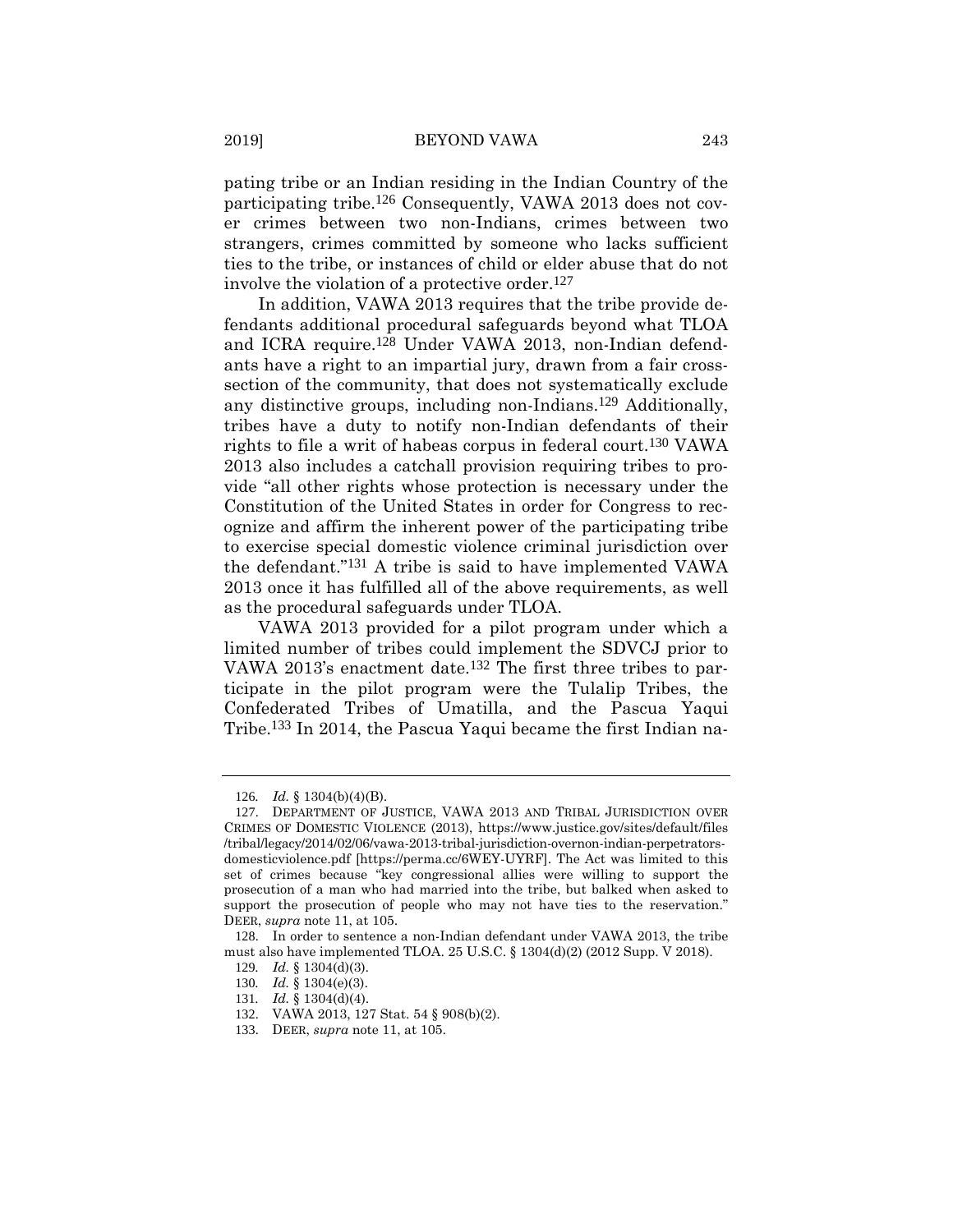tion since *Oliphant* to prosecute a non-Indian defendant for a crime, after the defendant was charged with beating his intimate partner.134

The three pilot programs have all successfully prosecuted non-Indians under VAWA 2013. The Confederated Tribes of the Umatilla Indian Reservation in Oregon received SDVCJ on February 20, 2014, and as of September 2015 had made six arrests for SDVCJ. These arrests led to four convictions of defendants who are subject to tribal probation (including the requirement to undergo abuser intervention treatment).<sup>135</sup> The Pascua Yaqui Tribe has arguably been the most successful tribe in exercising SDCVJ. The tribe, located in southwest Arizona, had a total of twenty-one SDVCJ cases involving fifteen non-Indian men as of September 2015.136 These cases led to six convictions.137 Eleven defendants had criminal records in Arizona; six had been previously arrested by the state for violent crimes, weapons, or threats; two had outstanding arrest warrants; and four were serious enough to warrant referral for federal prosecution.138 Eleven cases involved children, all of whom were under the age of eleven.<sup>139</sup> Further, the fifteen non-Indian defendants had a combined total of more than eighty documented tribal police contacts, arrests, or reports attributed to them during the previous six years.<sup>140</sup> Since implementing SDVCJ, 25 percent of the tribe's domestic violence cases have involved non-Indians.141 The Tulalip Tribes of Oregon received SDVCJ on February 20, 2014. As of September 2015, the tribe had eleven SDVCJ cases involving twenty-eight total charges.142 These cases resulted in seven convictions, one dismissal, one federal referral, and one case still pending.143

Tribes that did not participate in the pilot program were

<sup>134</sup>*. Id.* at 105–06. As Deer notes, "[d]espite all of the anti-VAWA rhetoric suggesting that tribal courts would not be fair, the Pascua Yaqui jury acquitted." *Id.* at 106.

<sup>135</sup>*. Pilot Project*, NATIONAL CONGRESS OF AMERICAN INDIANS, http://www .ncai.org/tribal-vawa/pilot-project-itwg/pilot-project (last visited Nov. 19, 2017) [https://perma.cc/V24N-LFJM].

<sup>136</sup>*. Id.*

<sup>137</sup>*. Id.*

<sup>138</sup>*. Id.*

<sup>139</sup>*. Id.*

<sup>140</sup>*. Id.* 141*. Id.*

<sup>142</sup>*. Id.*

<sup>143</sup>*. Id.*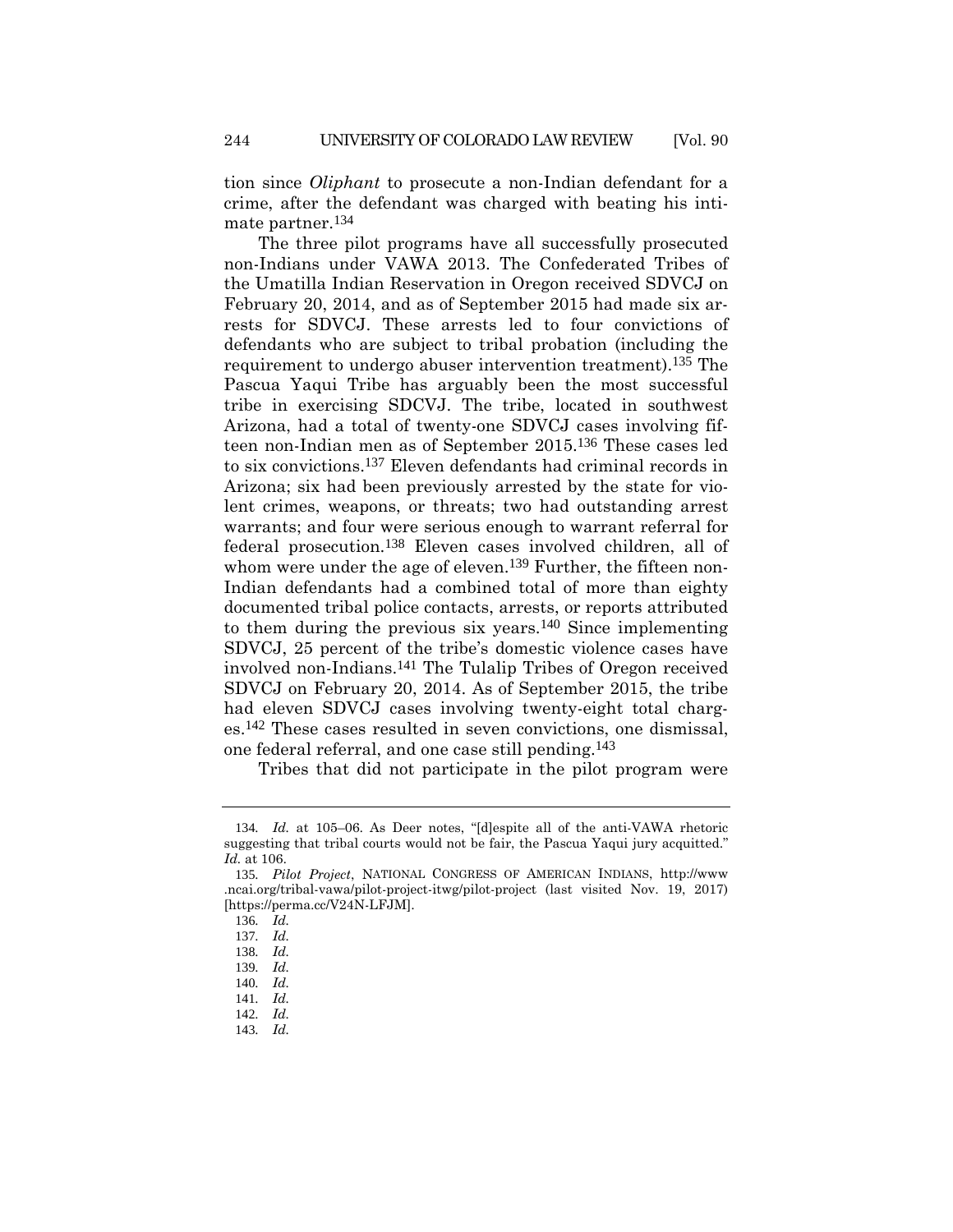able to begin exercising SDVCJ on March 7, 2015.144 As of October 19, 2018, twenty-two tribes have implemented SDVCJ under VAWA 2013.145 Though these tribes have had varying levels of success, one interesting note is that, as of March 20, 2018, none of the 128 non-Indian abusers arrested have filed a habeas corpus petition in federal court.<sup>146</sup> However, the fact that only twenty-two of the 573 federally recognized tribes have implemented VAWA 2013<sup>147</sup> demonstrates that there remain barriers to eradicating sexual violence in Indian Country.

## III. PRACTICAL ALTERNATIVES TO PROTECTING NATIVE COMMUNITIES BEYOND VAWA

Though VAWA 2013 is an important step in restoring tribes' inherent sovereignty, there are still gaps in the exercise of this sovereignty left by the history of criminal jurisdiction in Indian Country. For example, sexual assaults perpetrated by non-Indian strangers or acquaintances are left to the sole authority of the federal government, and violence against children and elders must be prosecuted by the federal government as well. And even if a tribe does have jurisdiction, there might be instances in which the traditional Anglo-American court procedures adopted by the majority of tribal courts are not the most appropriate means of seeking redress.148 Even the process of implementing TLOA and VAWA 2013 can take more time and resources than the tribe can afford.149

<sup>144</sup>. DEPARTMENT OF JUSTICE, *supra* note 127.

<sup>145</sup>*. Implementation Chart*: *VAWA Enhanced Jurisdiction and TLOA Enhanced Sentencing*, TRIBAL COURT CLEARINGHOUSE (last updated Oct. 19, 2018), http://www.tribal-institute.org/download/VAWA/Chart.pdf [https://perma.cc /PP9Y-6MAX].

<sup>146</sup>. *See* NATIONAL CONGRESS OF AMERICAN INDIANS, VAWA 2013'S SPECIAL DOMESTIC VIOLENCE CRIMINAL JURISDICTION FIVE-YEAR REPORT 1 (2018), http://www.ncai.org/resources/ncai-publications/SDVCJ\_5\_Year\_Report.pdf [https:// perma.cc/6LME-B9XW]. Under ICRA, "[t]he privilege of the writ of habeas corpus shall be available to any person, in a court of the United States, to test the legality of his detention by order of an Indian tribe." 25 U.S.C. § 1303 (2012).

<sup>147</sup>. *See supra* note 145.

<sup>148</sup>*. See* Mullen, *supra* note 14, at 831 (highlighting the fact that VAWA 2013 requires tribes to conform to Anglo-American court systems and procedures).

<sup>149</sup>. See Finn et al., *supra* note 68, at 28 ("Instituting the necessary laws and systems would require a significant investment of both time and money. The Tribe may need to update its code to ensure defendants' rights are respected. Finally, the Tribe would have to have the capacity to police and prosecute the crimes listed in VAWA.").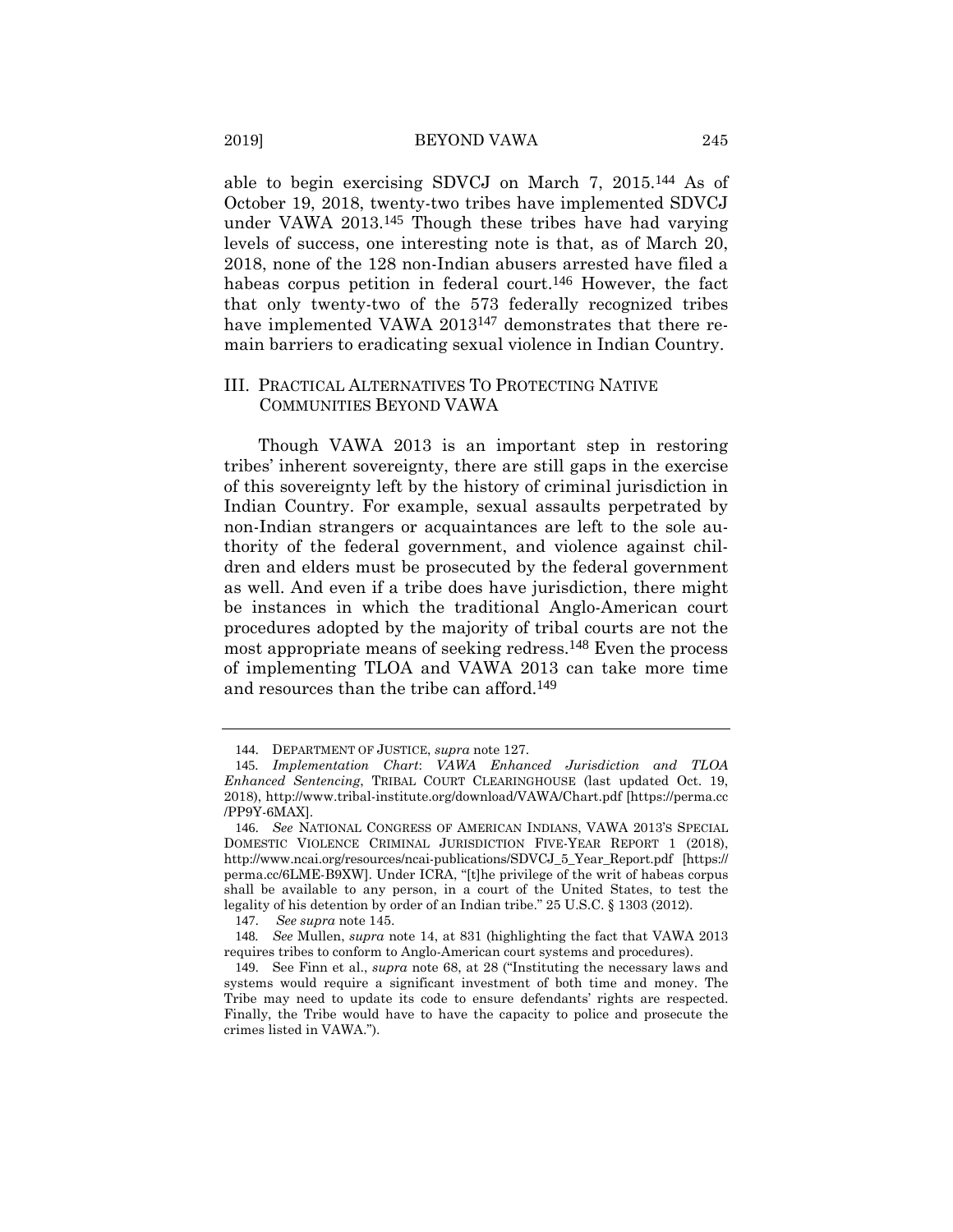Below are several mechanisms tribes have implemented to further protect their communities from sexual violence. Each subpart includes examples created by various tribes, and any other tribe may follow suit if the mechanism conforms to the unique needs and values of the tribe. As with any policy in Indian law, there is no one-size-fits-all for the 573 federally recognized tribes, but these mechanisms show that there are innovative alternatives to achieving justice outside of Anglo-American court systems. A strong mechanism is one that respects the needs and sensitivities of a sexual violence survivor, promotes tribal culture and traditions, and cooperates with, but is not subsumed by, federal or state structures. VAWA 2013 is an important tool in a post-colonial world, but it does not meet this standard because it completely neglects tribal culture and values in favor of following Anglo-American court processes and procedures. It is unrealistic to eliminate all of the effects of colonization, but as Victoria Ybanez writes in *Sharing Our Stories of Survival*, Indian people can "acknowledge [their] past and use it as a guide to shape [their] future."150

#### *A. Cross-Deputization*

Because of the geographical complexities of Indian Country jurisdiction, sometimes a shift in just a few feet can change what sovereign is the appropriate responder to an alleged crime.151 Once officers respond to an alleged crime, they must determine whether the act occurred within Indian Country152 and then determine the racial identities of the parties involved.

Cross-deputization agreements are a common remedial measure for this jurisdictional web.153 These agreements allow different law enforcement agencies or governmental entities<sup>154</sup> to exercise jurisdiction where they otherwise would not be able;

<sup>150</sup>. SHARING OUR STORIES OF SURVIVAL, *supra* note 13, at 50.

<sup>151</sup>*. Cross-Deputization Helps Solve Jurisdictional Issues*, INDIAN COUNTRY TODAY (June 4, 2007), https://indiancountrymedianetwork.com/news/crossdeputization-helps-solve-jurisdictional-issues/ [https://perma.cc/S956-SQCJ].

<sup>152</sup>. Defined *supra* note 33.

<sup>153</sup>*. Cross-Deputization Helps Solve Jurisdictional Issues*, *supra* note 151; Matthew L.M. Fletcher et al., *Indian Country Law Enforcement and Cooperative Public Safety Agreements*, 89 MICH. B.J. 42, 43 (2010).

<sup>154</sup>*. See infra* notes 166–167 and accompanying text for a discussion of how prosecutors can be "cross-deputized" to work in the courts of another sovereign.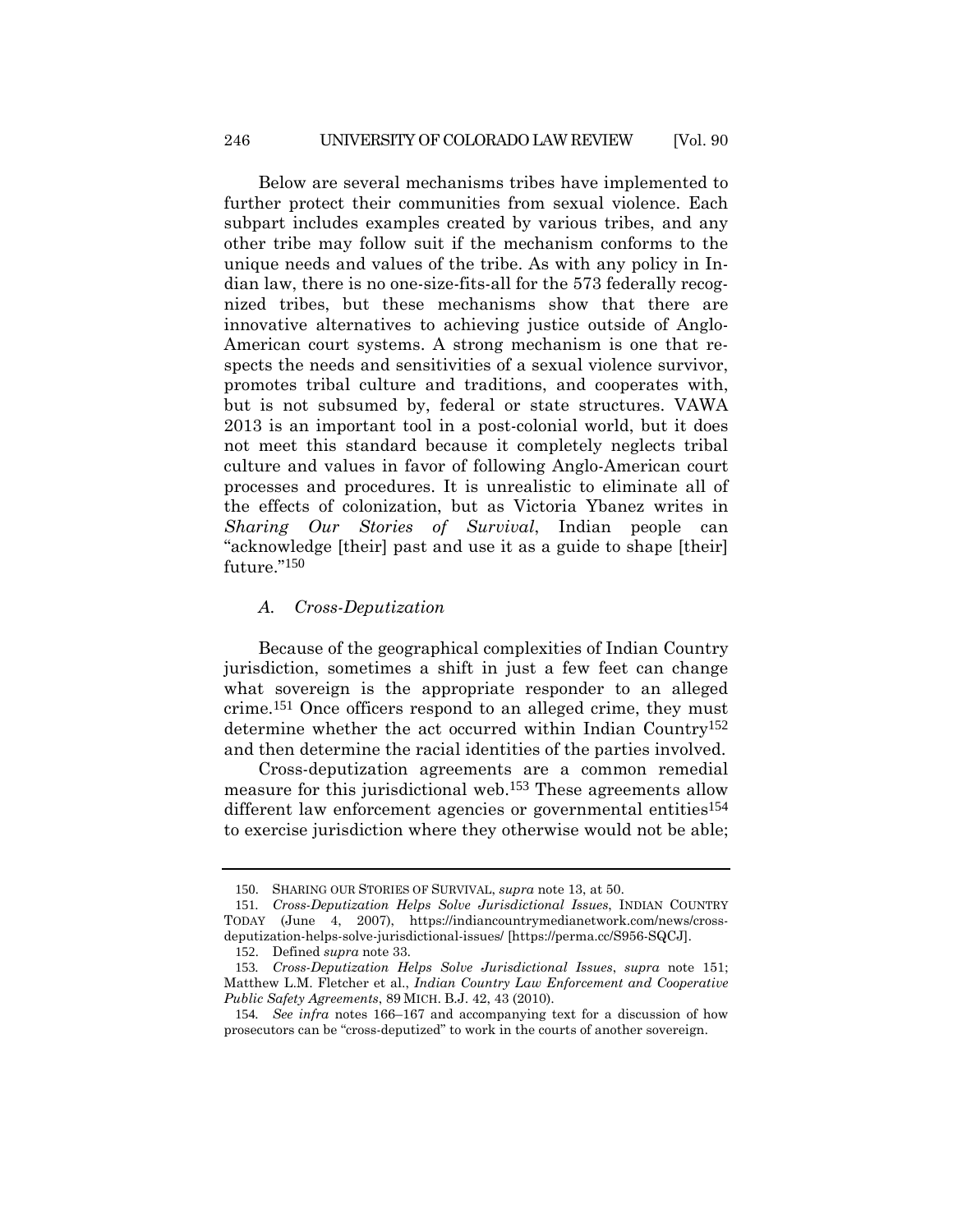for example, an agreement might allow state officers to respond to a crime in Indian Country between two Indians.155 This measure is particularly beneficial in instances in which a tribe lacks sufficient law enforcement officers but the state or surrounding county does not.<sup>156</sup> In the case of sexual violence, cross-deputization agreements can ensure there is a prompt and efficient law enforcement response without the preliminary jurisdictional questions. Tribal police officers generally have the right to arrest non-Indian suspects within their territorial boundaries and detain them until state police arrive.157 However, cross-deputization agreements can increase tribal authority to investigate, pursue, and detain suspects.

Cross-deputization agreements have become relatively common in Indian Country. For example, in 2007 the Chickasaw Lighthorse Police Department had twenty-eight cross-deputization agreements in place.158 The Bay Mills Indian Community has an agreement by which tribal officers may enforce state law, but the county sheriff does not have the reciprocal ability to enforce tribal law or enter tribal land.159 And when the Little Traverse Bay Band of Odawa Indians negotiated a cross-deputization agreement with surrounding counties in Michigan, the tribe first wanted its officers to have the authority to enforce state laws within reservation boundaries.160 Ultimately, after discussions among the tribal attorney, the county sheriff, and the state prosecutor, the parties reached a mutually agreeable decision to limit tribal authority to enforce state laws to tribal trust lands on the reservation.<sup>161</sup>

<sup>155</sup>*. Id.*; AMNESTY INT'L, *supra* note 78, at 38.

<sup>156</sup>. Hannah Bobee et al., *Criminal Jurisdiction in Indian Country: The Solution of Cross Deputization* 12 (Mich. State Univ. C. of L., Indigenous L. & Pol'y Ctr., Working Paper No. 01, 2008) (stating that in such an instance, the Bureau of Indian Affairs is in charge of law enforcement on the reservation, and may choose to enter into such agreements to strengthen the policing on tribal lands).

<sup>157</sup>*. Fresh Pursuit from Indian Country: Tribal Authority to Pursue Suspects onto State Land*, 129 HARV. L. REV. 1685, 1688 (2016). It is well settled that tribal police officers have the right to arrest non-Indian suspects within their territorial boundaries and detain them until state police arrive; however, it is less settled whether tribal police officers can engage in fresh pursuit if the suspect is non-Indian. *See generally id.*

<sup>158</sup>*. Cross-Deputization Helps Solve Jurisdictional Issues*, *supra* note 151.

<sup>159</sup>. Fletcher, *supra* note 153, at 44.

<sup>160</sup>. Bobee et al., *supra* note 156, at 18.

<sup>161</sup>*. Id.*; Fletcher, *supra* note 153, at 44. This means that tribal officers do not have authority to arrest or investigate non-Indians living on fee land within the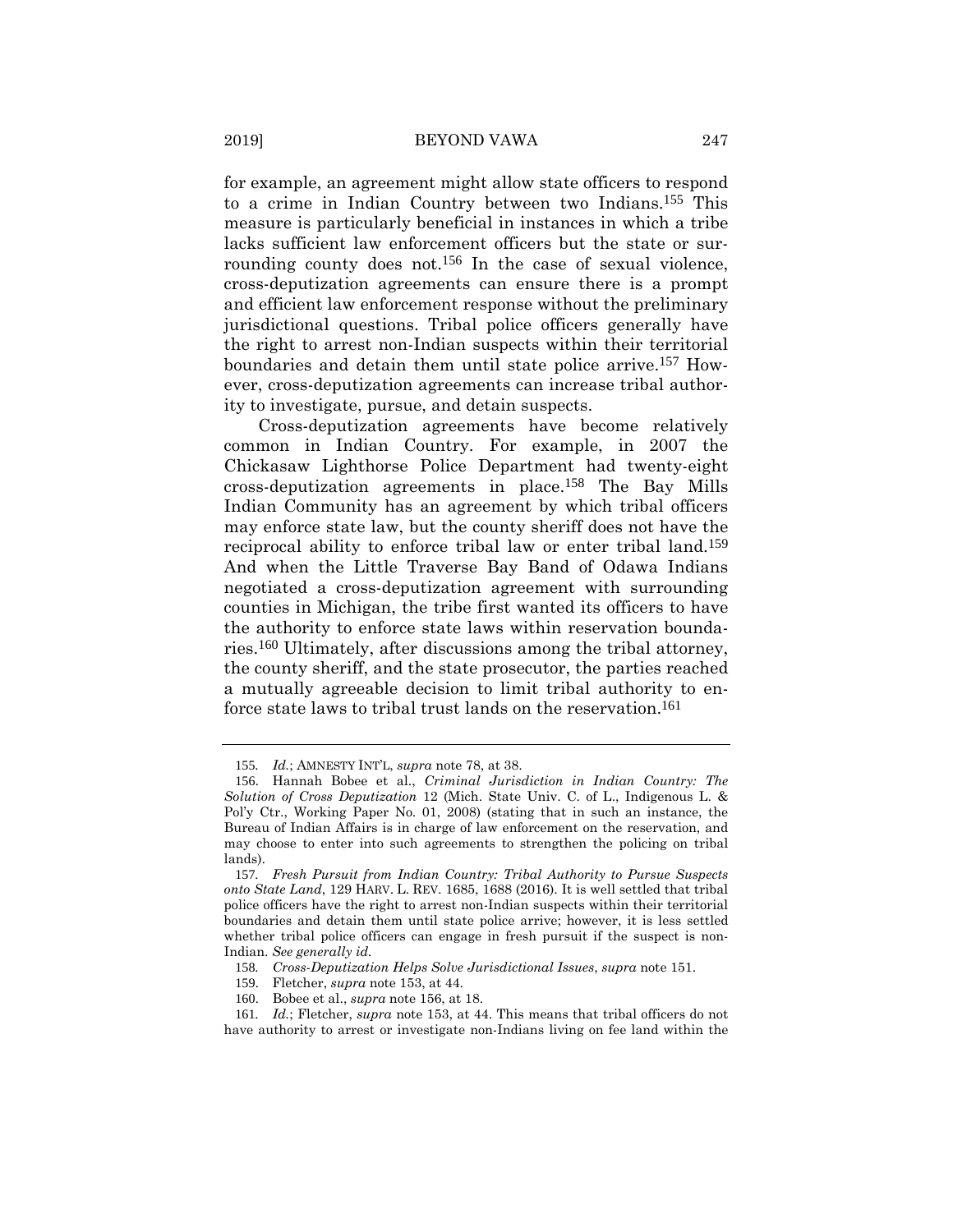A state can enter into a single cross-deputization agreement applicable to all tribes within its borders. On the one hand, these agreements generally do not expire, which makes them less vulnerable to changes due to political shifts.162 On the other hand, it is important to acknowledge that state-wide agreements might increase liability issues. For instance, tribal law enforcement officers might have to meet standards of conduct imposed on state officers, which could mean expending additional time and money for training.163 Additionally, the agreement could render the state liable for misconduct by tribal officials acting under its authority.164 Finally, some agreements might be unconstitutional—if tribal officers are crosscommissioned by the Bureau of Indian Affairs and effectively act as federal officers, issues could result from such officers being both federal and state officials.165

Alternatively, tribal attorneys general can be deputized to serve as deputy state attorneys. This arrangement was made between the Oglala Sioux tribal attorney general, who was deputized as a deputy state attorney in Bennett County, South Dakota.166 This arrangement allows the tribal attorney general to participate in cases that are tried in state court, where she can ensure that non-Indian offenders of crimes arising within reservation boundaries, including sexual violence, are held accountable.167

In a similar vein, one of TLOA's directives is the appointment of at least one Tribal Special Assistant United States Attorney (Tribal SAUSA) in each federal judicial district where there is Indian Country.168 These arrangements allow tribal

167. Finn et al., *supra* note 68, at 38.

168. DEPARTMENT OF JUSTICE, DUTIES IMPOSED ON UNITED STATES ATTORNEYS BY THE TRIBAL LAW AND ORDER ACT OF 2010, https://www.justice.

reservation. *Id.* This is an example of how cross-deputization agreements can be agreements between parties with equal bargaining power to create mutually agreeable results.

<sup>162</sup>. Bobee et al., *supra* note 156, at 23 (acknowledging that sometimes a sheriff might decline to deputize a tribal official, but if an agreement of this nature is in place, then the tribe may still enforce state laws against non-Indians within their jurisdiction).

<sup>163</sup>*. Id.* at 25.

<sup>164</sup>*. Id.*

<sup>165</sup>*. Id.*

<sup>166</sup>. Finn et al., *supra* note 68, at 38; *see also* Robert N. Clinton, *Comity & Colonialism: The Federal Court's Frustration of Tribal*  $\leftarrow \rightarrow$  *Federal Cooperation*, 36 ARIZ. ST. L.J. 1, 20 (2004) (describing other examples of tribal attorneys being deputized as special assistant United States Attorneys).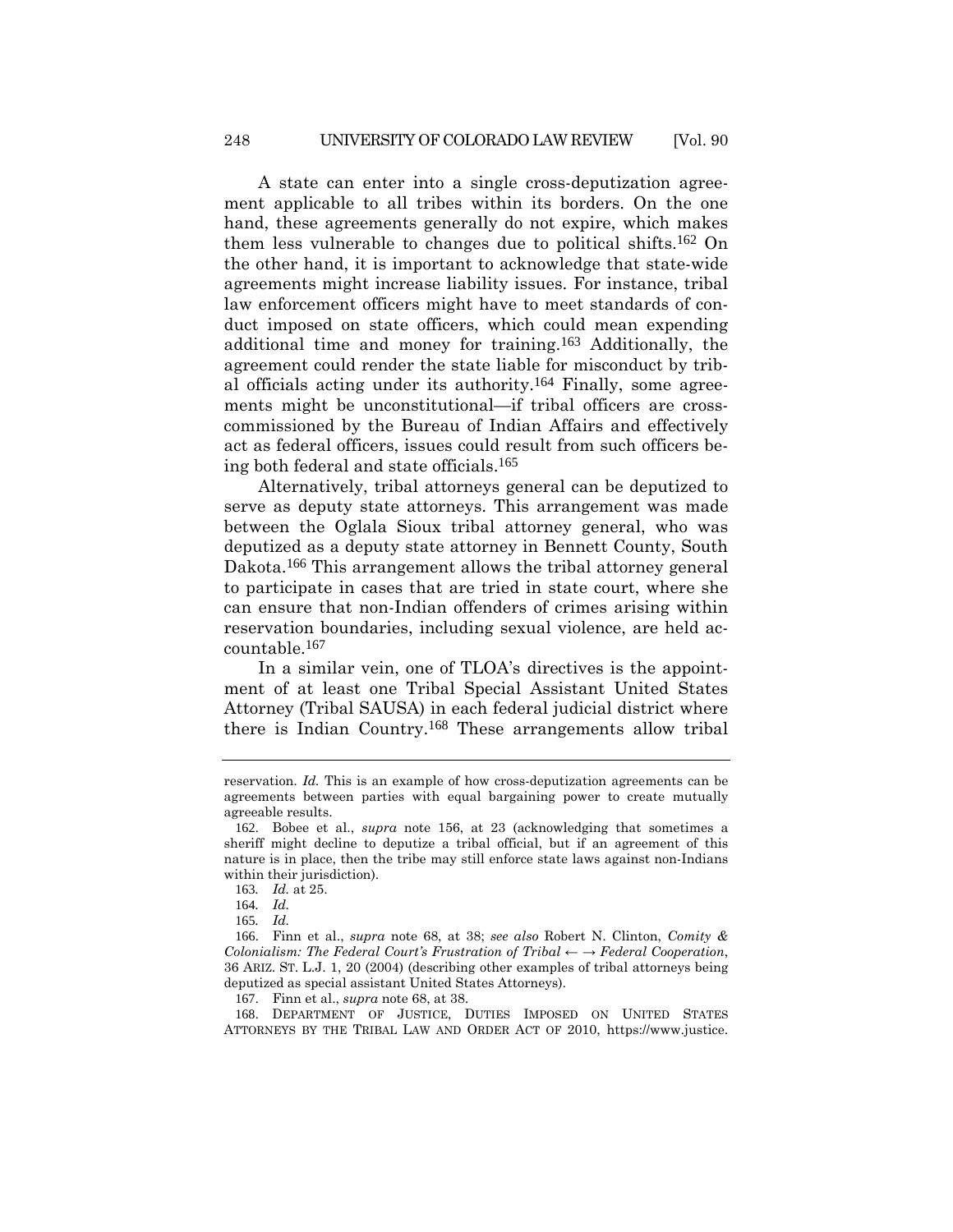prosecutors to receive training on federal laws and to prosecute crimes in both tribal and federal court.169 They also increase communication and cooperation between the federal government and tribal governments in the prosecution of crime. These arrangements have proven successful in prosecuting sexual violence crimes. For example, in April 2014, the Tribal SAUSA in the District of New Mexico brought a case against a Navajo man who was charged with and pleaded guilty to aggravated sexual assault.170

Such an arrangement could be valuable for many reasons. Some tribes might not have the resources to bring their criminal and civil codes into TLOA and VAWA 2013 compliance,<sup>171</sup> or they might lack the resources to thoroughly investigate sexual violence crimes regardless of the identity of the offender. Involvement at the state or federal level allows a tribe to have a central role in the prosecution and punishment of someone who has wronged the tribal community. Other tribes might participate in these sorts of agreements because they ensure that prosecutions occurring outside of the tribal court system are still sensitive to tribal values. Finally, a tribe's participation in the Tribal SAUSA program means that an offender can be tried in both federal and tribal court. The protection against double jeopardy does not apply if a defendant is tried for crimes arising from the same facts in both federal and tribal court.172 So, in theory, a defendant could receive the maximum punishment in tribal court under TLOA as well as a sentence in federal court for the same crime.173

gov/sites/default/files/usao-az/legacy/2010/10/14/Tribal%20Law%20and%20Order %20Act%20of%202010%20Summary.pdf (last visited Mar. 19, 2018) [https:// perma.cc/M5E2-K5PW].

<sup>169</sup>*. Id.*

<sup>170</sup>. Press Release, U.S. Attorney's Office District of New Mexico, Ramah Navajo Man Pleads Guilty to Aggravated Sexual Abuse of Navajo Teenager (Apr. 3, 2014), https://archives.fbi.gov/archives/albuquerque/press-releases/2014/ramahnavajo-man-pleads-guilty-to-aggravated-sexual-abuse-of-navajo-teenager [https:// perma.cc/26VG-LK7F].

<sup>171</sup>*. See supra* notes 89–95 and 128–131, respectively, for a discussion of the statutory requirements tribes must implement to exercise TLOA and VAWA 2013.

<sup>172</sup>. United States v. Wheeler, 435 U.S. 313, 329–30 (1978) (holding that the defendant could be charged in both Navajo tribal court for disorderly conduct and then later in federal court for statutory rape charges with both prosecutions arising out of the same facts).

<sup>173</sup>*. See id.* This is compatible with the goal of the Tribal SAUSA program, which, in part, is to make sure that "every viable violent offense against Native women is prosecuted in either federal court or tribal court, or both." Press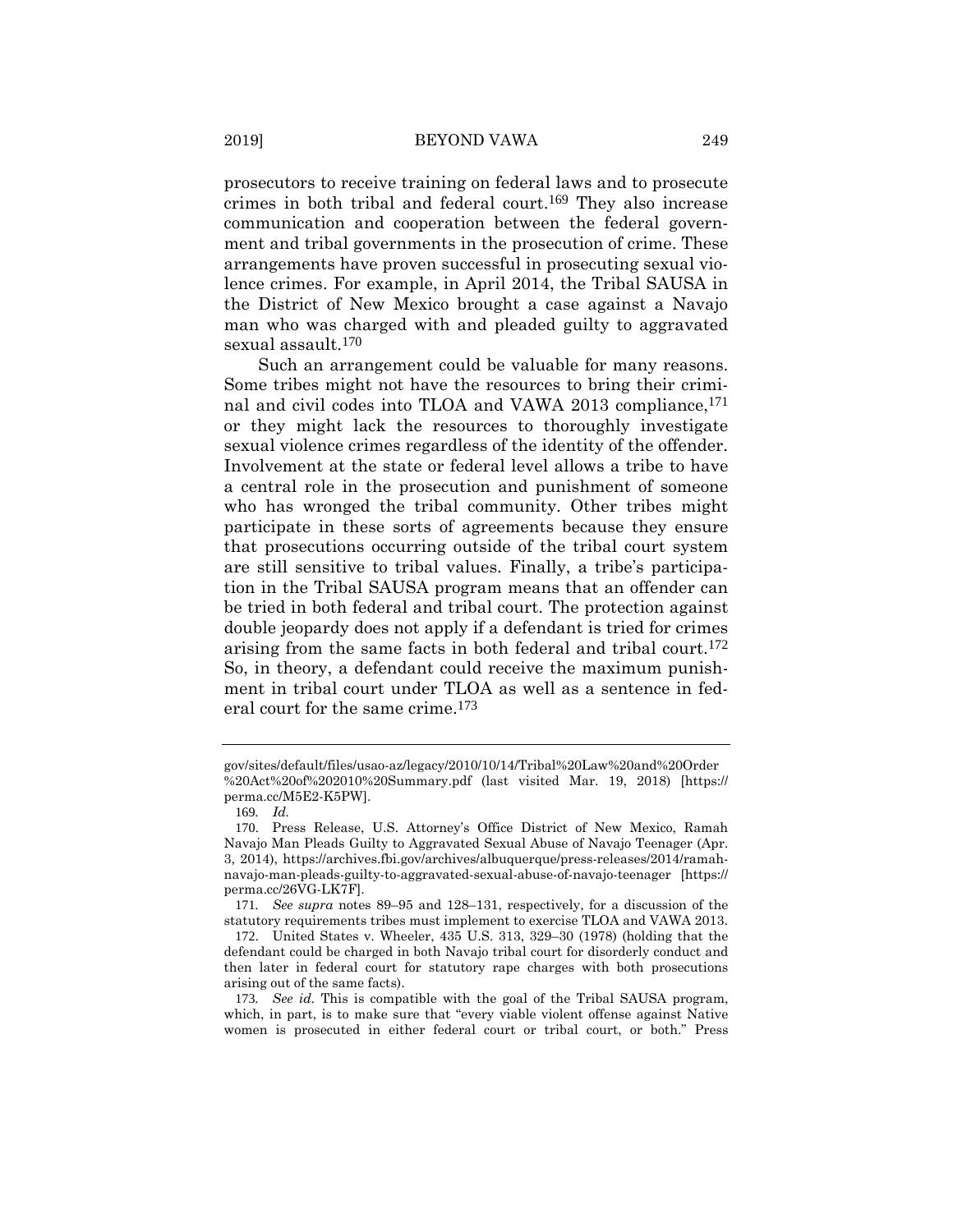Besides the fact that these deputization agreements can make law enforcement easier from a logistical standpoint, they are also a good exercise in tribal self-determination. Tribes can determine the scope of these agreements in terms of liability, sovereign immunity, and indemnification.<sup>174</sup> Negotiable provisions also include the duration of the agreement<sup>175</sup> and whether the state or local government will reciprocate the powers the tribe receives.

Tribes should be cognizant, however, of the potential dangers of such agreements. Allowing state officers to arrest tribal members in Indian Country might exacerbate racial disparities in arrests.176 Cross-deputization might also decrease the perceived importance of tribal police forces and courts, thus working against a foundational element of tribal self-governance.177 And cross-deputization agreements might not take into account the other social issues plaguing Indian Country, such as poor health, poverty, and lack of education, an understanding of which contributes to effective crime prevention and management.178 A tribe must also create statutory authority to enter into agreements with state and/or local governmental agencies, and some tribes might first require that an ordinance or resolution be passed before authorizing any grant of authority to outside law enforcement.<sup>179</sup>

Release, U.S. Attorney's Office District of New Mexico, Shiprock Man Sentenced to Prison for Federal Assault Conviction (Feb. 3, 2015), https://www.fbi. gov/contact-us/field-offices/albuquerque/news/press-releases/shiprock-man-

sentenced-to-prison-for-federal-assault-conviction [https://perma.cc/X63Z-G744].

<sup>174</sup>. Bobee et al., *supra* note 156, at 12, 38–39.

<sup>175</sup>*. Compare* Robert N. Clinton, *supra* note 166, at 21 (encouraging tribes to adopt a fixed duration so that they are not locked into an agreement that might not be beneficial down the road), *with* Fletcher, *supra* note 153, at 44 (encouraging indefinite duration to prevent having to sign a new agreement each time a new sheriff is elected, for example).

<sup>176</sup>. Andrew G. Hill, Comment, *Another Blow to Tribal Sovereignty: A Look at Cross-Jurisdictional Law-Enforcement Agreements Between Indian Tribes and Local Communities*, 34 AM. INDIAN L. REV. 291, 295 (2009–2010) (arguing that law enforcement in Indian Country is the only jurisdiction in which prosecutorial decisions necessarily rest on the race of the offender, which is in violation of constitutional guarantees).

<sup>177</sup>*. Id.* at 306–07; Bobee et al., *supra* note 156, at 13 (pointing out that nontribal police departments can be insensitive to a tribe's culture or lack necessary cultural awareness).

<sup>178</sup>. Hill, *supra* note 176, at 299 (proposing that these agreements require some sort of diversity training so non-tribal officers are aware of tribal values and the intersectionality of crimes with social issues facing the tribe).

<sup>179</sup>. Bobee et al., *supra* note 156, at 16 (noting, too, that some acts of Congress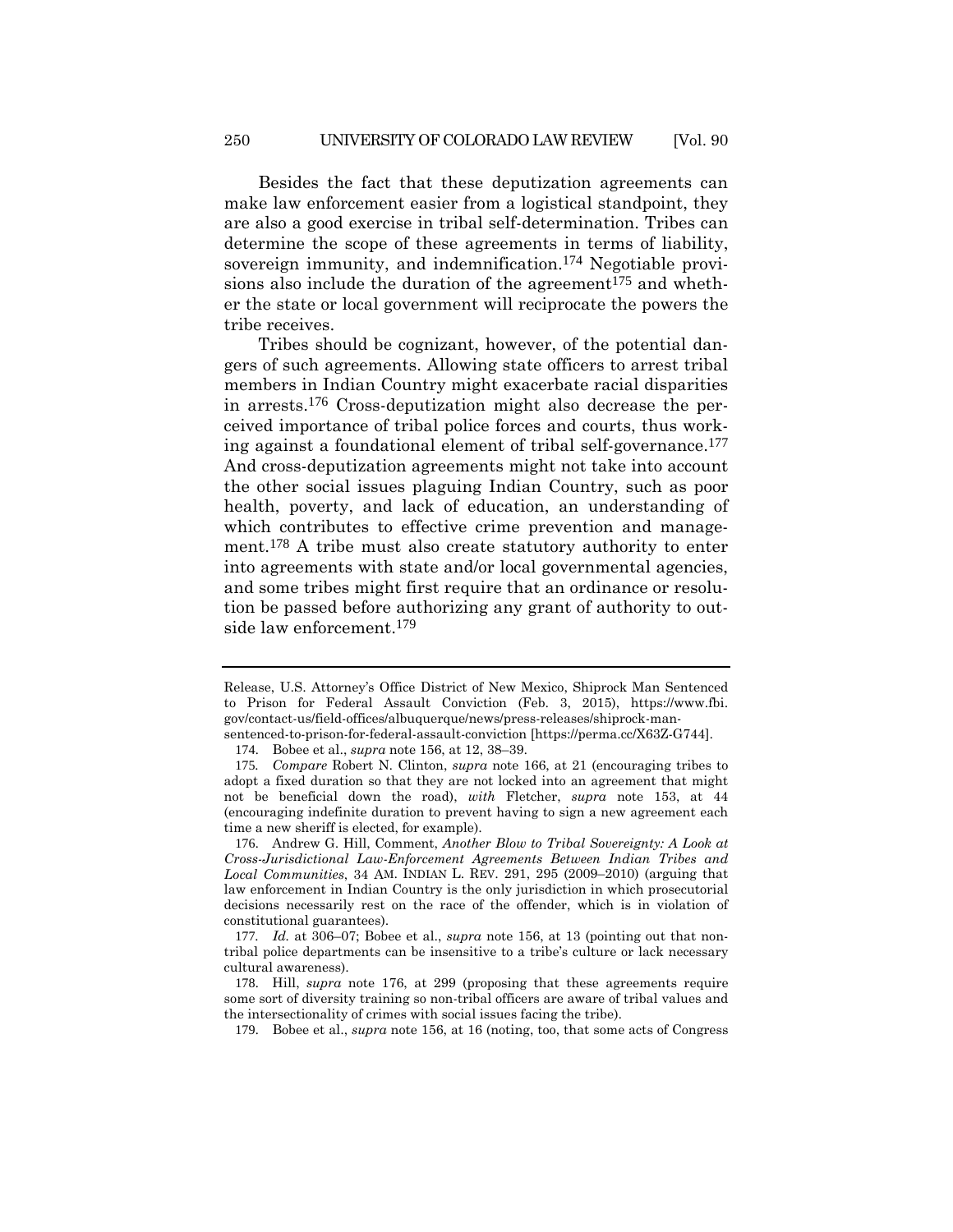#### 2019] BEYOND VAWA 251

Overall, cross-deputization agreements have the potential to strengthen tribal sovereignty. Because a tribe has equal bargaining power with outside law enforcement agencies, it can ensure that the agreement is sensitive to the tribe's needs and the needs of citizens who will be affected by the agreement. Cross-deputization agreements also facilitate cooperation with outside governments without sacrificing tribes' internal criminal investigation and prosecution capabilities.

#### *B. Civil Infractions*

Civil infractions can be an indirect way to punish non-Indian offenders for criminal offenses because tribes have greater authority to exercise civil jurisdiction over non-Indians than they do to exercise criminal jurisdiction. The guiding case, *Montana v. United States*, held that although a tribe inherently lacks civil jurisdiction over non-Indians, two exceptions apply.180 First, a tribe may regulate the activities of non-members who "enter consensual relationships with the tribe or its members, through commercial dealing, contracts, leases, or other arrangements."181 Second, a tribe retains inherent civil jurisdiction over "the conduct of non-Indians on fee lands within its reservation when that conduct threatens or has some direct effect on the political integrity, the economic security, or the health or welfare of the tribe."182

In *Strate v. A-I Contractors*, the Supreme Court clarified that the *Montana* exceptions apply to tribal adjudicative power.183 Though *Montana*, like *Oliphant*, relies on the implicit divestiture doctrine,184 it also provides tribes with some oppor-

seem to encourage tribal-state agreements, such as the Indian Child Welfare Act and the Indian Gaming Regulatory Act).

<sup>180</sup>. 450 U.S. 544, 565 (1981).

<sup>181</sup>*. Id.* at 565. In *Smith v. Salish Kootenai College*, the Ninth Circuit held that the consensual relationship need not be a commercial transaction in order to qualify for a *Montana* exception. 434 F.3d 1127, 1127 n.4 (9th Cir. 2006).

<sup>182</sup>*. Montana*, 450 U.S. at 566. There is some indication that the Supreme Court only intended this decision to apply to non-Indian land within reservation boundaries, but the court held otherwise in *Nevada v. Hicks*. 533 U.S. 346 (2001).

<sup>183</sup>. 520 U.S. 438, 453 (1997). The Court also held that these provisions are applicable to tribal regulatory authority over non-Indians but that is not relevant to the discussion of holding non-Indian criminal offenders responsible for their actions. *Id.*

<sup>184</sup>. Krakoff, *supra* note 50, at 1208–09 (arguing that *Montana* is a broader interpretation of the doctrine than *Oliphant* was).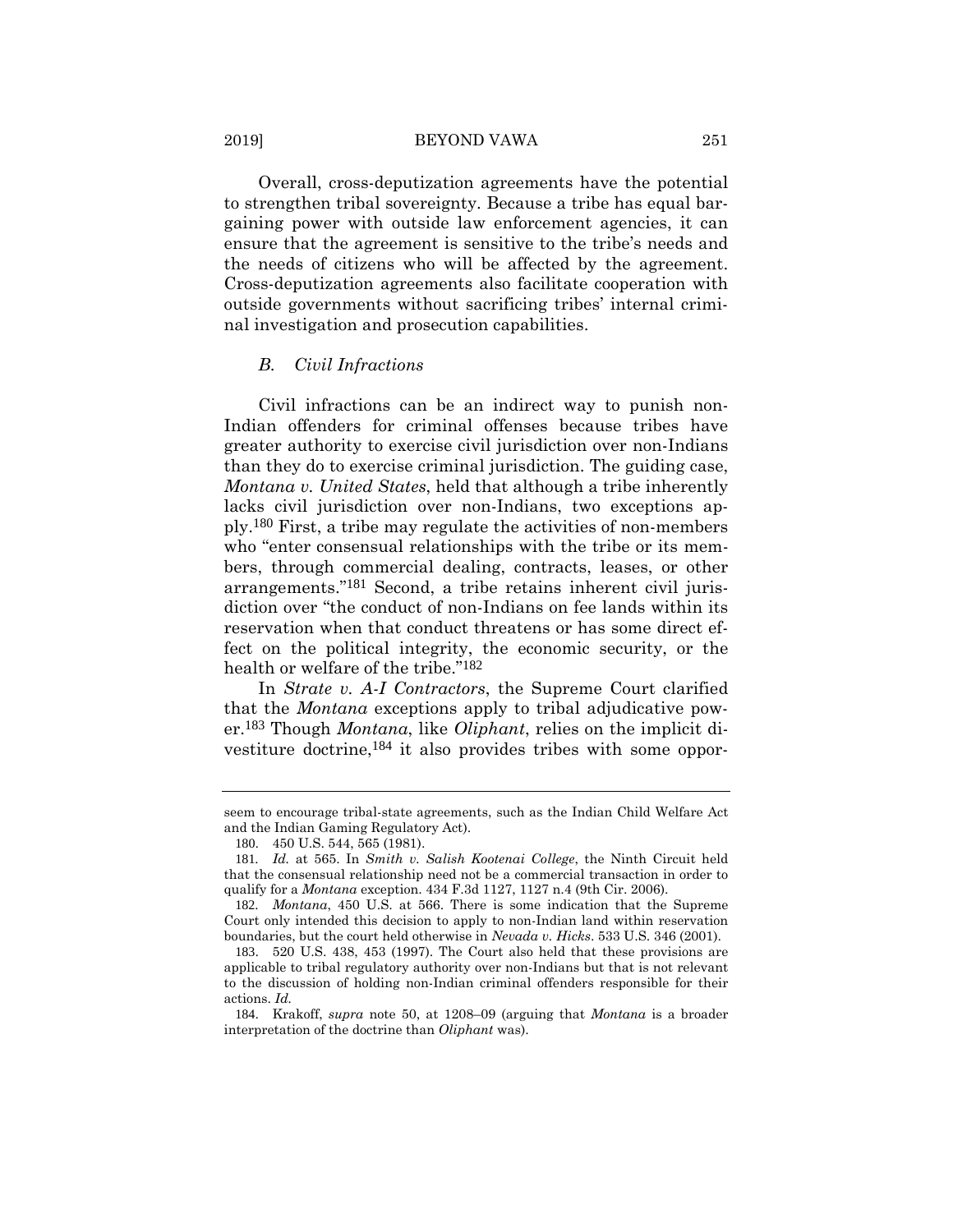tunities for preventing criminal activity on their lands. Some examples of civil penalties imposed by tribes on non-Indians include community service, monetary penalties, banishment, civil commitments, mandatory substance-abuse treatments, and restitution.185 For instance, the Nottasaweppi Huron Band of Potawatomi includes a chapter of civil infractions which, among other things, covers that of "Disorderly Person." This infraction includes "abus[ing] or threaten[ing] a person in a manner calculated to place the threatened person in fear of bodily harm"186 and "engag[ing] in fighting or in violent, tumultuous or threatening behavior."187 Additionally, the tribe's civil infraction section relies on the language from *Montana*, stating that the purpose of the section is to "promote the health, safety, and general welfare of the tribe."188 Sexual violence arguably involves abuse calculated to place the victim in fear of bodily harm and is an inherently violent act; thus, sexual violence would fit under both of these infractions.

Some tribes also implement banishment as punishment for sex crimes. For example, the Eastern Band of Cherokee provides that defendants who fail to register as sex offenders are subject to exclusion from the reservation.<sup>189</sup> And the Sac & Fox Tribe of the Mississippi in Iowa allows for banishment if someone is convicted of raping or attempting to rape a tribal member, employee of the tribe, or any person in the Settlement<sup>190</sup> or if someone has sexual contact with, or attempts to have sexual contact with, a member of the tribe or person living on the Settlement who is under the age of sixteen.191

Another proposed way of imposing civil jurisdiction over non-Indians is through in rem forfeiture. In rem forfeiture is a

<sup>185</sup>. Leah Jurss, *Halting the "Slide Down the Sovereignty Slope",* 16 RUTGERS RACE & L. REV. 39, 57 (2015).

<sup>186</sup>. Nottawaseppi Huron Band of the Potawatomi Indians Law and Order Code tit. VIII, ch. 8.9, § 18.C.

<sup>187</sup>*. Id.* at § 18.E.

<sup>188</sup>*. Id.* at tit. VIII, ch. 9, § 2.A (2012).

<sup>189</sup>. Eastern Band of Cherokee Indians Code § 14-50-13.

<sup>190</sup>. Sac & Fox Tribe of the Mississippi in Iowa Code § 13-8202(b) (2011). As used by the Sac & Fox Tribe of the Mississippi in Iowa, the "Settlement" is still the land over which the Tribe exercises its sovereign authority, but it was purchased privately instead of being a grant of public land set aside by the United States, so it is not a "reservation." *History*, MESKWAKI NATION SAC & FOX TRIBE OF THE MISSISSIPPI IN IOWA, https://www.meskwaki.org/about-us/history/ (last visited July 11, 2018) [https://perma.cc/3C2H-FRES].

<sup>191</sup>. Sac & Fox Tribe of the Mississippi in Iowa Code § 13-8202(c) (2011).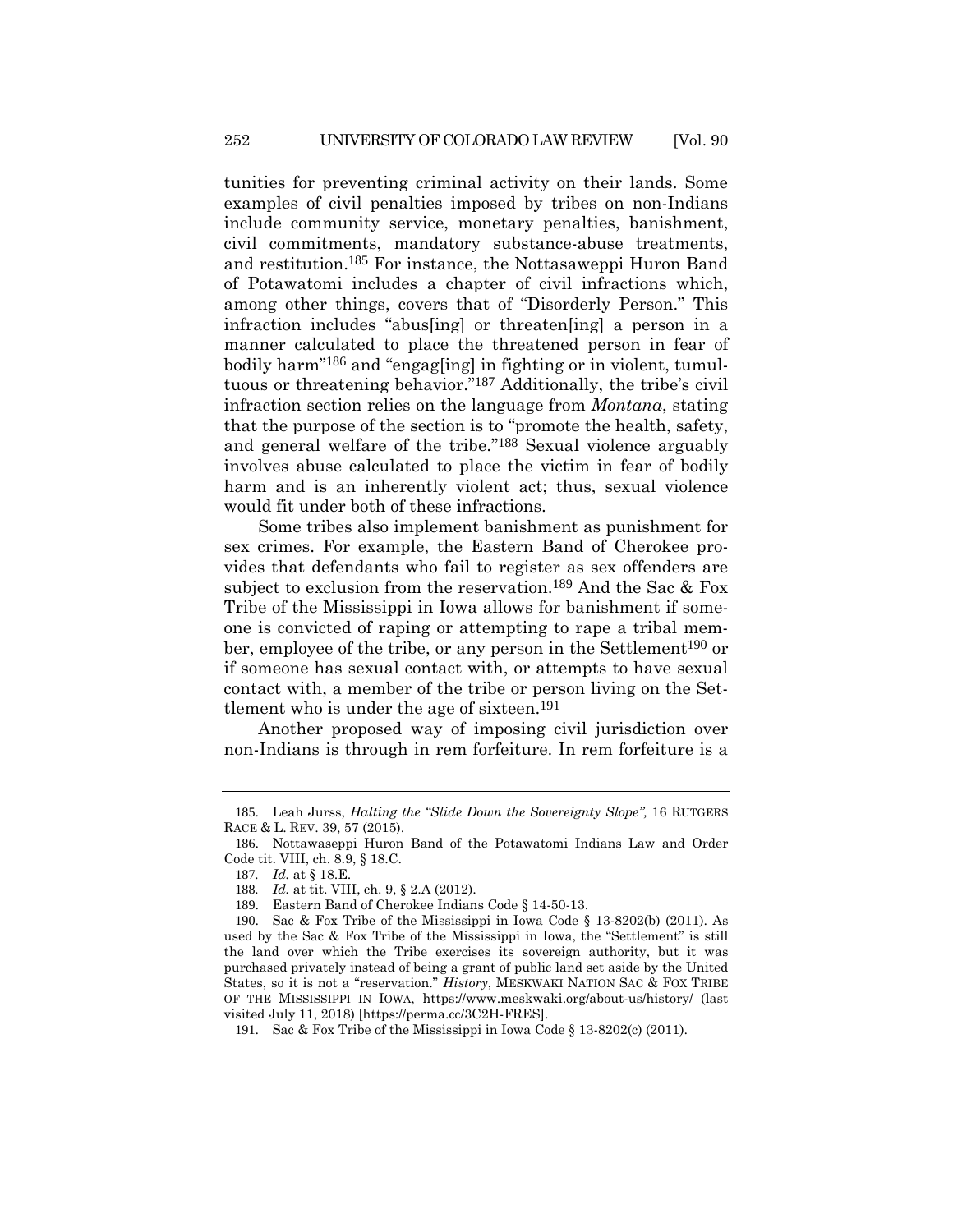civil proceeding by which the government seizes property bearing some connection to a criminal act and then brings an action to perfect title to the property.192 The process is based on the legal fiction that the property itself is guilty of a crime, but in rem forfeiture does not first require a conviction of the owner to secure title.193 Not only does this procedure bypass the strict limitations imposed by *Oliphant*, but it might also avoid *Montana* analysis because the action is against a piece of property rather than a person.<sup>194</sup> In rem forfeiture encourages tribal self-determination because the tribe is taking action to protect its community; but by the same token, these proceedings are inherently assimilationist because in rem forfeiture is a creation of Anglo-American law.195 Additionally, these proceedings might be more appropriate for crimes other than sexual violence, such as gambling and drug offenses.<sup>196</sup> Nonetheless, if property was used in the commission of a sexual assault, in rem forfeiture can indirectly provide some justice to the victim.

Civil suits initiated by the victim against the assailant are another, and sometimes easier, way for a victim to seek redress following an assault. Not only is the burden of proof lower in civil cases than in criminal cases, but also a damages award can serve as a sort of punishment for the offense. Such an action might be especially useful when the perpetrator has access to a good deal of money.197 Additionally, tribal courts might find it easier to hear a civil case than to take the necessary steps to implement SDVCJ.198 It is important to note, however, that for the tribe to hear a victim's case, the victim must file suit herself and, in so doing, she faces unique hurdles—she might be subject to broader discovery than in a criminal case, the suit can last many years, and she will be forced to confront

<sup>192</sup>. Noyes, *supra* note 87, at 311.

<sup>193</sup>*. Id.* at 311–12. There are three types of forfeiture. The first is contraband, which is property that is considered guilty because the seizing sovereign has prohibited its importation, exportation, or possession. Second, instrumentalities are property connected to illicit activity. And, third, proceeds are revenues generated due to illicit activity. *Id.* at 313.

<sup>194</sup>*. Id.* at 319–20.

<sup>195</sup>*. Id.* at 311; *see generally* United States v. Stowell, 133 U.S. 1 (1890).

<sup>196</sup>. Noyes, *supra* note 87, at 311.

<sup>197</sup>. DEER, *supra* note 11, at 155.

<sup>198</sup>*. Id.* at 154–55.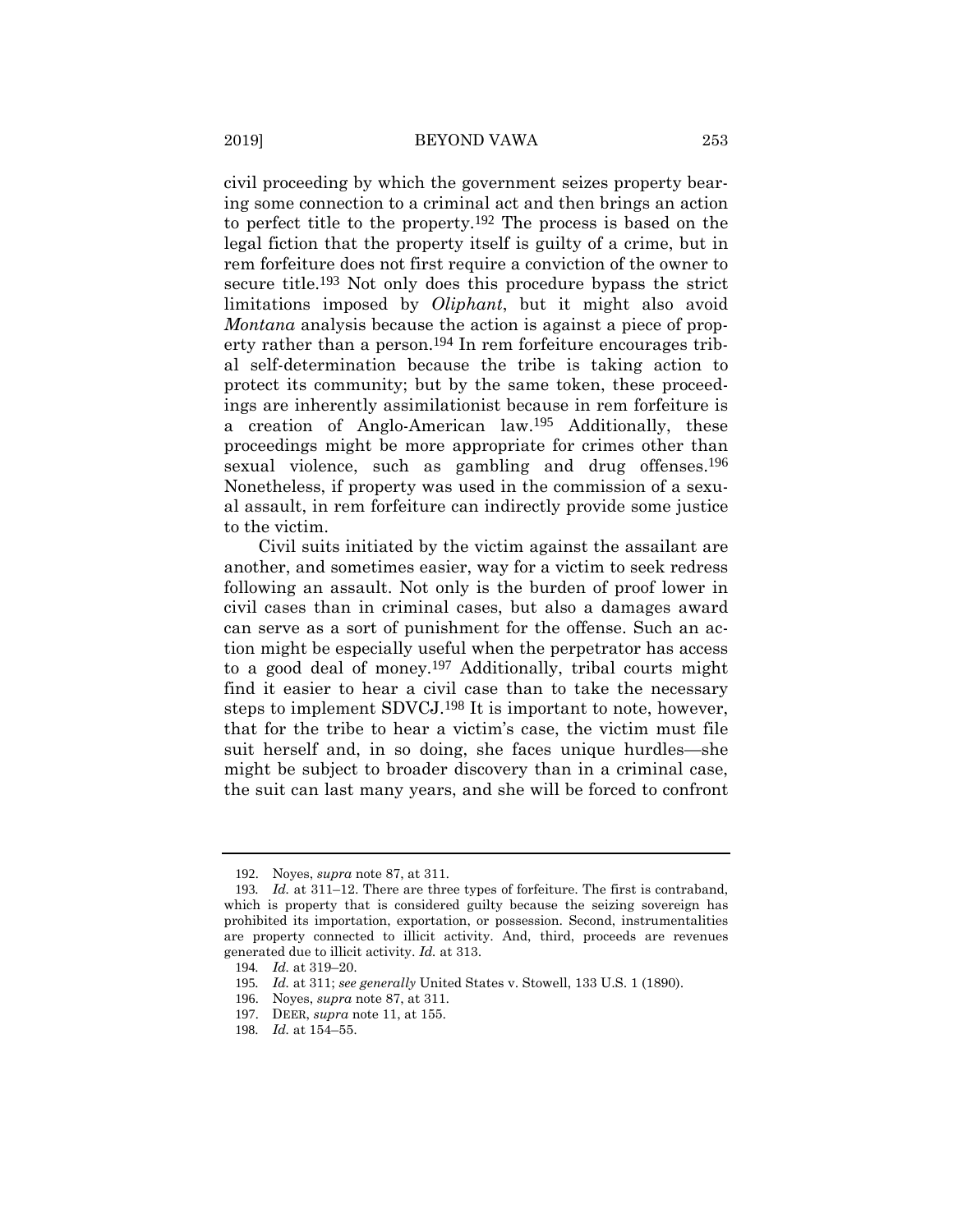her attacker.<sup>199</sup> And despite the fact that it might be easier to hold someone accountable for sexual violence, a civil judgment cannot be the basis of a prison sentence. Even if incarceration cuts against traditional tribal values, some offenders are dangerous enough that imprisonment is in the best interest of the victim and the community.

Moreover, civil jurisdiction in Indian Country is in a precarious position. If tribes begin exercising what the Supreme Court perceives to be too much power, then the Court might take notice and decide to address the scope of tribal jurisdiction.200 In order to avoid a potentially disastrous Court ruling, at least one scholar has recommended that tribes limit their exercise of civil jurisdiction and take extra precautions to ensure that non-Indian litigants receive adequate procedural safeguards.<sup>201</sup> Additionally, civil jurisdiction is not perfect because tribes still must adhere to ICRA, which grants Anglo-American civil liberties to litigants in both civil and criminal tribal court proceedings, regardless of whether the litigants are non-Indian. And if an imposed punishment is deemed to be "detention"—meaning the punishment imposes a "severe actual or potential restraint on liberty"—a litigant may file a habeas corpus petition to challenge it.202 Though constitutional rights intuitively seem like a good thing, imposing these requirements on Indian tribes is a blow to tribal sovereignty. The tribes were not parties to the drafting of the Constitution and thus have had no say in the creation of any of the constitutional provisions.203

Despite these shortcomings, civil jurisdiction allows tribes to bypass some of the strict requirements the federal government has imposed on tribes in exercising control over non-Indians. Additionally, there are many different ways in which a tribe can exercise civil jurisdiction such that the procedure can

<sup>199</sup>*. See* Ellen M. Bublick, *Tort Suits Filed by Rape and Sexual Assault Victims in Civil Courts: Lessons for Courts, Classrooms and Constituencies*, 59 SMU L. REV. 55, 76 (2006).

<sup>200</sup>. Jurss, *supra* note 185, at 40.

<sup>201</sup>*. Id.* at 75–76.

<sup>202</sup>. Poodry v. Tonawanda Band of Seneca Indians, 85 F.3d 874, 880 (2d Cir. 1996) (stating that physical custody is not a prerequisite before filing a habeas corpus petition).

<sup>203</sup>*. See* Talton v. Mayes, 163 U.S. 376 (1896) (holding that the Cherokee Nation was not bound by the Fifth Amendment because its inherent sovereignty predates the Constitution).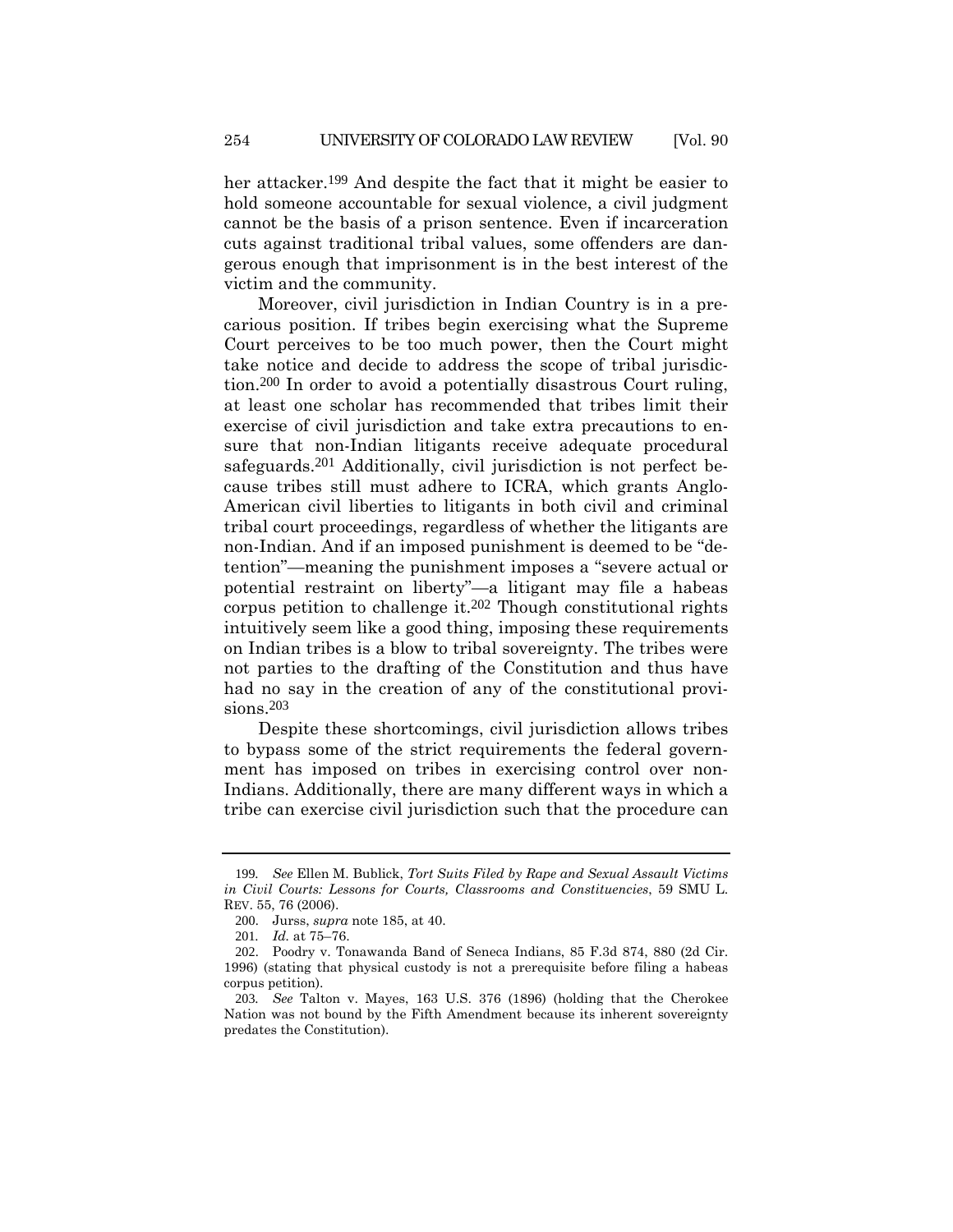be tailored to the needs of a particular victim or the culture of a tribe. For example, civil jurisdiction could be useful for a tribe that does not believe in incarceration because it can allow for restitution or community service instead. And in rem forfeiture proceedings can give tribes an alternative if they lack the means to prosecute someone, as an individual, for a sexual violence crime. All in all, civil jurisdiction is a vital component of tribal sovereignty, and its continued exercise helps further the argument that sovereignty strengthens tribal communities while still ensuring non-Indians are treated fairly in tribal court.204

#### *C. Peacemaking Courts*

Peacemaking is likely the most traditional of these alternatives, and it is vastly different from adjudication in Anglo-American courts. Peacemaking is a non-adversarial form of justice in which the goal is neither to punish someone nor to establish guilt or innocence, but rather to ensure the wellbeing of participants and the community at large.205 The parties are considered equals—they both get a chance to speak their minds and neither is represented by attorneys.206 The conversation is facilitated by a respected third party, such as an elder or a family member of one of the participants.207 Usually, this facilitator is personally interested in reaching a consensus, as opposed to a disinterested judge; this allows the facilitator to draw on a personal or cultural moral code in encouraging resolution.208 The parties and peacemaker work to reach a mutually agreeable resolution. Enforcement of that resolution depends on the participants' intrinsic desire to remain in good communal standing, rather than the fear of a punitive sentence. Often times, enforcement comes via "response mechanisms such as ridicule, ostracism, and banishment."209

<sup>204</sup>*. See* Jurss, *supra* note 185, at 69.

<sup>205</sup>. Robert B. Porter, *Strengthening Tribal Sovereignty Through Peacemaking: How the Anglo-American Legal Tradition Destroys Indigenous Societies*, 28 COLUM. HUM. RTS. L. REV. 235, 257 (1997).

<sup>206</sup>*. See id*. at 252–53.

<sup>207</sup>*. Id.* at 252.

<sup>208</sup>. Nancy A. Costello, *Walking Together in a Good Way: Indian Peacemaker Courts in Michigan*, 76 U. DET. MERCY L. REV. 875, 880 (1999); Porter, *supra* note 205, at 253.

<sup>209</sup>. Porter, *supra* note 205, at 254; *see also* Gloria Valencia-Weber & Christine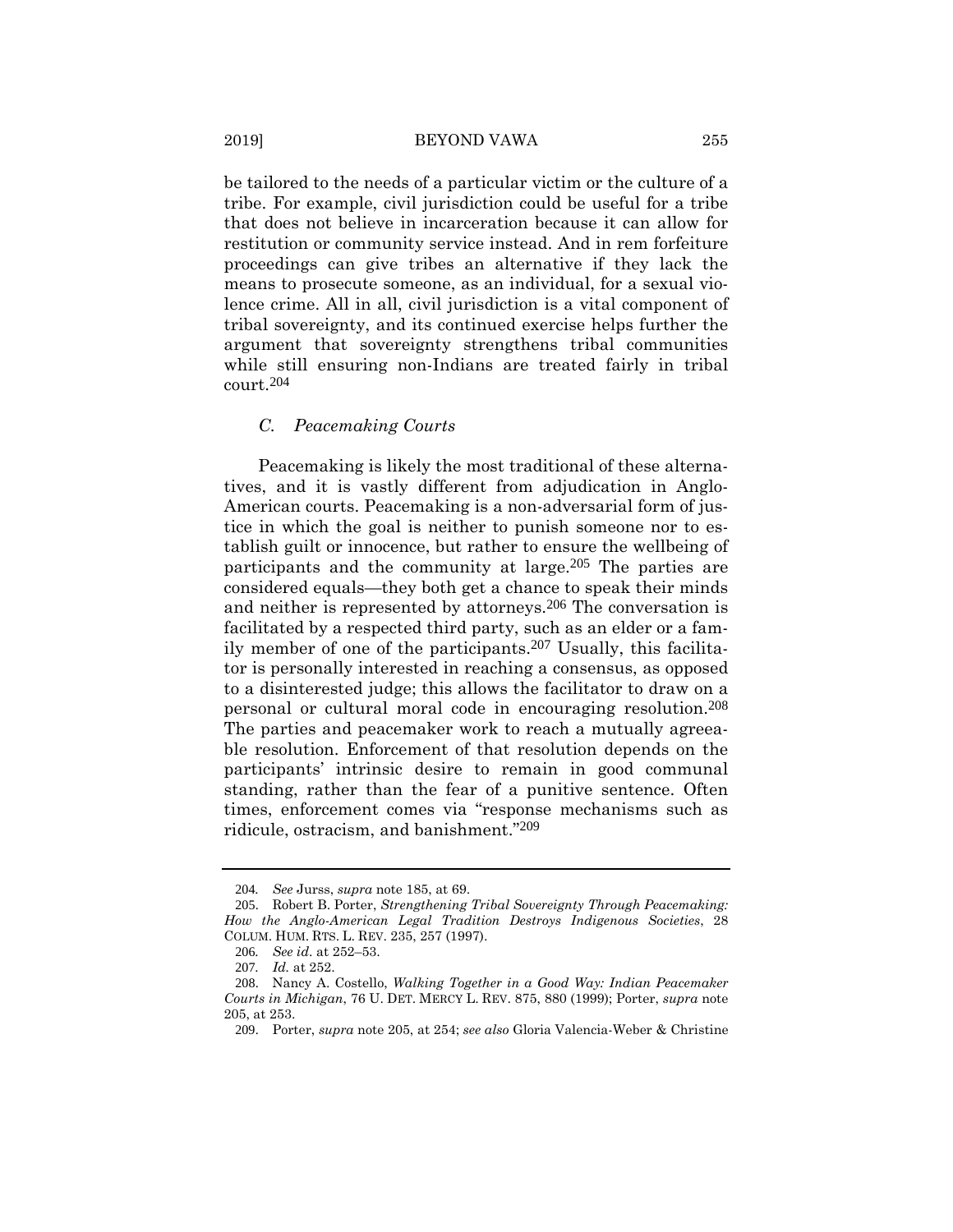The leading example of Peacemaking in the modern day is the Navajo Peacemaking Program. The program was established in 1982 as a way to move from Anglo-American court proceedings toward a process more compatible with traditional Navajo values.210 Though the program only heard an average of six cases a year for the first decade, greater awareness in the 1990s increased the average to over four hundred cases a year.211 Today, courts can refer matters to the Peacemaking Program, as can the Division of Social Services, schools, and other agencies and professionals.212 If a Navajo individual is referred to Peacemaking, he or she must undergo the process; non-Navajos are encouraged, but not required, to do so.213 Alternatively, tribal members may request Peacemaking themselves.214 In fact, some Navajo women utilize the program to address domestic violence situations instead of relying on restraining orders.215

The Navajo ceremony starts with a prayer after which the party who requested the Peacemaking tells his or her side of the story.216 Next, all participants are allowed to voice their grievances relating to the issue at hand to which the peacemaker will reply with a traditional story reflecting a relevant lesson.217 Finally, the parties agree to a plan to resolve the

P. Zuni, *Domestic Violence and Tribal Protection of Indigenous Women in the United States*, 69 ST. JOHN'S L. REV. 69, 121–23 (1995) (stating that because of the unique nature of tribes, the needs of both the abuser and the victim must be addressed).

<sup>210</sup>. Porter, *supra* note 205, at 256; *Institutional History of Hózh̨óji Naat'aah*, THE JUDICIAL BRANCH OF THE NAVAJO NATION, http://www.navajocourts.org /Peacemaking/Plan/insthistory.html (last visited Nov. 19, 2017) [https://perma .cc/7DKB-9CDY]; Sandra Day O'Connor, *Lessons from the Third Sovereign: Indian Tribal Courts*, 33 TULSA L.J. 1, 4 (1997) (stating that the Navajo Peacemaker Courts are successful because they blend traditional Navajo values with Anglo-American dispute resolution).

<sup>211</sup>. Costello, *supra* note 208, at 894.

<sup>212</sup>*. Peacemaking Program of the Navajo Nation*, THE JUDICIAL BRANCH OF THE NAVAJO NATION, http://www.navajocourts.org/Peacemaking/PMP-brochure-2017.pdf (last visited Nov. 19, 2017) [https://perma.cc/R8BG-LTNX].

<sup>213</sup>. Michael D. Lieder, *Navajo Dispute Resolution and Promissory Obligations: Continuity and Change in the Largest Native American Nation*, 18 AM. INDIAN L. REV. 1, 35 (1993).

<sup>214</sup>. Costello, *supra* note 208, at 894. For example, individuals struggling with substance abuse or unemployment may utilize Peacemaking to mend relationships and set a new direction for their lives. *Id.* at 895.

<sup>215</sup>*. Id.*

<sup>216</sup>*. Id.* at 897.

<sup>217</sup>*. Id.*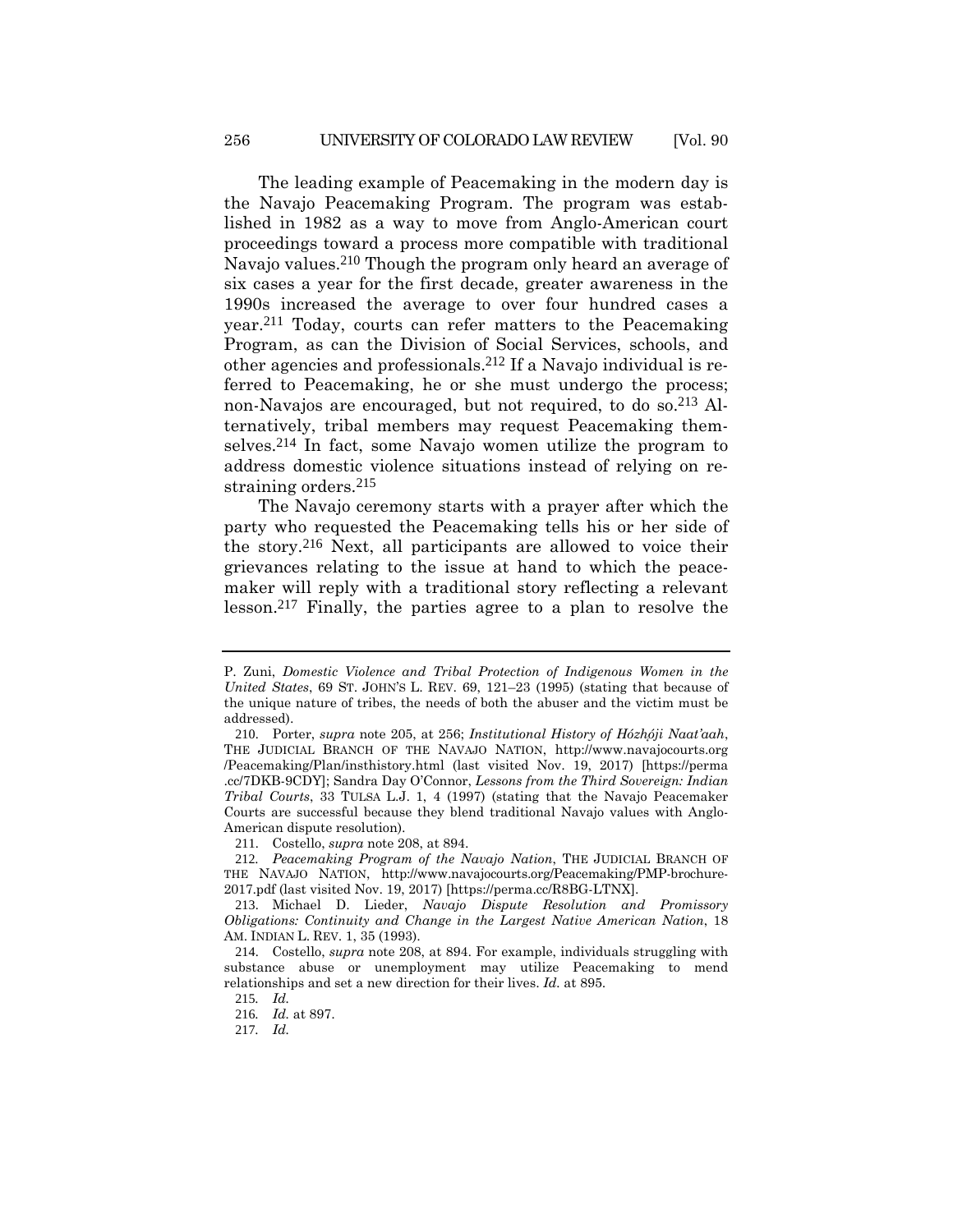issue.218 The goal is to come to an amicable resolution about which there are "no hard feelings."<sup>219</sup> Then, the session closes with another prayer.220 Navajo Peacemaking relies on *k'e*, which is kinship, or a deep emotional connection to one's clan.221 Community leaders, called *naat'aanii*, serve as the peacemakers.222 As a method of reinforcement, proceedings are recorded in case issues arise in the future.223

Another example of Peacemaking is Community Holistic Circle Healing (CHCH), which addresses sexual abuse in indigenous communities in Canada.224 This program works by first assembling a team of representatives from CHCH, Child and Family Services, and the Band Constable to conduct an initial investigation with an emphasis on ensuring the victim feels safe and supported.<sup>225</sup> Then, if it is determined beyond a reasonable doubt that an assault has occurred, the assailant is charged and encouraged to admit to the assault and participate in a healing process, which takes three to five years.226 First, the abuser is evaluated to ensure that his commitment to the process is genuine rather than motivated by a fear of jail time. Then, he undergoes four different healing circles. The first requires the abuser to admit to what he has done and discuss the details of the crime. The second incorporates the abuser's nuclear family—the abuser tells his family what he has done and the family responds. The third circle widens the participants to include the abuser's extended family, including grandparents, aunts, and uncles. Finally, the abuser confronts the entire community to tell them what he has done and what steps he

226*. Id.*

<sup>218</sup>*. Id.* at 897–98.

<sup>219</sup>*. Id.* at 898.

<sup>220</sup>*. Id.*

<sup>221</sup>. Porter, *supra* note 205, at 256; Valencia-Weber & Zuni, *supra* note 209, at 86.

<sup>222</sup>. Valencia-Weber & Zuni, *supra* note 209, at 114; Zion & Zion, *supra* note 16, at 423 ("A *naat'aanii* is a Navajo leader who is selected on the basis of wisdom, ability and persuasiveness to solve problems by working with people.").

<sup>223</sup>. Costello, *supra* note 208, at 898.

<sup>224</sup>. Berma Bushie, *Community Holistic Circle Healing*, INTERPERSONAL INST. FOR RESTORATIVE PRACTICES (Aug. 7, 1999), https://www.iirp.edu/eforum-archive /4226-community-holistic-circle-healing [https://perma.cc/CXN2-AEH6]. Though this example comes from an indigenous group in Canada, it can provide guidance to Indian Nations within the United States because these examples all stem from Indian nations' inherent sovereignty, which is not dependent on the country in which the tribe is located.

<sup>225</sup>*. Id.*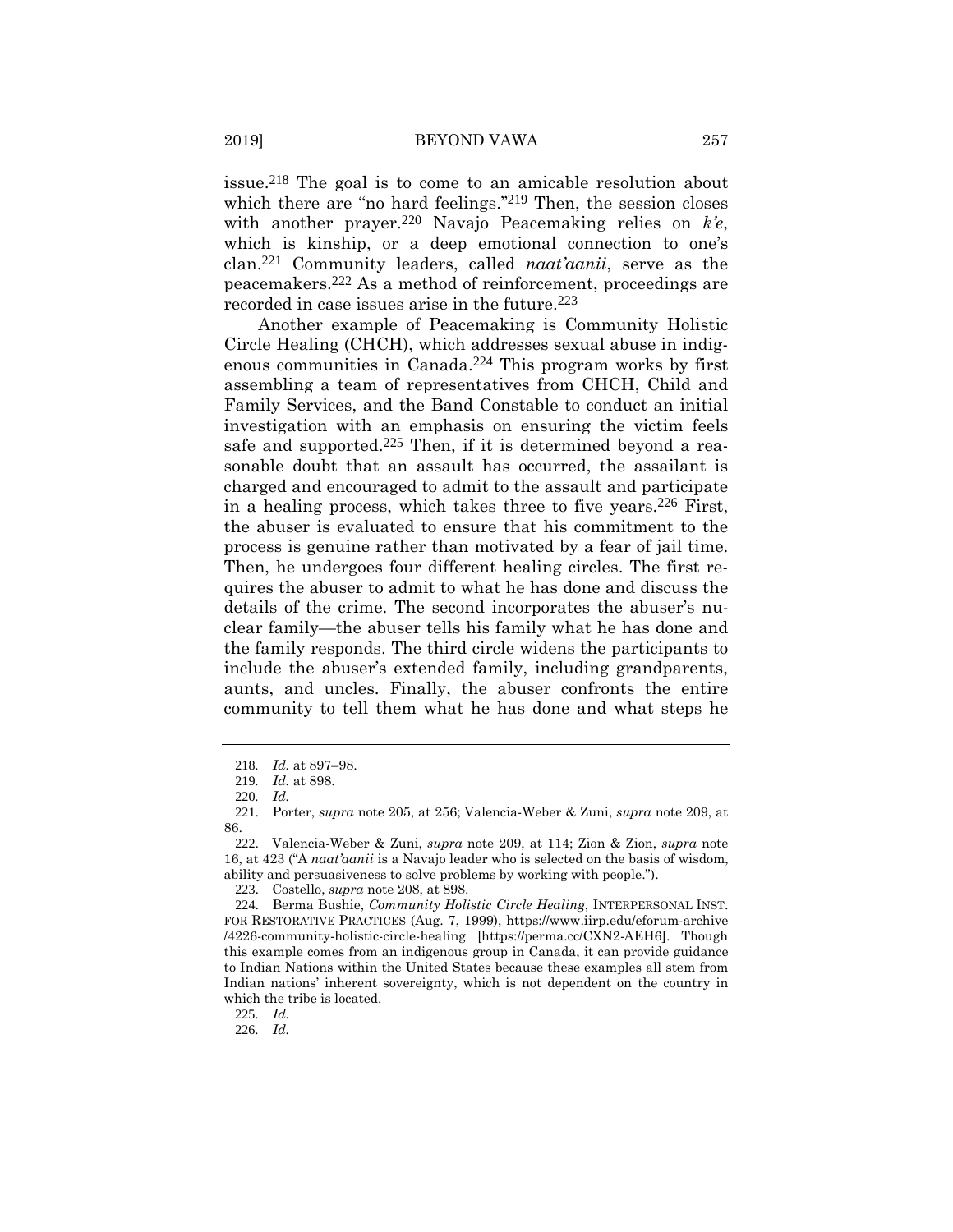has taken toward rehabilitation.<sup>227</sup> The end goal is restitution and reconciliation with the victim, her family, and the community as a whole.228

In limited circumstances, Peacemaking can be appropriate for resolving sexual violence crimes. As long as the assailant has a strong connection to the community and the ability to be rehabilitated, this is a viable alternative to being charged in tribal or federal court. And because it is not a court proceeding, it can be utilized regardless of whether a tribe has implemented TLOA and VAWA 2013 or if the tribe has a court system at all. If both the assailant and the victim have ties to the community, bringing this community into the process might encourage reconciliation on the assailant's part and forgiveness on the victim's part. In other words, the flexibility of Peacemaking can prioritize the spiritual healing of the victim while also recognizing the humanity and rehabilitative potential of the offender.

However, Peacemaking in the context of sexual violence crimes must be approached with caution. By its very nature, it requires the victim to confront the assailant, which can be particularly difficult in instances of sexual violence. Additionally, Peacemaking is a process that requires the consent of both parties. Safeguards must be in place to make sure that victims are not coerced into agreeing and that they retain the ability to opt out of the process if at any point the experience becomes too traumatic.229 Peacemaking requires an assumption that both parties share responsibility, but as Sarah Deer points out, rape "is not a matter of disagreement between sexual partners. It has been used as a means to control and subjugate women. Minimizing this reality benefits no one."230

On a similar note, a victim might feel as though she has failed the Peacemaking process if she does not "make peace" with her rapist, which may exacerbate the mental trauma caused by sexual violence.231 Peacemaking also rests on the presumption that the perpetrator can empathize with the consequences of his actions. Thus, the victim has a great deal of responsibility in the offender's success, as she must describe

<sup>227</sup>*. Id.*

<sup>228</sup>*. Id.*

<sup>229</sup>. DEER, *supra* note 11, at 129.

<sup>230</sup>*. Id.* at 131.

<sup>231</sup>*. Id.* at 125.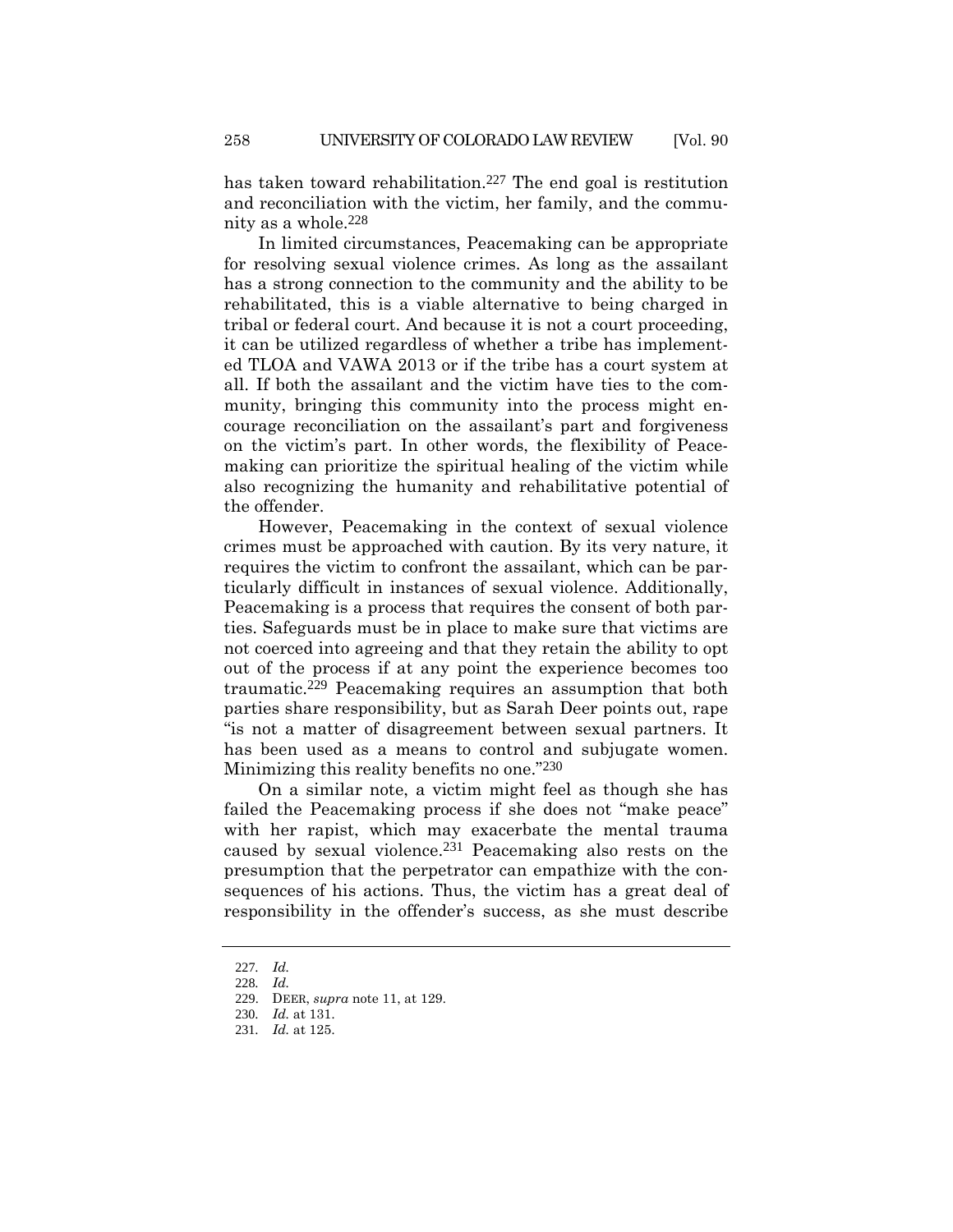the crime committed against her in such detail as to elicit his empathy.232 Further, some victims might prefer a system in which her assailant faces incarceration rather than simply participation in a rehabilitative process.233

One final flaw is that, as discussed above, the enforcement of Peacemaking relies on the participant's having some sort of connection to the community. There have been instances in which non-Indians have participated in Peacemaking,<sup>234</sup> but what makes Peacemaking so effective is its incorporation of cultural values. As Carole Goldberg wrote, "terms that non-Indians use to describe the objectives of ... peacemaking, such as balance, harmony, and healing, carry different meanings for tribal members than for outsiders who do not share this worldview."235 If a rapist cannot be deterred by the fear of being ostracized by the tribe, then there is no incentive for him to change his behavior. This means that Peacemaking is more appropriate for tribal members rather than for non-Indians, especially those tribal members who are active participants in the tribal community.236

Overall, Peacemaking can be a powerful exercise in tribal sovereignty. It likely requires little cooperation from outside governments, and it allows tribes to incorporate traditional values into the procedures used to address modern-day problems. And as previously noted, it can respect the needs and sensitivities of sexual violence survivors. However, it is likely best suited for instances in which the offender is a member of the tribe or embedded in the culture.

<sup>232</sup>*. Id.* at 129.

<sup>233</sup>*. Id*.

<sup>234</sup>*. See* Costello, *supra* note 208, at 882–83 (describing a successful case in the Navajo Peacemaking Program in which a Navajo boy beat up a non-Indian high school classmate); James W. Zion & Robert Yazzie, *Indigenous Law in North America in the Wake of Conquest*, 20 B.C. INT'L COMP. L. REV. 55, 82–83 (1997) (describing a wrongful death suit between an Indian family and a non-Indian manufacturer that was resolved in a Peacemaking court after counsel for the manufacturer suggested the parties engage in Peacemaking instead of going to trial).

<sup>235</sup>. Carole Goldberg, *Overextended Borrowing: Tribal Peacemaking Applied in Non-Indian Disputes*, 72 WASH. L. REV. 1003, 1011 (1997).

<sup>236</sup>. Porter, *supra* note 205, at 299–300; *see also* Finn et al., *supra* note 68, at 2–4 (addressing the fact that an influx of migrant workers in North Dakota led to higher rates of sexual violence crimes against women and children of the Mandan, Hidatsa, and Arikara Nation).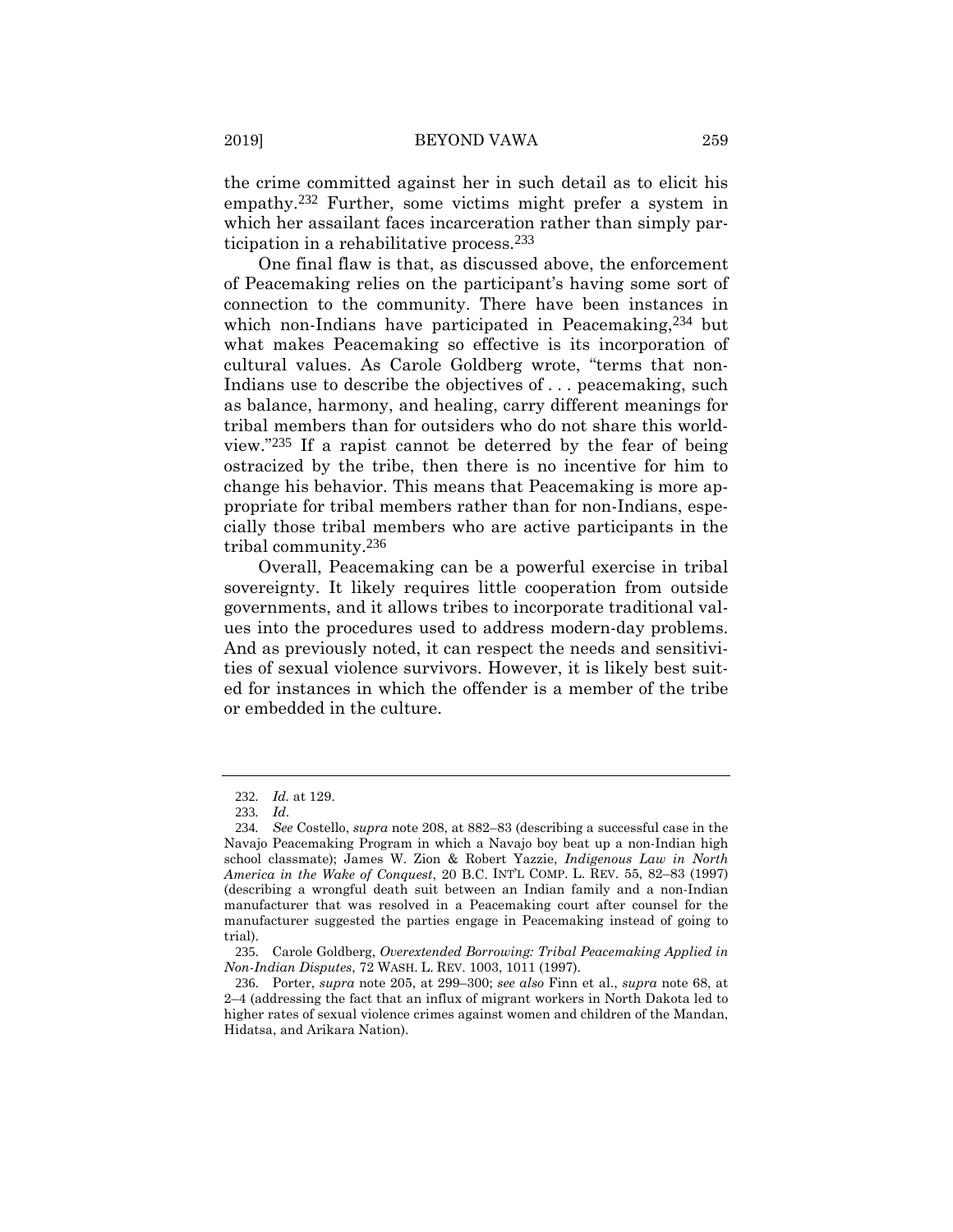#### *D. Diversion Programs*

Diversion programs focus on rehabilitation and treatment of other underlying problems that have contributed to the offender's wrongdoing.237 Instead of incarceration, these programs emphasize counseling, treatment for substance abuse, and behavior modification.238

One example of a diversion program in Indian Country is the Tulalip Tribes' Elders Panel, which works with first-time offenders in a rehabilitative setting. 239 Every two weeks, nonviolent first-time offenders meet with Tulalip elders in a program that uses traditional wisdom and experiences to discourage reoffending.240 Participants enroll voluntarily with the promise that their cases will be dismissed upon completion. They must make regular appearances before the panel, write apology letters, complete community service, and attend substance abuse treatment or counseling, among other requirements.<sup>241</sup> However, the Elders Panel only accepts those charged with nonviolent crimes, such as possession of alcohol or marijuana, or criminal mischief.242 Nevertheless, this model might provide rehabilitation to someone who, if not for participation in the program, would have gone on to commit a sexual violence crime in the future.

Ke Ala Lokahi, or The Pathway to Harmony, was a Native Hawaiian diversion program for those convicted of sexual violence; it was funded by the Centers for Disease Control and

<sup>237</sup>*. See* Sara J. Berman, *Diversion Programs*, NOLO, https://www.nolo.com /legal-encyclopedia/diversion-programs.html (last visited Nov. 19, 2017) [https:// perma.cc/WC94-FG56]; *see also* LeRoy L. Kondo, *Advocacy of the Establishment of Mental Health Specialty Courts in the Provision of Therapeutic Justice for Mentally Ill Offenders*, 28 AM. J. CRIM. L. 255 (2001) (discussing diversion programs for offenders with mental health problems); James R. Brown, Note, *Drug Diversion Courts: Are They Needed and Will They Succeed in Breaking the Cycle of Drug-Related Crime?*, 23 NEW ENG. J. ON CRIM. & CIV. CONFINEMENT 63 (1997) (discussing the use of diversion programs for drug crimes and those with drug abuse problems).

<sup>238</sup>. Berman, *supra* note 237.

<sup>239</sup>. Brandi Montreuli, *First-Time Offenders Learn Accountability Through Diversion Program Run by Tribal Elders*, TULALIP NEWS (Mar. 19, 2014), http://www.tulalipnews.com/wp/2014/03/19/first-time-offenders-learn-accountabilitythrough-diversion-program-run-by-tribal-elders/ [https://perma.cc/4U5L-D8QF].

<sup>240</sup>*. Id.*

<sup>241</sup>*. Id.*

<sup>242</sup>*. Id.*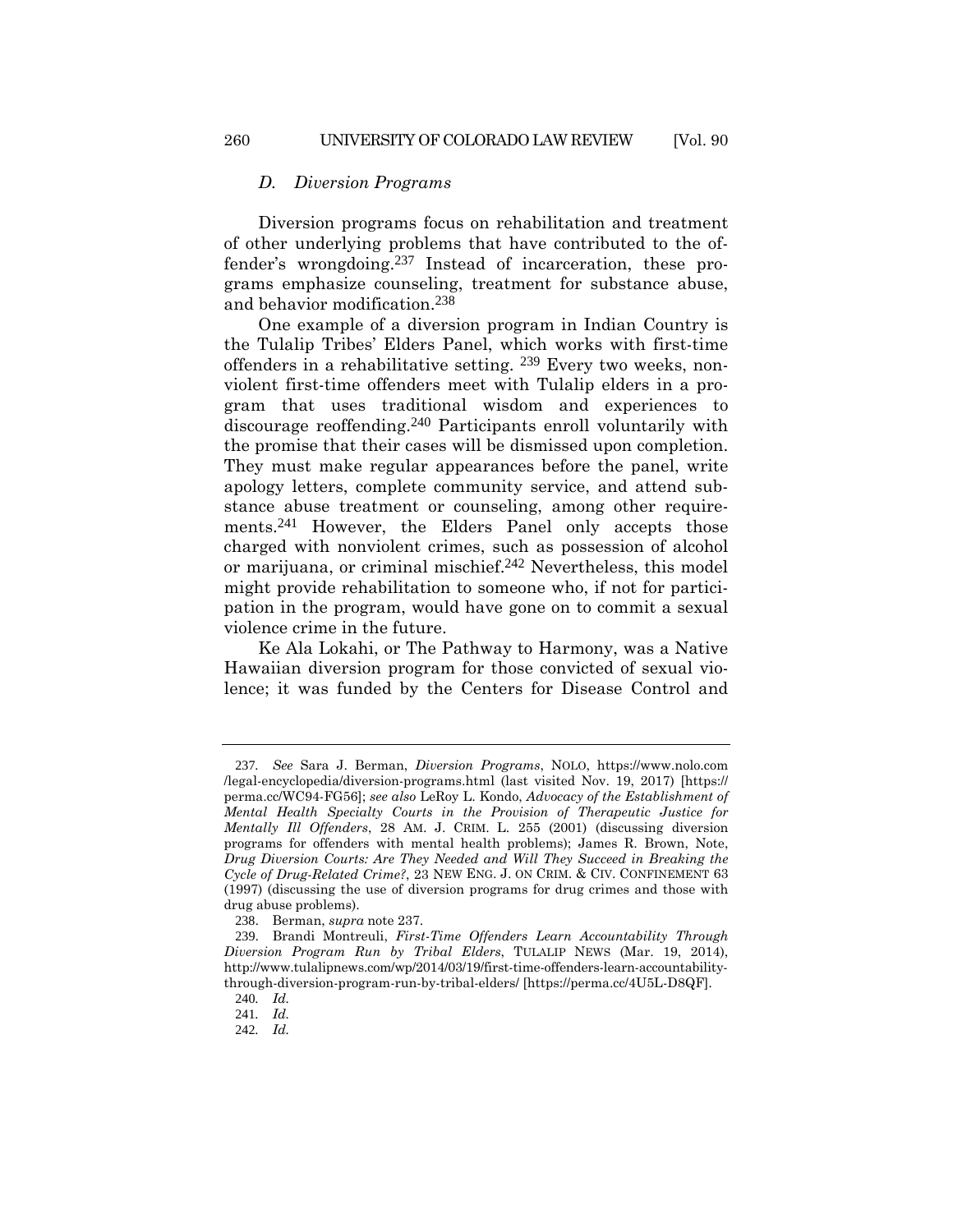Prevention and piloted from 2000–2005.<sup>243</sup> Engaging traditional Native Hawaiian values, the program sought to "restore balance in the lives of batterers who have been abusive to their intimate partners."244 Participants attended two-hour sessions for twenty-four weeks and a final forty-eight-hour session at a cultural site.245 These sessions focused on Native Hawaiian culture through the use of "Hawaiian crafts, chants, genealogy, ceremonies, and visits to sacred places as the learning medium through which alternatives to domestic violence might emerge and evolve."246 Victims could also receive support services through the program.247 However, participants were sometimes ordered to undergo a batterer intervention program by the courts; accordingly, Ke Ala Lokahi was not completely removed from the Anglo-American court system, cutting against tribal sovereignty.248

Diversion programs are advantageous because they give tribes wide latitude in exercising their sovereignty. First, tribes can determine who can participate. For example, some require that the offender first enter a guilty plea (thus giving the victim some sort of justice) with the promise that the charge will be expunged after successful completion; others do not require a plea but will prosecute the defendant if he fails to complete the program.249 And a tribe might determine that certain crimes are completely exempt from diversion programs, such as those that are particularly heinous or involve children or elders. Additionally, these programs can be a beneficial alternative for offenders signaling that they are capable of

<sup>243</sup>. Val Kalei Kanuha, *Ke Ala Lokahi: A Native Hawaiian Cultural Intervention*, CHANGEMAKERS, https://www.changemakers.com/competition/endabuse /entries/ke-ala-lokahi-native-hawaiian-cultural-intervention (last visited Nov. 19, 2017) [https://perma.cc/QK9A-GFGE] [hereinafter *Cultural Intervention*]; Valli Kalei Kanuha, *Ke Ala Lokahi, Native Hawaiian Batterer Intervention Program*, UNIVERSITY OF HAWAI'I, DEPARTMENT OF SOCIOLOGY, PROGRAM SUMMARY (July 9, 2007) [hereinafter *Program Summary*], http://www2.hawaii.edu/~kanuha/CV% 20&%20Publications\_files/KAL%20SUMMARY%20REPORT%20JULY%202007-1 .pdf [https://perma.cc/B38Y-M4V2].

<sup>244</sup>*. Cultural Intervention*, *supra* note 243.

<sup>245</sup>*. Program Summary*, *supra* note 243, at 3.

<sup>246</sup>*. Id.*

<sup>247</sup>*. Cultural Intervention*, *supra* note 243.

<sup>248</sup>*. Id.*

<sup>249</sup>. This, of course, would put the offender into the tribal court, which likely exhibits some of the same procedures as the courts of the conqueror; but as it would be the tribe's decision to implement such a process, this would not conflict with tribal sovereignty.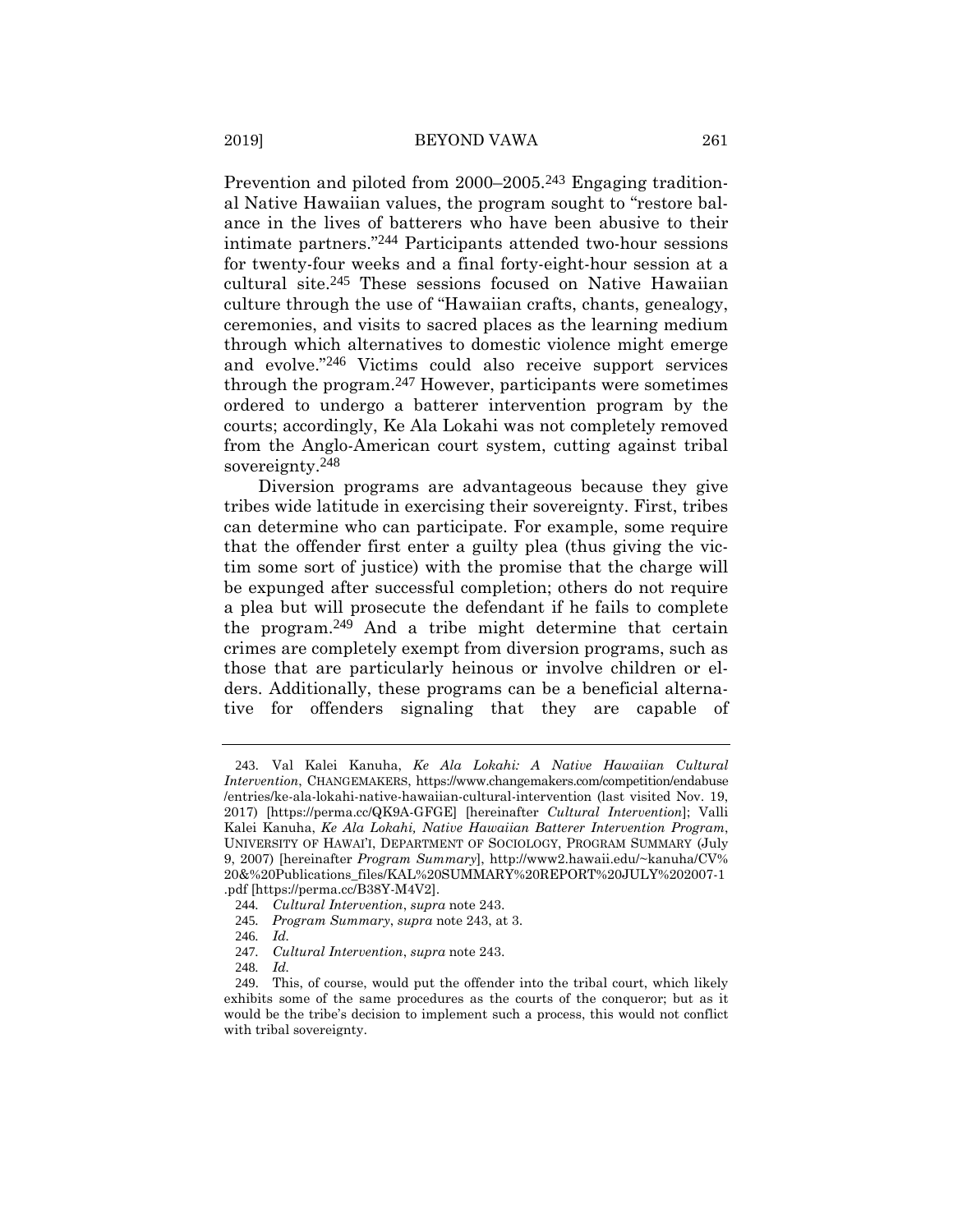rehabilitation. Similar to Peacemaking Courts, diversion programs can provide a holistic approach to remedying criminal activity by incorporating the families and communities of the offenders and addressing any intersecting problems. Additionally, these programs may be supported by more survivors of sexual violence, as they do not depend on the victim's participation in order to be effective.

One downside to diversion programs, however, is that they do not provide any sort of remedy to the victim. Whereas in a criminal case the victim receives justice in knowing her offender is being punished and in Peacemaking she will be "made whole" however possible, here the focus is on the offender. This posture can logically lead the victim to feeling as though she is not an important part of the process. Because of the complexities of sexual violence in Indian Country,250 perhaps this is not the best method for rehabilitating offenders. Overall, diversion programs allow tribes to exercise a good deal of their inherent sovereignty but are not always the most viable option in sexual violence cases.

#### *E. Inter-Tribal Courts and Confederated Governments*

Inter-tribal courts and confederated governments are valuable for tribes that do not have the capacity to operate their own governments or court systems. These entities can help fill this gap and can be tailored to the unique needs of the participating tribes. Confederated governments function as governing bodies while inter-tribal courts provide a unified court system for the participating tribes.

One example of a confederated government is the Minnesota Chippewa Tribe. The Tribe is made up of six Chippewa (or Ojibwe) bands, each federally recognized and inhabiting individual reservations.251 The confederated government was established on June 18, 1934, and its Constitution was approved by the Secretary of the Interior on July 24, 1936.252 Each band

<sup>250</sup>*. See supra* Part I.

<sup>251</sup>. Steven J. Gunn, *Compacts, Confederacies, and Comity: Intertribal Enforcement of Tribal Court Orders*, 34 N.M. L. REV. 297, 329 (2004). The six bands are the Bois Forte Band of Chippewa Indians, the Fond du Lac Band, the Grand Portage Chippewa, the Leech Lak Band of Ojibwe, the Mille Lacs Band of Ojibwe, and the White Earth Nation. *Id.* at 330.

<sup>252</sup>*. Id.*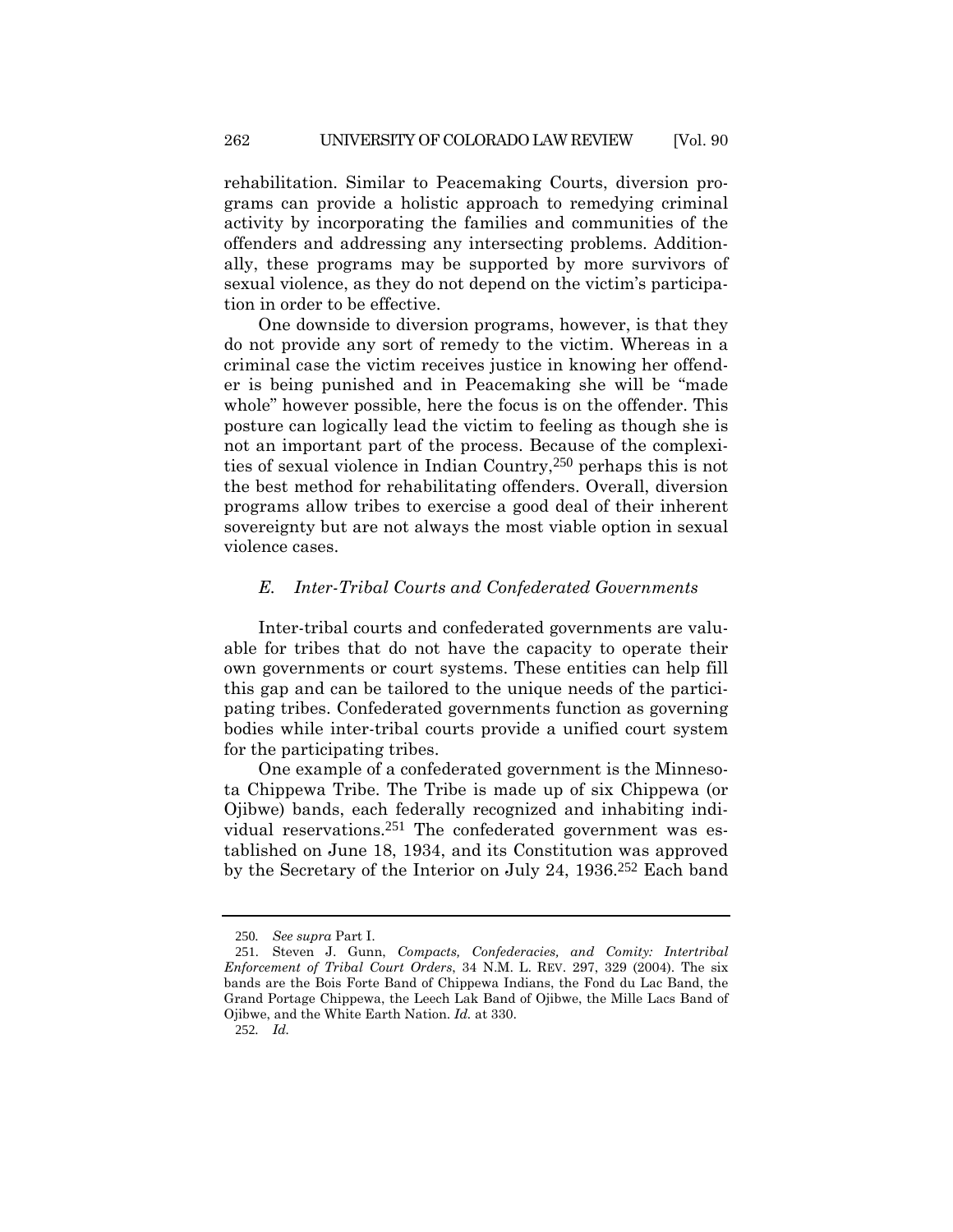elects representatives to the Tribe, which has significant authority to govern the affairs of each band.253 This arrangement allows the bands to consolidate resources. The Minnesota Chippewa Tribe has passed legislation governing its member tribes, as is common for such confederated governments. Other confederated governments might be tasked with providing resources to the tribes as they update their codes to comply with TLOA and VAWA 2013.254

There are several robust inter-tribal courts within Indian Country. Examples include the Inter-Tribal Court of Appeals of Nevada and the Southwest Intertribal Court of Appeals. The Inter-Tribal Court of Appeals of Nevada was created by the Inter-Tribal Council of Nevada in 2003 and is funded by the Bureau of Indian Affairs.255 As of August 2011, the court was used by fourteen Nevada Indian tribes.256 Like many other appellate courts, the Inter-Tribal Court does not conduct cases de novo and it utilizes standards of review similar to state and federal courts.257 Additionally, ICRA's pseudoconstitutional protections apply to the Inter-Tribal Court.258 These appeals come with unique challenges—many trial courts lack the resources necessary to create a complete record of the proceeding, meaning the appellate court cannot adequately apply the standards of review.259 Many appellants and respondents proceed pro se, and serving parties who live in rural areas can be challenging.260

The Southwest Intertribal Court of Appeals (SWITCA) operates under similar circumstances except its participating tribes are located in New Mexico, Arizona, southern Colorado, and western Texas.261 Membership is open to any federally rec-

<sup>253</sup>*. Id.* at 331.

<sup>254</sup>*. See, e.g.*, AMNESTY INT'L*, supra* note 78, at 77–78 (identifying sixteen tribal coalitions at the time of publication that were working against domestic and sexual violence across the United States, all with unique activities and missions).

<sup>255</sup>. Jill Greiner, *Appellate Law in Nevada Indian Country: The Inter-Tribal Court of Appeals*, NEVADA LAWYER, Aug. 2011, at 16, https://www.nvbar.org /nvlawmag-archive-957232/NVL\_Aug-2011\_Inter-Tribal-Court-of-Appeals.pdf [https://perma.cc/QS84-6R68].

<sup>256</sup>*. Id.* Nevada tribes not participating in the Court have their own system of appellate review, and membership in the Court fluctuates over time. *Id.* at 16 n.1. 257. Greiner, *supra* note 255, at 16–17.

<sup>258</sup>*. Id.* at 17.

<sup>259</sup>*. Id.*

<sup>260</sup>*. Id.*

<sup>261</sup>*. Southwest Intertribal Court of Appeals (SWITCA)*, AMERICAN INDIAN LAW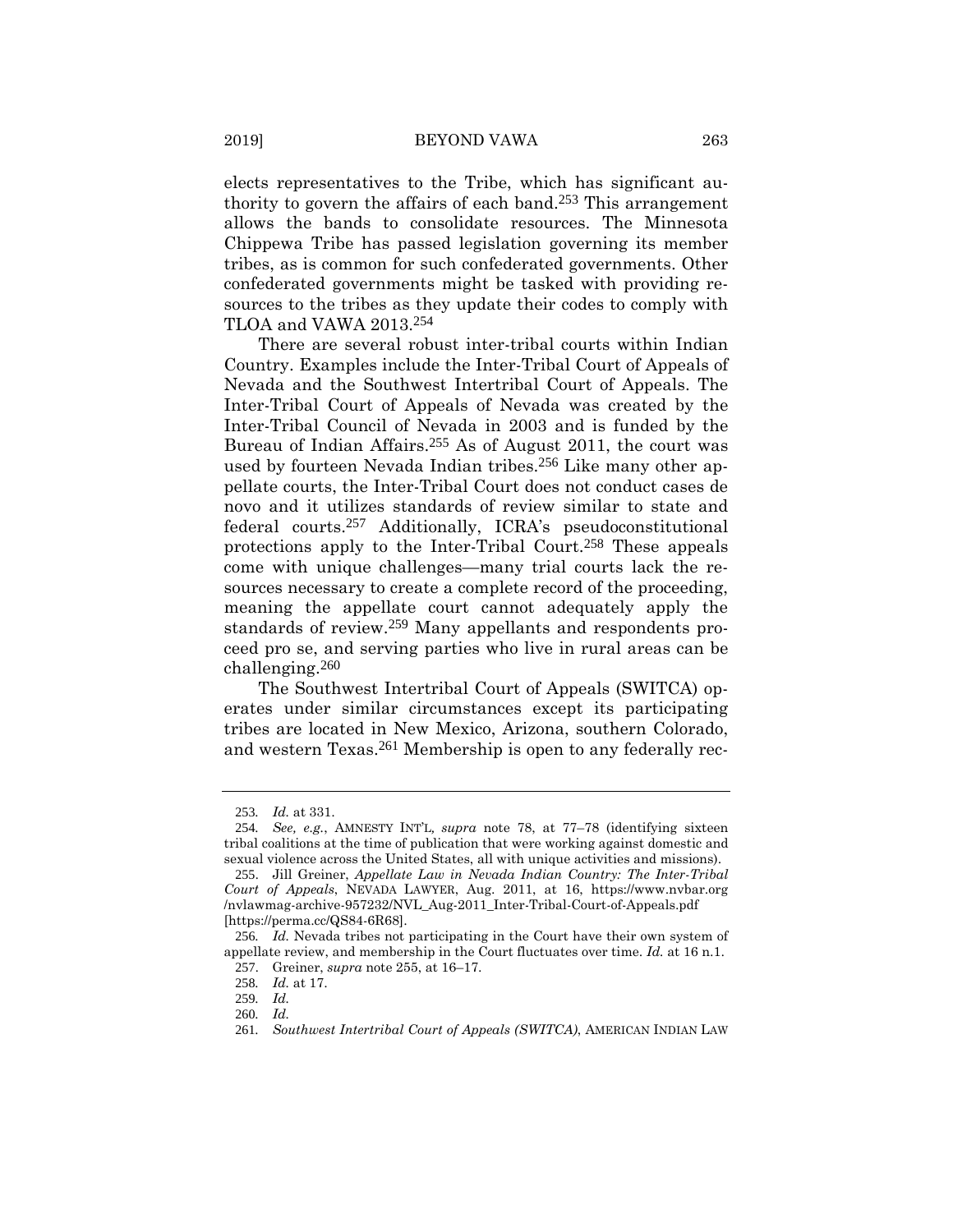ognized tribe or pueblo in this area.<sup>262</sup> Further, participating tribes have discretion in determining the role SWITCA will play in their individual judicial systems. SWITCA allows tribes to use the court for a range of purposes including issuing advisory opinions and operating as a court of last resort.<sup>263</sup> Like the Nevada Inter-Tribal Court, SWITCA is funded by the Bureau of Indian Affairs.264

These courts operate under express delegation by participating tribes.265 Such judicial forums might be especially useful for small tribes who—alone—could not operate an efficient court system. Though the examples above are appellate courts, there is nothing to say that a coalition of tribes could not create an inter-tribal trial court. Not only could these courts provide an additional venue for hearing both criminal or civil cases regarding sexual assault, 266 but also a venue could reduce the danger of potentially biased tribal court judges, such as in cases where allegations are brought against an elder or other tribal member in a position of social or political power.267 Additionally, giving non-Indian defendants a right to appeal in tribal court could improve public opinion about the fairness of the court system and the rights afforded to litigants.

Confederated governments can lead to greater funding for governmental programs that deal with sexual violence, such as victims' services, criminal investigations, prosecutors' offices, and diversion or rehabilitation programs. Pooling tribal resources can also mean greater capacity to take the steps necessary to implement TLOA and VAWA 2013. And inter-tribal courts can increase the number of sexual violence cases heard in tribal courts where cultural values can be incorporated and intersecting issues can be better understood. Overall, these

CENTER, INC., ailc-inc.org/SWITCA.htm (last visited Nov. 19, 2017) [https://perma .cc/VR7V-BHTM].

<sup>262</sup>*. Id.*

<sup>263</sup>*. Id.*

<sup>264</sup>*. Id.* For more examples of intertribal councils, associations, and organizations, *see* Gunn, *supra* note 251, at 335–37.

<sup>265</sup>. Gunn, *supra* note 251, at 333–34.

<sup>266</sup>. See *supra* Section III.B for a discussion on tribal civil jurisdiction over non-Indians.

<sup>267</sup>*. See* Russel Lawrence Barsh, *Putting the Tribe in Tribal Courts: Possible? Desirable?*, 8 KAN. J. L. & PUB. POL'Y 74, 77 (1999) (noting that tribal judges are in a precarious position because they realize that they, and everyone else in their community, is related, and thus there is a presumption of familial bias underlying all of their decisions).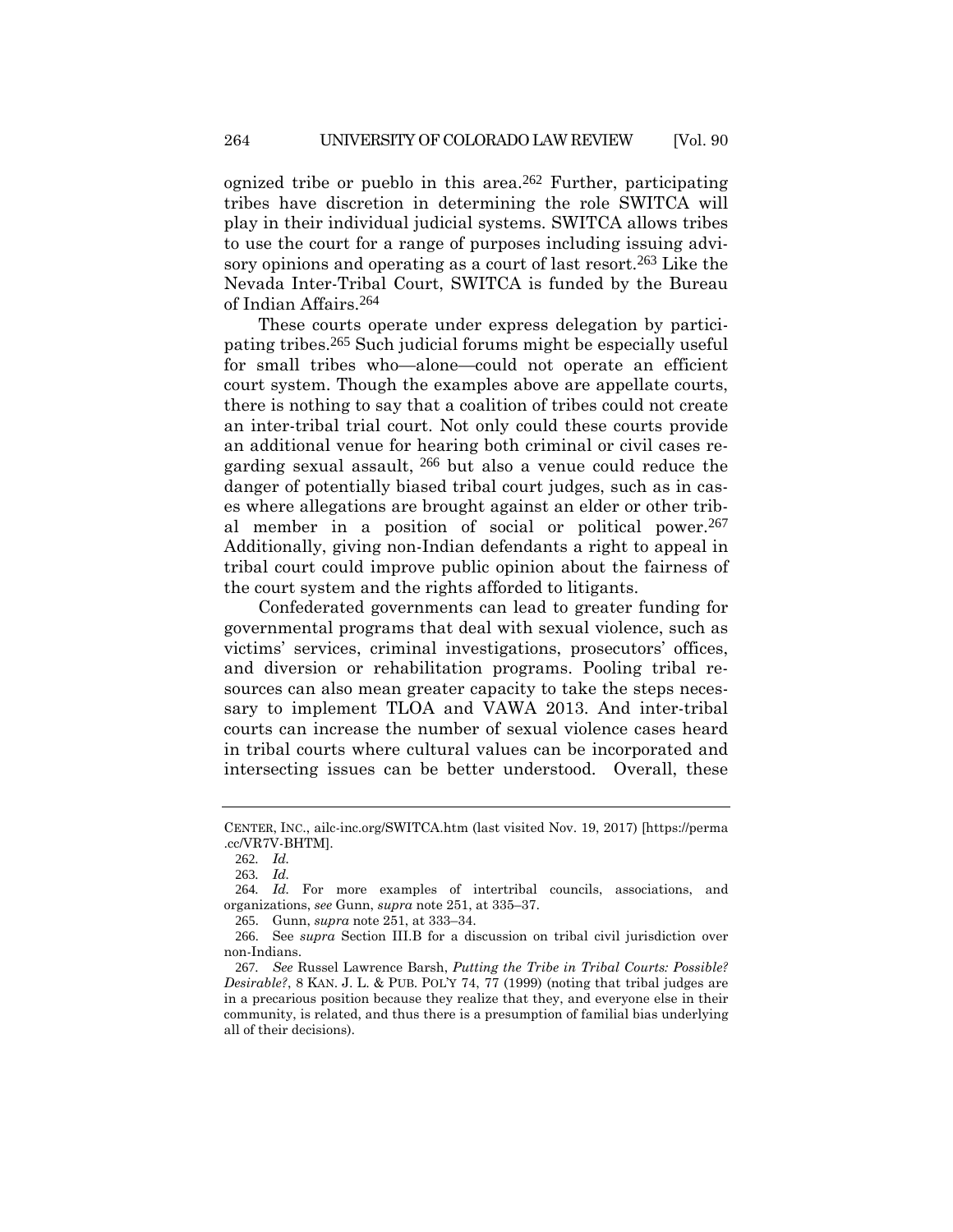entities are only valuable in limited circumstances, but when done right they can protect and support the sovereignty of participating tribes.

Tribes should be cautious, however, of the history of intertribal courts. The Court of Indian Offenses was established in 1883 by the federal government's Department of the Interior.<sup>268</sup> The goal of this court was to oppress tribes by trying individuals for polygamy, practicing as or consulting with a medicine man, and failing to comply with education and agricultural requirements.269 Additionally, the federal government tasked the court with addressing legal problems that legislators felt tribal councils were ill-equipped to handle on their own.270 Some tribal members might be wary of an inter-tribal court because of this legacy, so such courts should be established by and for tribes with cultural values in mind.

## **CONCLUSION**

The Violence Against Women Reauthorization Act of 2013 was an important milestone in that it not only affirmed inherent tribal sovereignty but also served as a recognition by the federal government that tribal courts can be fair forums for non-Indians. However, many roadblocks remain to eradicating the extremely high rates of sexual violence against Indian women. Not only does implementing VAWA 2013 require extensive code revision for some tribes, but it also requires that tribes have the facilities and resources to grant non-Indian defendants the required safeguards. Further, VAWA 2013 is not entirely compatible with tribal sovereignty since it requires tribes to adopt Anglo-American court processes and procedures.

Exercising civil jurisdiction and entering into crossdeputization agreements allows tribes to protect survivors, promote traditions and culture, and cooperate with the federal government without giving up sovereignty. Peacemaking, diversion courts, and inter-tribal entities can do the same in limited circumstances. These mechanisms also have the added benefit of compensating for VAWA 2013's shortcomings. The

<sup>268</sup>*. North Dakota Studies*, COURT OF INDIAN OFFENSES, https://www.nd studies.gov/content/courts-indian-offenses (last visited Mar. 19, 2018) [https:// perma.cc/7SNQ-UG24].

<sup>269</sup>*. See* Berger, *supra* note 56, at 1110–11.

<sup>270</sup>. Mullen, *supra* note 14, at 816.